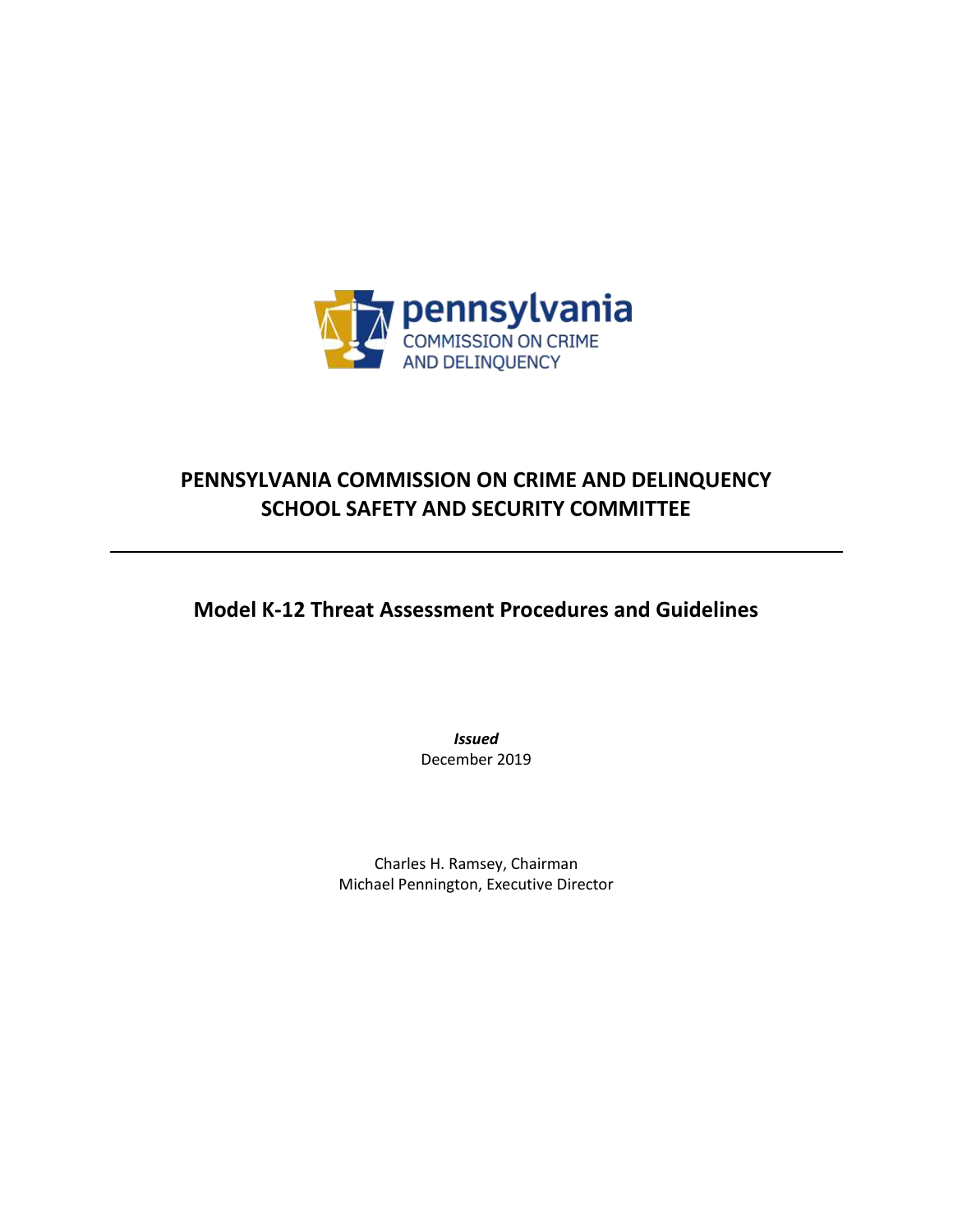# **Table of Contents**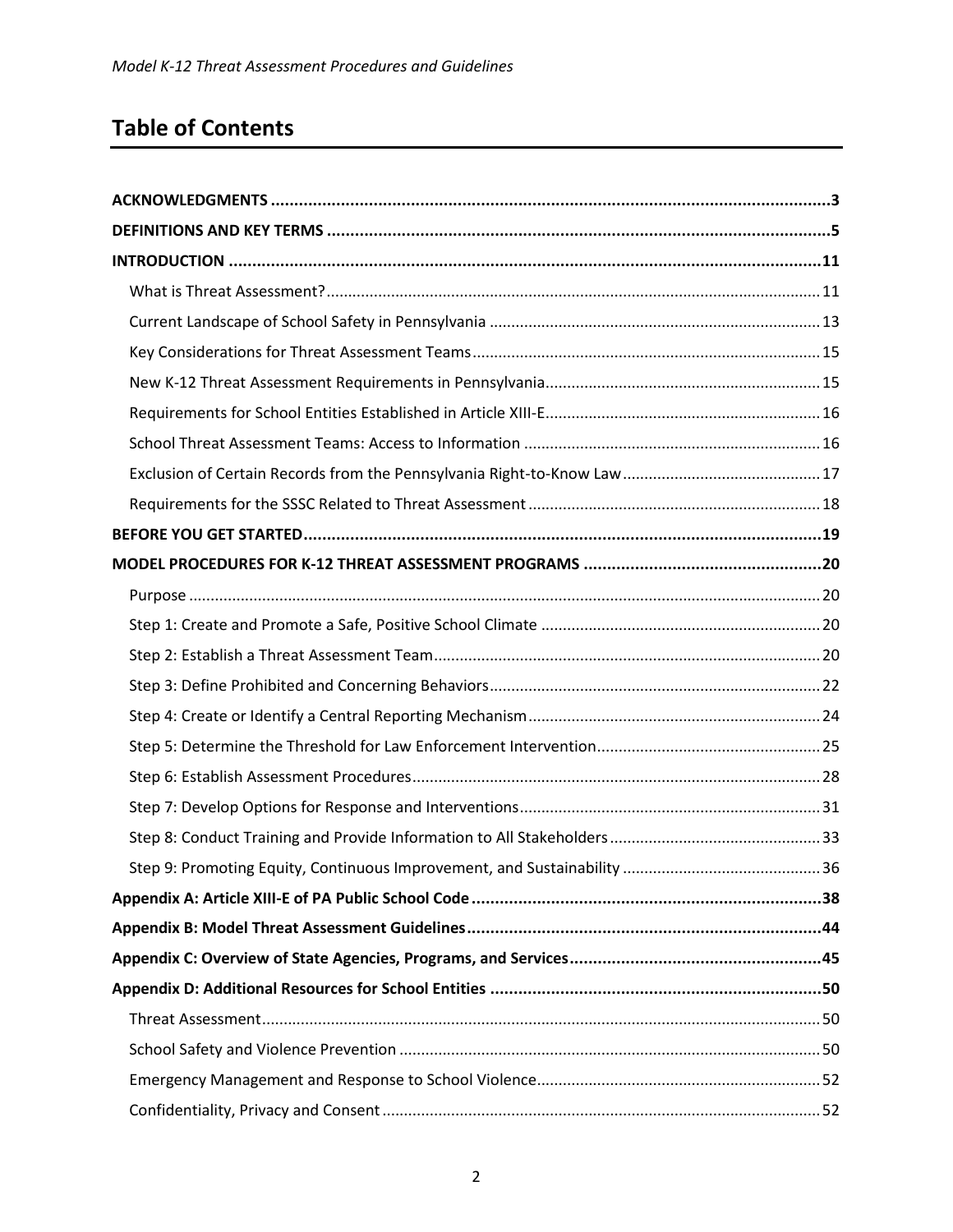# <span id="page-2-0"></span>**ACKNOWLEDGMENTS**

The Pennsylvania Commission on Crime and Delinquency (PCCD) would like to acknowledge and thank the following members of the Threat Assessment Workgroup for their contributions to the *Model K-12 Threat Assessment Procedures and Guidelines*. (Please note: Inclusion of Workgroup members' names and organizational affiliations serves as recognition of service and does not imply endorsement of this document by any individuals or organizations. In addition, "\*" next to names below indicates PCCD staff providing support for the Workgroup.)

#### **\*Pamela Bennett, MSW, LSW**

Administrative Officer Office of Research, Child Advocacy and School Safety PCCD

**\*Lindsay Busko** Program Analyst Office of Research, Child Advocacy and School Safety PCCD

**Michael Deery, Esq.**  Chief Counsel Senator Vincent Hughes

**Joan Evelyn Duvall-Flynn, EdD** President NAACP PA State Conference

**Terri A. Erbacher, PhD** School Psychologist Delaware County Intermediate Unit; Clinical Associate Professor Philadelphia College of Osteopathic Medicine

**Mike Fiore, LSW, HSV** School Social Worker Council Rock High School South

**Randall Fox, MEd** Safe Schools Director Center for Schools and Communities

**William "Bill" Gleason**  Safety and Security Program Administration Berks County Intermediate Unit

**Thomas E. Gluck** Executive Director PA Association of Intermediate Units

**John Gooley, MS, CPP** Director of School Security Services Cardinal Point Homeland Security Group

**David J. Hein**  Board Vice President Parkland School District

**Bradley Hull, PhD**  Director of Education Services and Senior Policy Analyst PA State Education Association

**Harold Jordan** Senior Policy Advocate ACLU of Pennsylvania

**Bradley Keen, MA** Budget Analyst Appropriations Committee (D) PA House of Representatives

**Angela Kirby-Wehr, MEd** Director, Harrisburg Office PA Training and Technical Assistance Network

**Brittney Kline, MS** Director, Safe2Say Something Program PA Office of Attorney General

**\*Samantha Koch,**  Senior Project Manager Office of the Executive Director PCCD

**Kasey Kollar, MBA** Director of Operations Bucks County Intermediate Unit **Charlene D. Koretz, RN** School Nurse Colonial School District

**Vincent Kovach** Policy Aide PA Department of Education

**\*Carol Kuntz**  Manager, School Safety and Security Office of Research, Child Advocacy and School Safety PCCD

**Heather Masshardt**  Director of Policy Services PA School Boards Association

**Mark McGowan, PhD**  Professor and Licensed Psychologist Department of Education and School Psychology Indiana University of PA

**Dana Milakovic, PsyD**  Mental Health/AOD Specialist Office for Safe Schools PA Department of Education

**Stacie Molnar-Main, EdD** Consultant Office for Safe Schools PA Department of Education

**Elizabeth Montagnese, MD** Psychiatrist Silver Birch Psychiatric Associates

**Amy Pastorak, MEd** Assistant Director Bureau of Special Education PA Department of Education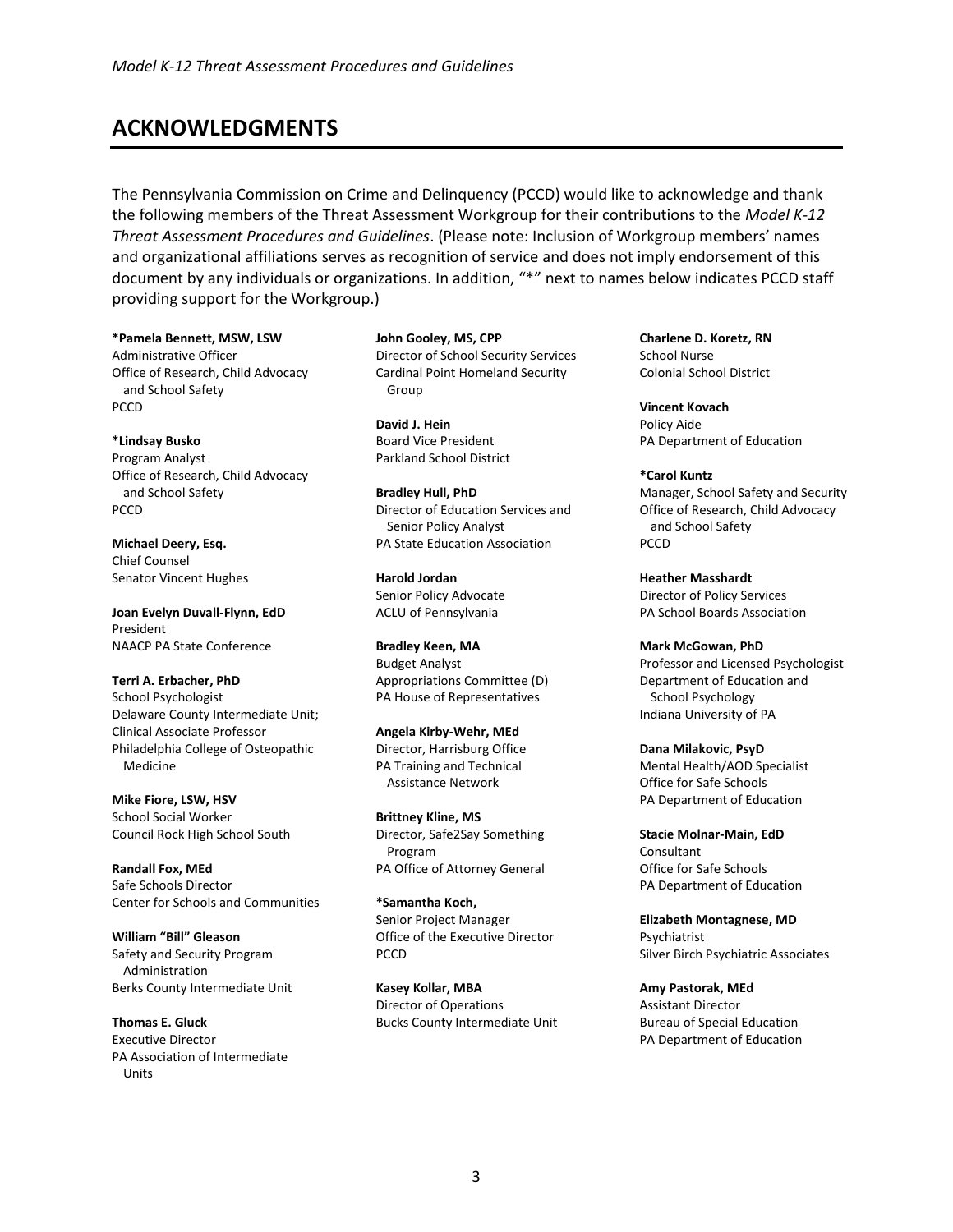#### *Model K-12 Threat Assessment Procedures and Guidelines*

**Sherry Peters, MSW, ACSW**  Assistant Professor Georgetown University

**Judith Petruzzi**  Director of Education Services PA State Education Association

#### **Caren Rosser-Morris, PhD**

Consulting Child Psychologist Office of Mental Health and Substance Abuse Services PA Department of Human Services

**Christine R. Seitz** 

Research Analyst House Education Committee (R) PA House of Representatives

**Jim Sharp, MS**

Director, Children's Division RCPA

#### **Aaron Skrbin, MPM**

Director of Safety and Security Allegheny Intermediate Unit

**Nicholas Slotterback**  Safe Schools Specialist PA Department of Education

**Dee Stalnecker, LSW, BCBA** School Social Worker Derry Township School District

**Lisa M. Sviben Miller, MA** Director of Safety and Supportive Schools Derry Township School District

**Beth Tomlinson, MSS, MLSP** Senior Director, Education United Way of the Greater Lehigh Valley

**Helena Tuleya-Payne, EdD** Child Psychologist Millersville University of PA

**Becky Vandenberg**  Special Education Teacher Penn Wood High School

**Mike Vereb**  Director of Government Affairs PA Office of Attorney General

**Brittany Lourea-Waddell, PhD, NCSP** Director of Treatment Montgomery County Intermediate Unit

**Shane Woodmancy** Emergency Management Specialist PA Emergency Management Agency

**Angela T. Work, MS** Director of Quality Assurance in Juvenile Justice Juvenile Court Judges' Commission

#### **Kirby Wycoff, PsyD, NCSP**

Associate Professor/Co-Chair of School Psychology Program Eastern University

**Drew Yingling, MEd** High School Counselor and Counseling Department Chair Altoona Area School District

**John W. Zesiger, EdD** Superintendent Moshannon Valley School District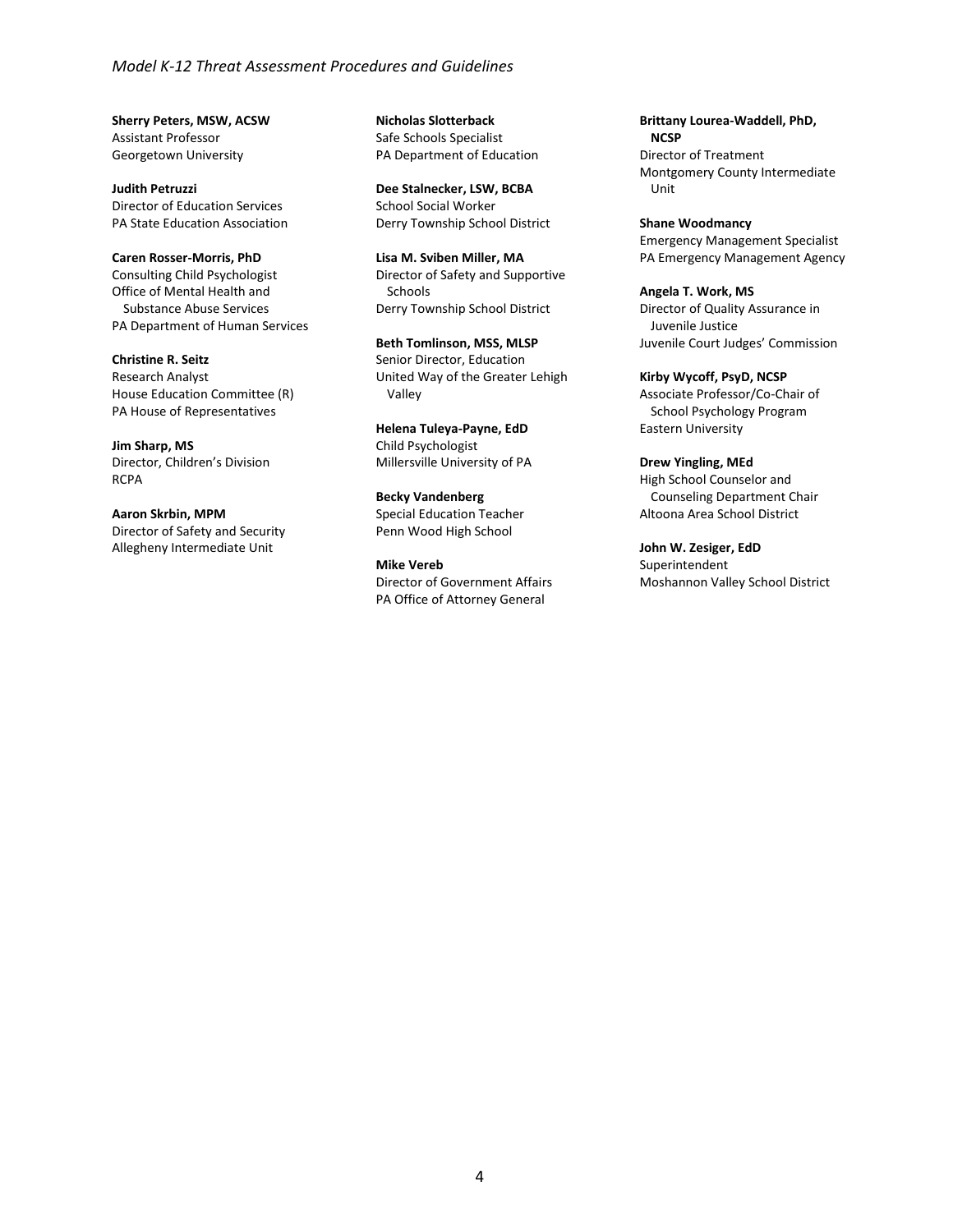# <span id="page-4-0"></span>**DEFINITIONS AND KEY TERMS**

- 1. **Alternative Education for Disruptive Youth (AEDY):<sup>1</sup>** Programs implemented by a school district, area career and technical school, a group of school districts, or an Intermediate Unit which removes disruptive students from regular school programs in order to provide those students with a sound educational course of study and counseling designed to modify disruptive behavior and return students to a regular school curriculum.
- 2. **Behavioral Service Providers:<sup>2</sup>** Includes, but is not limited to, a state, county, or local behavioral health service provider, crisis intervention center, or psychiatric hospital. The term includes a private service provider which contracts with a state, county, or local government to act as a behavioral health agency.
- 3. **Behavior Support:<sup>3</sup>** The development, change, and maintenance of selected behaviors through the systematic application of behavior change techniques.
- 4. **Bullying:<sup>4</sup>** An intentional electronic, written, verbal or physical act, or a series of acts directed at another student or students, which occurs in a school setting that is severe, persistent or pervasive, and that has the effect of doing any of the following: 1) substantially interfering with a student's education; 2) creating a threatening environment; or 3) substantially disrupting the orderly operation of the school.
- 5. **Chief School Administrator:<sup>5</sup>** A superintendent of a school district, executive director of an Intermediate Unit (IU), administrative director of an area career and technical school, or chief executive officer of a charter school, regional charter school, or cyber charter school.
- 6. **Culturally Responsive:<sup>6</sup>** The valuation, consideration, and integration of individuals' culture, language, heritage, and experiences leading to supported learning and development.
- 7. **Individualized Education Program (IEP): <sup>7</sup>** An IEP is a written plan for the provision of services for the education of students with disabilities or gifted students. Under federal and state law, public school entities in Pennsylvania have a responsibility for children "thought-to-be" eligible for special education services and/or accommodations, including locating, identifying, and evaluating all students with suspected disabilities, including but not limited to evaluating a student for who a request for an evaluation has been made. Two criteria exist for an IEP, both of which must be met:
	- a. The student must meet one of the 13 disability categories defined by the Individuals [with Disabilities Education Act \(IDEA\);](https://sites.ed.gov/idea/) and

<sup>&</sup>lt;sup>1</sup> PA Public School Code of 1949[, Article XIX-C.](https://www.legis.state.pa.us/cfdocs/legis/LI/uconsCheck.cfm?txtType=HTM&yr=1949&sessInd=0&smthLwInd=0&act=014&chpt=19C) Disruptive Student Programs; [Article XIX-E.](https://www.legis.state.pa.us/cfdocs/legis/LI/uconsCheck.cfm?txtType=HTM&yr=1949&sessInd=0&smthLwInd=0&act=014&chpt=19E) Private Alternative Education Institutions for Disruptive Students.

<sup>2</sup> PA Public School Code, [Article XIII-E](https://www.legis.state.pa.us/cfdocs/legis/LI/uconsCheck.cfm?txtType=HTM&yr=1949&sessInd=0&smthLwInd=0&act=014&chpt=13E) (Threat Assessment).

 $3$  22 Pa. Code § 14.133. Positive behavior support.

<sup>4</sup> 24 PS § 1303.1-A. Policy relating to bullying.

<sup>&</sup>lt;sup>5</sup> PA Public School Code, [Article XIII-E](https://www.legis.state.pa.us/cfdocs/legis/LI/uconsCheck.cfm?txtType=HTM&yr=1949&sessInd=0&smthLwInd=0&act=014&chpt=13E) (Threat Assessment).

<sup>6</sup> *[Culturally Responsive Systems](https://www.pattan.net/Multi-Tiered-System-of-Support/English-Learners/Culturally-Responsive-Systems)*, Pennsylvania Training and Technical Assistance Network (PaTTAN)

<sup>7</sup> *[IEPs and 504 Service Agreements](https://www.education.pa.gov/K-12/Homebound%20Instruction/Pages/IEPs-and-504-Service-Agreements.aspx)*, Pennsylvania Department of Education.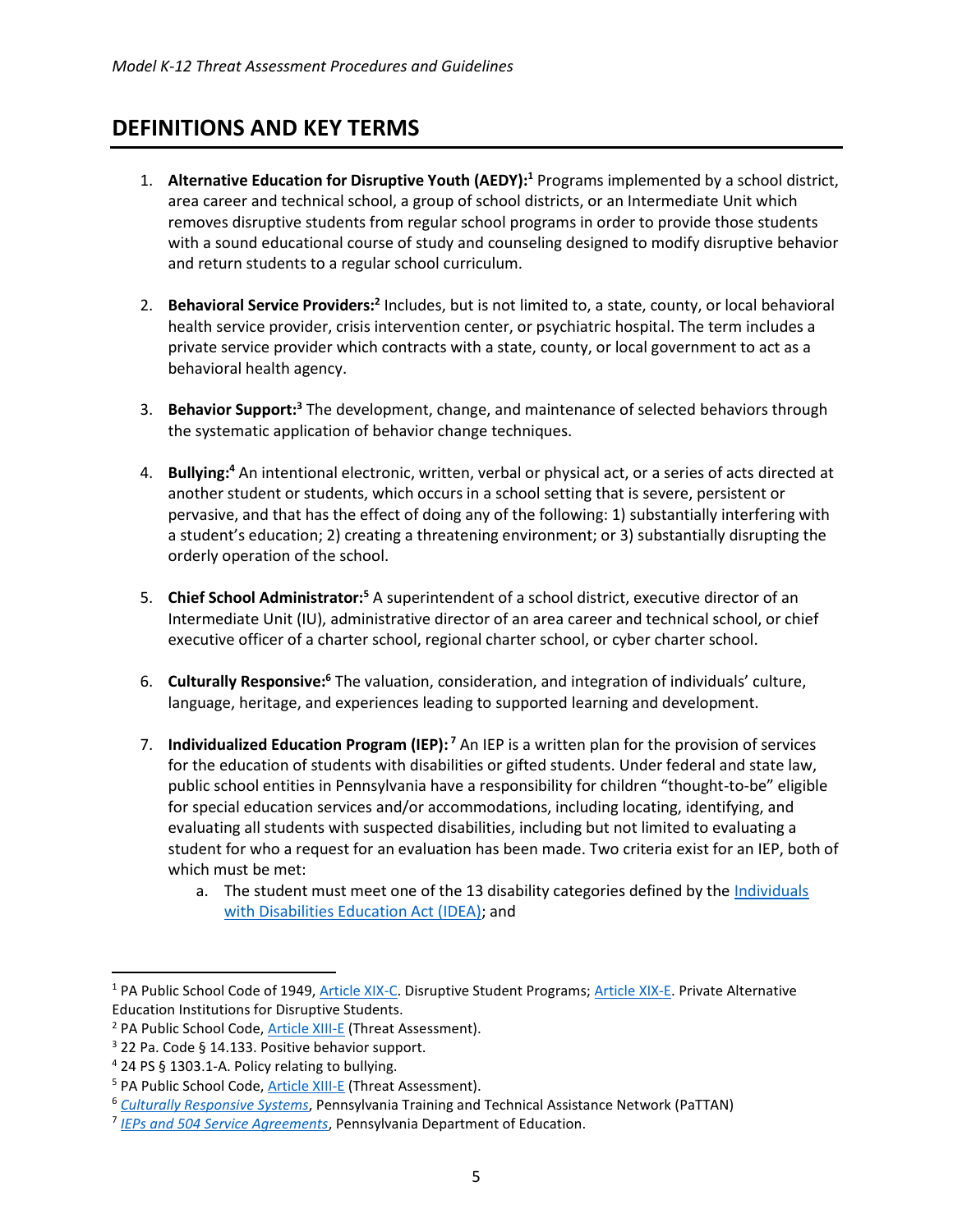- b. The student must need special education (that is, the child requires specially designed instruction to receive educational benefits).
- 8. **Individualized Management Plan:<sup>8</sup>** A plan developed for each student that is referred to a Threat Assessment Team that documents the concerns that brought a student to the Team's attention, as well as the unique resources and supports a student might need based on the information gathered during the assessment. A management plan should remain in place until the Team is no longer concerned about the student or the risk for violence.
- 9. **Law Enforcement Agency:<sup>9</sup>** A police department of a city, borough, incorporated town or township, the Pennsylvania State Police, district attorneys' offices, and the Office of Attorney General.
- 10. **Multi-Tiered Systems of Support (MTSS):**<sup>10</sup> A standards-aligned, comprehensive school improvement framework for enhancing academic, behavioral and social-emotional outcomes for all students. As part of the MTSS framework, cross-disciplinary teams represented at the local education agency (LEA), school, grade and individual levels use a problem-solving process to integrate evidence-based academic, behavioral, and social-emotional practices matched to student needs and with fidelity of implementation. A continuum of supports and services exist across three tiers (Universal, Secondary, and Tertiary), and is undergirded by high-quality professional learning, cultural responsivity, partnership and meaningful involvement with families, and dynamic decision-making that rests on the use of reliable and valid data sources.
	- a. Tier 1 (Universal): Provide preventive, proactive, and universal interventions to support academic instruction for all students.
	- b. Tier 2 (Secondary): Provide targeted interventions to support students classified as academically "at risk," who require more intervention than is typically provided within Tier 1 (Universal) supports.
	- c. Tier 3 (Tertiary): Requires the most intensive level of intervention for students with the most significant, high intensity academic support needs (assessment based).
- 11. **Pennsylvania School Climate Survey:** The PDE Office for Safe Schools developed [free, online](https://www.paschoolclimatesurvey.org/Beta.aspx)  [school climate surveys](https://www.paschoolclimatesurvey.org/Beta.aspx) for use by school entities in Pennsylvania. These surveys provide schools with formative and summative climate data for use with needs assessments, program development, and short and long-term planning. The domains measured by the surveys include: Social Emotional Learning, Student Support, and Safe and Respectful School Climate.
- 12. **Pennsylvania Youth Survey (PAYS):<sup>11</sup>** A biennial survey of Pennsylvania school students in the  $6<sup>th</sup>$ ,  $8<sup>th</sup>$ ,  $10<sup>th</sup>$  and  $12<sup>th</sup>$  grades to learn about their behavior, attitudes, and knowledge concerning alcohol, tobacco, other drugs, and violence. Since 1989, PCCD has sponsored and conducted the

<sup>8</sup> *[Enhancing School Safety Using a Threat Assessment Model: An Operational Guide for Preventing Targeted School](https://www.dhs.gov/sites/default/files/publications/18_0711_USSS_NTAC-Enhancing-School-Safety-Guide.pdf)  [Violence](https://www.dhs.gov/sites/default/files/publications/18_0711_USSS_NTAC-Enhancing-School-Safety-Guide.pdf)*, National Threat Assessment Center, 2018.

<sup>9</sup> PA Public School Code, [Article XIII-D](https://www.legis.state.pa.us/cfdocs/legis/LI/uconsCheck.cfm?txtType=HTM&yr=1949&sessInd=0&smthLwInd=0&act=014&chpt=13D) (Safe2Say Program). Section 1302-D. Definitions. NOTE: For purposes of student education records handling and confidentiality, the Family Educational Rights and Privacy Act (FERPA) has a different definition for "law enforcement unit" which could include a school police officer employed or contracted by the school entity, or an outside law enforcement agency. (34 CFR Sec. 99.8)

<sup>10</sup> *[Multi-Tiered Systems of Support \(Academic\)](https://www.pattan.net/Multi-Tiered-System-of-Support/MULTI-TIERED-SYSTEM-OF-SUPPORTS-ACADEMIC)*, Pennsylvania Technical Assistance and Training Network.

<sup>11</sup> *[Pennsylvania Youth Survey \(PAYS\),](https://www.pccd.pa.gov/Juvenile-Justice/Pages/Pennsylvania-Youth-Survey-(PAYS).aspx)* Pennsylvania Commission on Crime and Delinquency.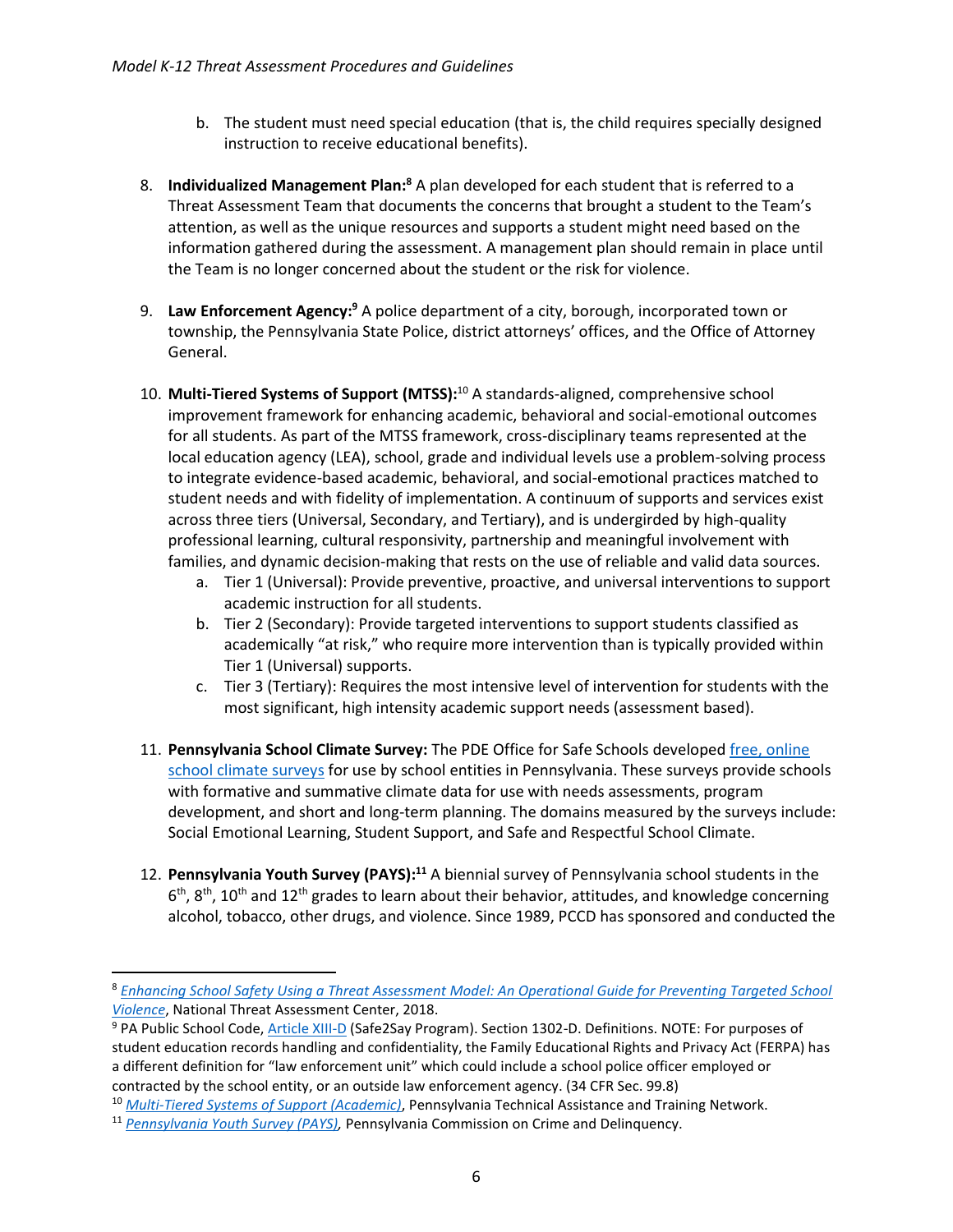PAYS to assess use/misuse of harmful substances and behaviors as well as risk factors related to these behaviors and the protective factors that help guard against them.

- 13. **Positive Behavior Interventions and Support (PBIS): <sup>12</sup>** A proactive, multi-tiered approach to discipline that promotes appropriate student behavior and increased learning. PBIS provides direction and a decision-making framework for developing a comprehensive system of behavior support tailored to individual program and school needs and is based on a three-tiered model.
	- a. Tier 1 (Universal): Provides a system of supports to all students in a school based on preventative practices which emphasize teaching and reinforcing expected student behaviors.
	- b. Tier 2 (Secondary): Provides targeted interventions to support students classified as "at risk," who require more intervention than is typically provided within Tier 1 (Universal) supports.
	- c. Tier 3 (Tertiary): Requires the most intensive level of intervention for students with the most significant behavioral/emotional support needs (assessment based).
- 14. **Positive Behavior Support Plans:<sup>13</sup>** A plan for students with disabilities and eligible young children who require specific intervention to address behavior that interferes with learning. A positive behavior support plan shall be developed by the IEP team, be based on a functional behavior assessment, and become part of the individual eligible young child's or student's IEP. These plans must include methods that utilize positive reinforcement and other positive techniques to shape a student's or eligible young child's behavior, ranging from the use of positive verbal statements as a reward for good behavior to specific tangible rewards.
- 15. **Professional Development:** <sup>14</sup> Activities that:
	- a. Are an integral part of school and local educational agency strategies for providing educators (including teachers, principals, other school leaders, specialized instructional support personnel, paraprofessionals, and, as applicable, early childhood educators) with the knowledge and skills necessary to enable students to succeed in a well-rounded education and to meet the challenging State academic standards; and
	- b. Are sustained (not stand-alone, 1-day, or short-term workshops), intensive, collaborative, job-embedded, data-driven, and classroom-focused.
- 16. **Protective Factors:<sup>15</sup>** Characteristics at the biological, psychological, family, or community (including peers and culture) level that are associated with a lower likelihood of problem outcomes or that reduce the negative impact of a risk factor on problem outcomes.
- 17. **Safe2Say Something Program: <sup>16</sup>** Established by Act 44 of 2018, the *Safe2Say Something*  Program teaches students, educators, and administrators how (1) to recognize the signs and signals of individuals who may be at risk of hurting themselves or others, and (2) to anonymously report this information through the *Safe2Say Something* app, website, or 24/7

 $\overline{a}$ 

<sup>12</sup> *[Overview of Positive Behavior Interventions and Supports \(PBIS\)](https://www.pattan.net/Multi-Tiered-System-of-Support/MTSS-Positive-Behavior-Interventions-and-Supports/Positive-Behavior-Interventions-and-Supports-PBIS)*, Pennsylvania Technical Assistance and Training Network.

<sup>13 22</sup> Pa. Code § 14.133. Positive behavior support.

<sup>14</sup> ESEA Section 8101(42).

<sup>15</sup> *[Risk & Protective Factors](https://youth.gov/youth-topics/youth-mental-health/risk-and-protective-factors-youth)*, Youth.gov.

<sup>16</sup> *Safe2Say Something Guidelines*, Pennsylvania Office of the Attorney General, October 2019.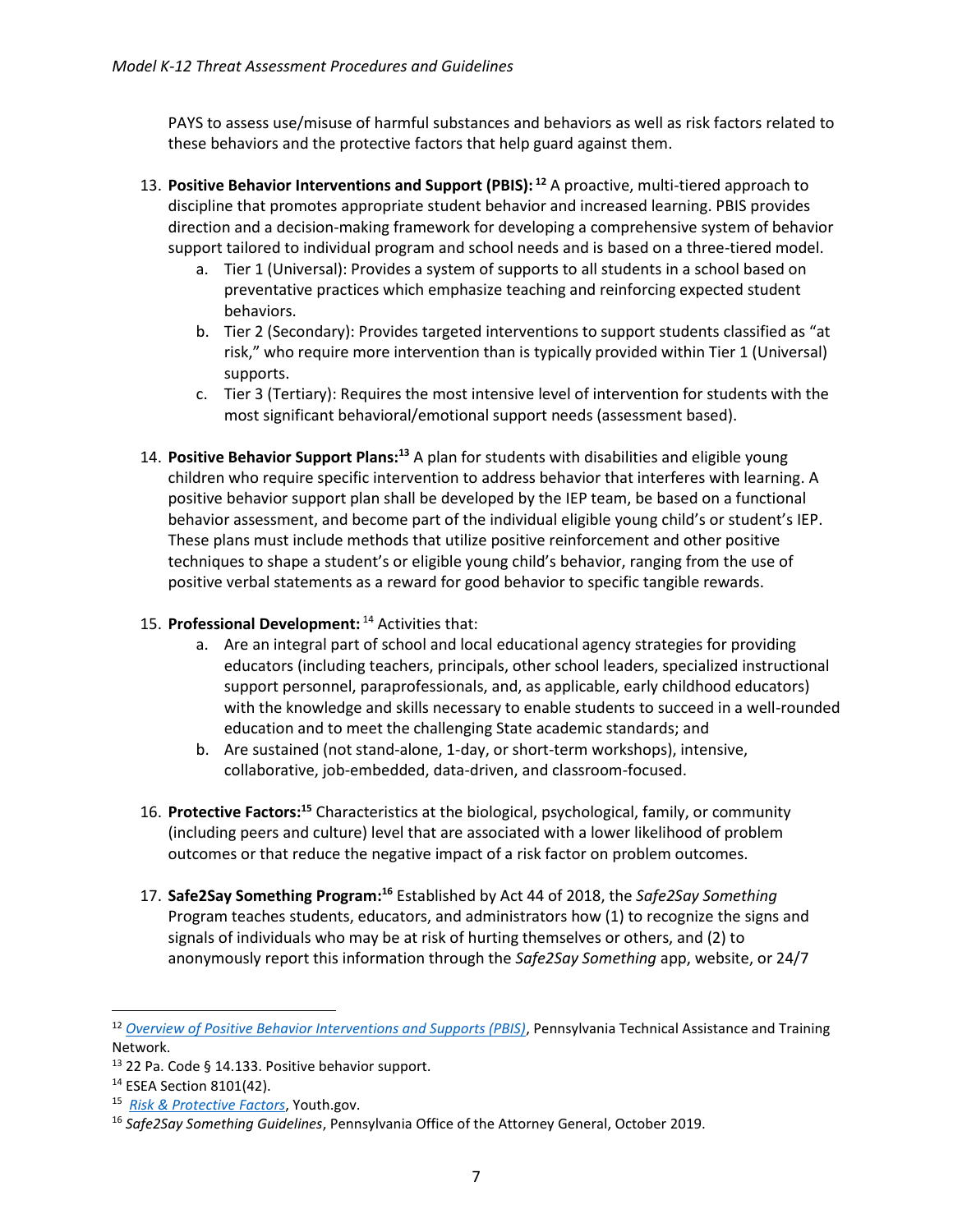Crisis Center Hotline. The program is managed by the Pennsylvania Office of the Attorney General, in partnership with the nonprofit organization Sandy Hook Promise.

- 18. **Safety Planning:<sup>17</sup>** Safety planning can occur within a range of contexts, including suicide prevention and intimate partner violence, but are generally used to anticipate and prevent risks to an individual's well-being, including identifying strategies for internal and external supports and interventions when preventive measures do not avert a crisis. Safety planning identifies specific actions that will occur in these cases, and is developed using input from relevant stakeholders, such as families, school personnel, and community-based providers.
- 19. **School Entity:<sup>18</sup>** A school district, Intermediate Unit (IU), area career and technical school, charter school, regional charter school, or cyber charter school.
- 20. **School Police Officer:<sup>19</sup>** Any of the following:
	- a. A law enforcement officer employed by a school entity whose responsibilities, including work hours, are established by the school entity.
	- b. An independent contractor or an individual provided through a third-party vendor who has been appointed by a judge of the court of common pleas of the county within which the school entity is situated, pursuant to Section 1302-C of the PA Public School Code.
- 21. **School Resource Officer:<sup>20</sup>** A law enforcement officer commissioned and employed by a law enforcement agency whose duty station is located in a school entity and whose stationing is established by an agreement between the law enforcement agency and the school entity. The term includes an active certified sheriff or deputy sheriff whose stationing in the school entity is established by a written agreement between the county, the sheriff's office, and the school entity.
- 22. **Section 504 Plan/Service Agreement: <sup>21</sup>** A Section 504 Plan describes the regular or special education and related aids and services a student needs and the appropriate setting in which to receive those services to meet requirements for students with disabilities under Section 504 of the Rehabilitation Act of 1973. Plans/agreements can include setting forth the specific related aids, services, or accommodations needed by the student, which are implemented in school, in transit to and from school, and in all programs and procedures, so that the student has equal access to the benefits of the school's educational programs, nonacademic services, and extracurricular activities.
- 23. **Student Assistance Program (SAP):** Established under [Section 1547 of PA Public School Code,](https://www.legis.state.pa.us/cfdocs/legis/LI/uconsCheck.cfm?txtType=HTM&yr=1949&sessInd=0&smthLwInd=0&act=14&chpt=15&sctn=47&subsctn=0) SAP is designed to assist school personnel in identifying issues including alcohol, tobacco, other drugs, and mental health issues which pose a barrier to a student's success. Pennsylvania requires all school entities (school districts, charter schools, and cyber charter schools) to have SAP programs for all grades (elementary and secondary). The PA Network for Student Assistance

<sup>17</sup> Adapted from *Core Element: Risk Assessment and Safety Planning*, Child Behavioral Health Knowledge Center, Massachusetts Department of Mental Health.

<sup>&</sup>lt;sup>18</sup> PA Public School Code[, Article XIII-E.](https://www.legis.state.pa.us/cfdocs/legis/LI/uconsCheck.cfm?txtType=HTM&yr=1949&sessInd=0&smthLwInd=0&act=014&chpt=13E) Threat Assessment.

<sup>19</sup> PA Public School Code[, Article XIII-C.](https://www.legis.state.pa.us/cfdocs/legis/LI/uconsCheck.cfm?txtType=HTM&yr=1949&sessInd=0&smthLwInd=0&act=014&chpt=13C) School Security.

<sup>&</sup>lt;sup>20</sup> PA Public School Code[, Article XIII-C.](https://www.legis.state.pa.us/cfdocs/legis/LI/uconsCheck.cfm?txtType=HTM&yr=1949&sessInd=0&smthLwInd=0&act=014&chpt=13C) School Security.

<sup>21</sup> 42 U.S.C. § 12102 – ADA, 22 Pa. Code § 15.2, 15.7. See also: *[Parent and Educator Resource Guide to Section 504](https://www2.ed.gov/about/offices/list/ocr/docs/504-resource-guide-201612.pdf)  [in Public Elementary and Secondary Schools,](https://www2.ed.gov/about/offices/list/ocr/docs/504-resource-guide-201612.pdf)* U.S. Department of Education, Office for Civil Rights, December 2016.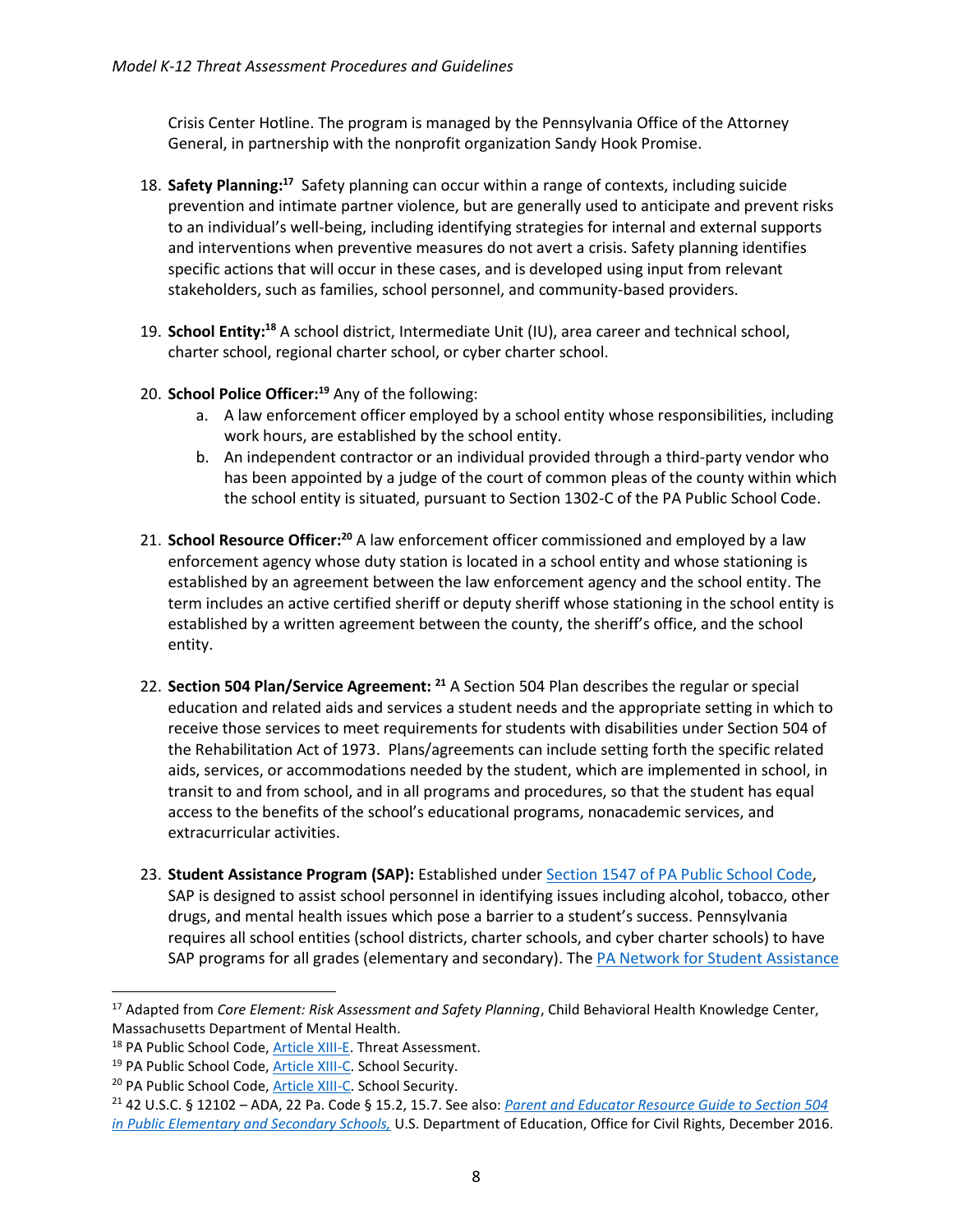[Services \(PNSAS\)](http://pnsas.org/) Regional Coordinators are available to provide technical assistance to support schools in meeting required criteria.

- 24. **Suicide Risk Assessment:<sup>22</sup>** A suicide risk assessment is used to identify the presence of suicidal ideation, intent, and plans and determine if a student is at risk for doing something to end their life in the near future.
- 25. **Suicide Risk Monitoring:<sup>23</sup>** Students who have previously been assessed and found to have any level of suicide risk need to be monitored regularly for changes in suicide risk. As suicidal ideation is episodic; it weakens and intensifies, regular monitoring will increase the likelihood that variations in the student's suicide risk are being identified and addressed.
- 26. **Suicide Screening:<sup>24</sup>** Suicide risk screenings are used to identify students who need more indepth assessments to determine whether they are suicidal, and if so, at what level of severity.
- 27. **Threat:<sup>25</sup>** Communication or behavior that indicates an individual poses a danger to the safety of school staff or students through acts of violence or other behavior that would cause harm to self or others. The threat may be expressed/communicated behaviorally, orally, visually, in writing, electronically, or through any other means. These actions can be considered a threat regardless of whether it is observed by or communicated directly to the target of the threat or observed by a third party, and regardless of whether the target of the threat is aware of the threat.
	- a. **Low Risk Threat:** The individual/situation does not appear to pose a threat of violence or serious harm to self/others, and any exhibited issues/concerns can be easily resolved.
	- b. **Moderate Risk Threat:** The individual/situation does not appear to pose a threat of violence or serious harm to self/others at this time, but exhibits behaviors that indicate a continuing intent and potential for future violence or serious harm to self/others; and/or exhibits other concerning behavior that requires intervention.
	- c. **High Risk Threat:** The individual/situation appears to pose a threat of violence, exhibiting behaviors that indicate both a continuing intent to harm and efforts to acquire the capacity to carry out the plan; any may also exhibit other concerning behavior that requires intervention.
	- d. **Imminent Threat:** An individual/situation appears to pose a clear and immediate threat of serious violence toward others that requires containment and action to protect identified or identifiable target(s); and may also exhibit other concerning behavior that requires intervention.
	- e. **Direct Threat:** An individual/situation poses a significant risk to the health or safety of themselves and/or others that cannot be eliminated by a modification of policies, practices, or procedures, or by the provision of auxiliary aids or services. The direct threat standard applies when the Threat Assessment Team or school entity administration determines that an individual/situation poses a direct threat and that applicable disciplinary procedures are not available or sufficient to mitigate the threat.

<sup>&</sup>lt;sup>22</sup> Erbacher, T.A., Singer, J.B., & Poland, S. (2015). Suicide in schools: A practitioner's guide to multi-level prevention, assessment, intervention and postvention.

<sup>&</sup>lt;sup>23</sup> Erbacher, T.A., Singer, J.B., & Poland, S. (2015). Suicide in schools: A practitioner's guide to multi-level prevention, assessment, intervention and postvention.

<sup>&</sup>lt;sup>24</sup> Erbacher, T.A., Singer, J.B., & Poland, S. (2015). Suicide in schools: A practitioner's guide to multi-level prevention, assessment, intervention and postvention.

<sup>25</sup> [Virginia Guidelines](https://www.dcjs.virginia.gov/sites/dcjs.virginia.gov/files/publications/law-enforcement/threat-assessment-model-policies-procedures-and-guidelinespdf.pdf)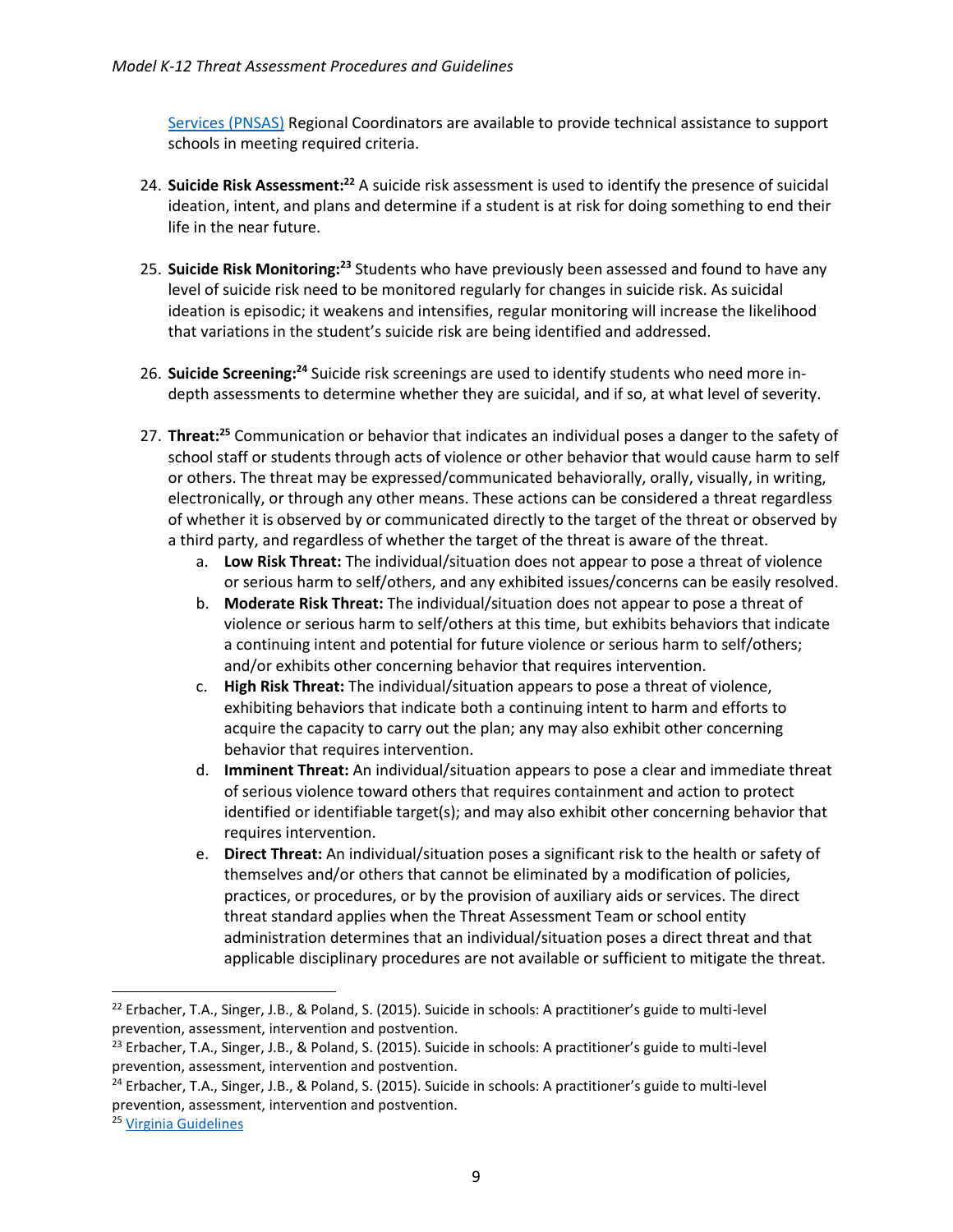- 28. **Threat Assessment:<sup>26</sup>** A fact-based process for the assessment of and intervention with students whose behaviors may indicate a threat to the safety of the student, other students, school employees, school facilities, the community, or others.
- 29. **Threat Assessment Team:**<sup>27</sup> A multidisciplinary group of individuals identified by a chief school administrator responsible for the assessment of and intervention with students whose behavior may indicate a threat to the safety of the student, other students, school employees, school facilities, the community, or others.
- 30. **Trauma:**<sup>28</sup> Includes results from an event, series of events or set of circumstances that is experienced by an individual as physically or emotionally harmful or threatening and that has lasting adverse effects on the individual's cognitive functioning and physical, social, emotional, mental or spiritual well-being.
- 31. **Trauma-Informed Approach:**<sup>29</sup> Includes a school-wide approach to education and a classroombased approach to student learning that recognizes the signs and symptoms of trauma and responds by fully integrating knowledge about trauma into policies, professional learning, procedures and practices for the purposes of recognizing the presence and onset of trauma, resisting the reoccurrence of trauma and promoting resiliency tailored to a school entity's culture, climate and demographics and the community as a whole.
- 32. **Youth Risk Behavior Surveillance System (YRBSS):<sup>30</sup>** Developed in 1990 by the CDC to monitor health behaviors that contribute markedly to the leading causes of death, disability, and social problems among youth and adults in the United States, the YRBSS includes national, state, territorial, tribal government, and local school-based surveys of representative samples of 9<sup>th</sup> through  $12<sup>th</sup>$  grade students. Surveys are administered every two years, conducted by relevant departments of health and education.

l

<sup>&</sup>lt;sup>26</sup> PA Public School Code[, Article XIII-E.](https://www.legis.state.pa.us/cfdocs/legis/LI/uconsCheck.cfm?txtType=HTM&yr=1949&sessInd=0&smthLwInd=0&act=014&chpt=13E) Threat Assessment.

<sup>&</sup>lt;sup>27</sup> PA Public School Code, **Article XIII-E**, Section 1302-E.

<sup>28</sup> [PA Public School Code of 1949, Section 102 \(Definitions\).](https://www.legis.state.pa.us/cfdocs/legis/LI/uconsCheck.cfm?txtType=HTM&yr=1949&sessInd=0&smthLwInd=0&act=14&chpt=1&sctn=2&subsctn=0)

<sup>29</sup> [PA Public School Code of 1949, Section 102 \(Definitions\).](https://www.legis.state.pa.us/cfdocs/legis/LI/uconsCheck.cfm?txtType=HTM&yr=1949&sessInd=0&smthLwInd=0&act=14&chpt=1&sctn=2&subsctn=0)

<sup>&</sup>lt;sup>30</sup> [Youth Risk Behavior Surveillance System \(YRBSS\),](https://www.cdc.gov/healthyyouth/data/yrbs/index.htm) Centers for Disease Control and Prevention.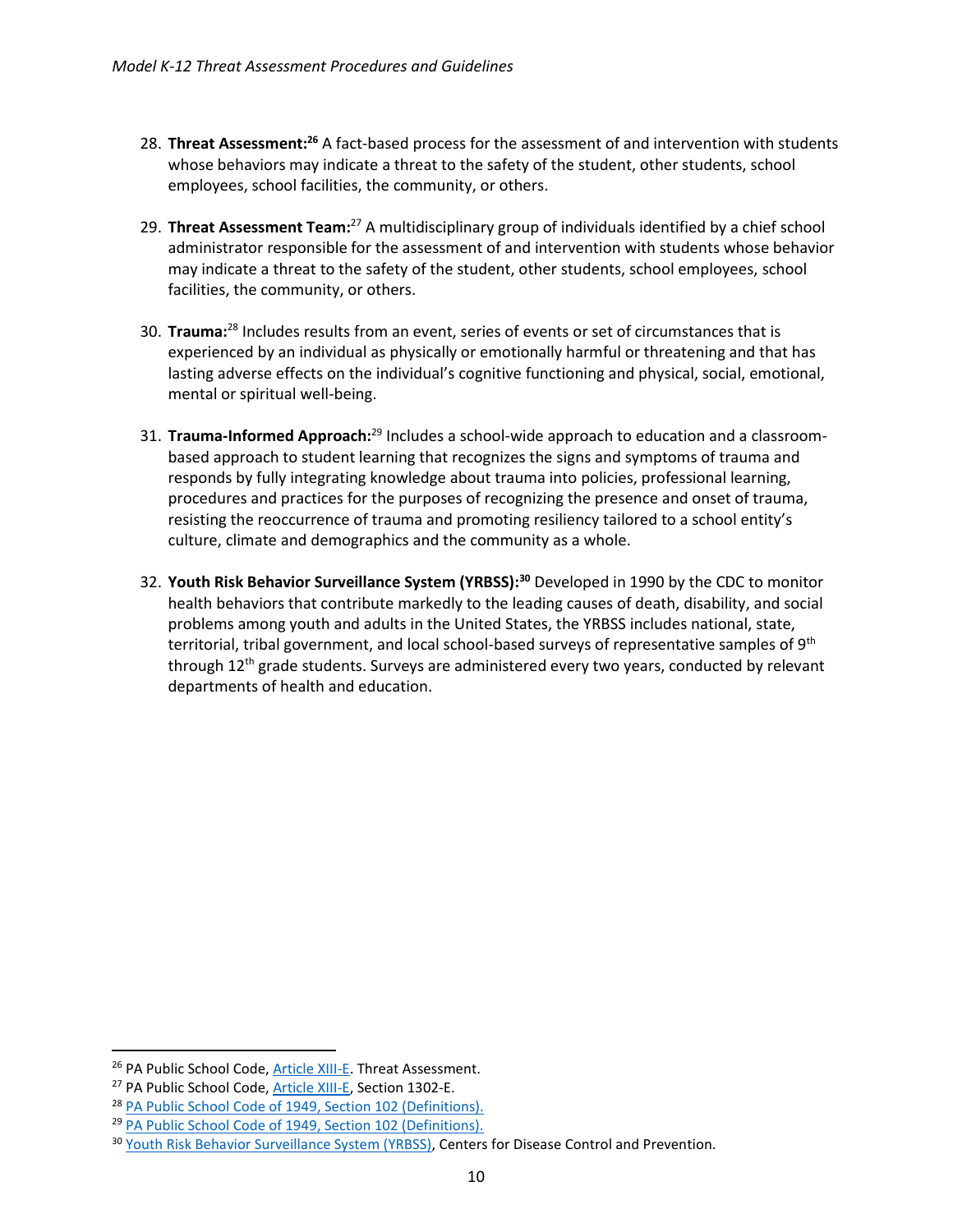# <span id="page-10-0"></span>**INTRODUCTION**

#### <span id="page-10-1"></span>**What is Threat Assessment?**

For nearly two decades, federal law enforcement and education agencies have recommended the use of multidisciplinary threat assessment in schools as a strategy to prevent targeted violence and other safety concerns.<sup>31</sup> Threat assessment was initially developed by the U.S. Secret Service to identify potential threats to public officials, and has since evolved into a scientific, systematic approach to analyzing and mitigating dangerous situations ("targeted violence") in settings that range from workplaces to campuses to K-12 schools.<sup>32</sup>

| <b>Threat Assessment IS:</b>                       | <b>Threat Assessment IS NOT:</b>                 |
|----------------------------------------------------|--------------------------------------------------|
| A fact-based, investigative approach to            | A simple checklist of warning signs or red flags |
| determining how likely a person is to carry out a  | used to remove a student from school.            |
| threat of violence. (Safe School Initiative Study, |                                                  |
| 2002)                                              |                                                  |
| A means to identify, assess, and manage            | A means to label a student as a troublemaker and |
| individuals who are at risk for violence against   | enact consequences.                              |
| themselves or others.                              |                                                  |
| A way to identify someone who has the potential    | A means to find "the next school shooter."       |
| for violence in many forms - self-harm, assault,   |                                                  |
| risk-taking behaviors, suicide, substance abuse,   |                                                  |
| and other aggressive or dangerous behaviors.       |                                                  |
| Focused on a given individual(s) as a potential    | A vulnerability assessment, site survey, or      |
| threat, conducted as the need arises (i.e.,        | security audit, which focuses on the facility,   |
| examines people, not things).                      | policies, and procedures, not individuals (i.e., |
|                                                    | examines things, not people).                    |

#### **Figure 1. What is Threat Assessment? What is it Not?<sup>33</sup>**

While still statistically rare, the number of incidents of targeted violence in K-12 schools has increased in recent years. Research and analysis of these incidents show there is no profile of a student attacker, nor is there a profile for the type of school impacted by targeted violence.<sup>34</sup> As such, a threat assessment process is not designed to develop a profile focused on a set of traits or characteristics but to evaluate, on a case-by-case basis, whether situations, actions, and behaviors could result in a significant risk to the health and safety of individuals within a school community. In addition to an individualized assessment, these determinations must be made based on reasonable judgment relying on the best available objective evidence to determine the nature, duration, and severity of the risk; the probability that potential injury will actually occur; and whether reasonable modifications of policies, practices, or

<sup>31</sup> Dewey G. Cornell, *[Overview of the Virginia Student Threat Assessment Guidelines \(VSTAG\)](https://curry.virginia.edu/sites/default/files/images/YVP/VSTAG%20summary%206-18-18.pdf)*, University of Virginia, June 18, 2018.

 $32$  Ibid.

<sup>&</sup>lt;sup>33</sup> Adapted from *[Behavioral Threat Assessment and Management for Educators and Administrators](https://txssc.txstate.edu/tools/tam-toolkit/defining-tam), Behavioral Threat Assessment and Management for Educators and Administrators*, Texas School Safety Center., [https://txssc.txstate.edu/tools/tam-toolkit/defining-tam.](https://txssc.txstate.edu/tools/tam-toolkit/defining-tam) 

<sup>34</sup> *[Protecting America's Schools: A U.S. Secret Service Analysis of Targeted School Violence](https://www.secretservice.gov/data/protection/ntac/usss-analysis-of-targeted-school-violence.pdf)*, U.S. Department of Homeland Security and U.S. Secret Service, National Threat Assessment Center, 2019.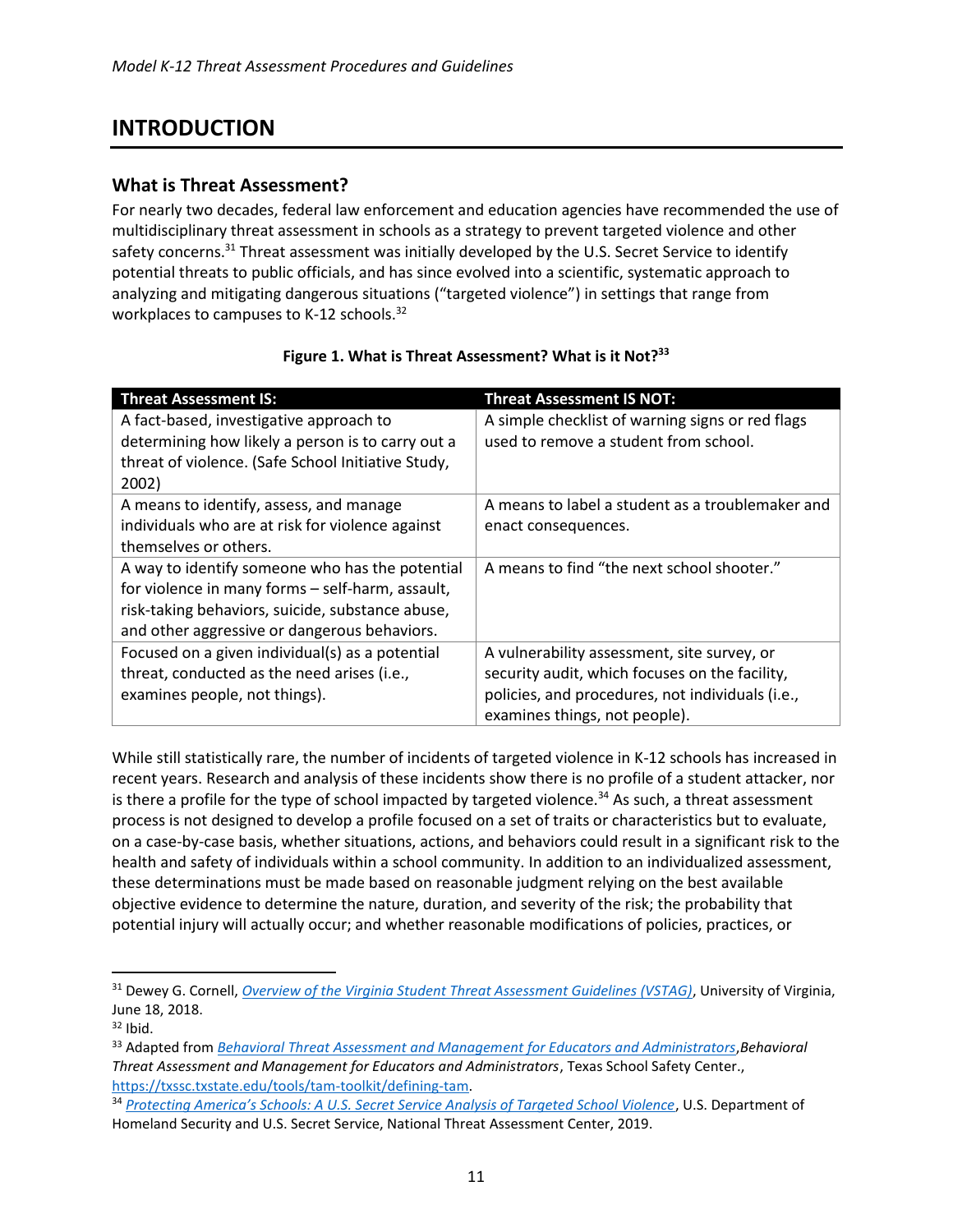procedures could mitigate that risk.<sup>35</sup> It is important to note that the focus of a threat assessment process is to understand the situation and how best to mitigate safety concerns, and is not the same as a criminal or disciplinary investigative process.<sup>36</sup>



#### **Figure 2. Threat Assessment Process<sup>37</sup>**

- 1. **Identify** the person or situation whose behavior has raised some concern about potential violence.
- 2. **Inquire/Ask Questions** and gather additional relevant information about the person and situation.
- 3. **Assess** the person and situation based on the totality of information that is reasonably available to determine whether the person or situation poses a threat of violence or harm to others and/or self.
- 4. **Manage** the threat by implementing an intervention, supervision, and/or monitoring plan to prevent harm where possible and to reduce/mitigate impact of the situation.

Research suggests that, as part of broader efforts to build a positive school climate that promotes student engagement and supports student needs,<sup>38</sup> establishing or enhancing threat assessment capabilities as part of a comprehensive violence prevention strategy can reduce the likelihood of violence and can help address the mental and behavioral health needs of students.<sup>39</sup> The *2018 Pennsylvania School Safety Task Force Report* also highlighted the need to increase access to mental health services for students, build connections to the community, as well as increase information sharing among schools, law enforcement agencies, and social services.<sup>40</sup>

 $\overline{a}$ 

<sup>&</sup>lt;sup>35</sup> Threat Assessment in Virginia Public Schools: Model Policies, Procedures, and Guidelines, Second Edition, Virginia Department of Criminal Justice Services, August 2016, *[Threat Assessment in Virginia Public Schools: Model Policies,](https://www.dcjs.virginia.gov/sites/dcjs.virginia.gov/files/publications/law-enforcement/threat-assessment-model-policies-procedures-and-guidelinespdf.pdf)  [Procedures, and Guidelines, Second](https://www.dcjs.virginia.gov/sites/dcjs.virginia.gov/files/publications/law-enforcement/threat-assessment-model-policies-procedures-and-guidelinespdf.pdf)* 

*Edition*[https://www.dcjs.virginia.gov/sites/dcjs.virginia.gov/files/publications/law-enforcement/threat](https://www.dcjs.virginia.gov/sites/dcjs.virginia.gov/files/publications/law-enforcement/threat-assessment-model-policies-procedures-and-guidelinespdf.pdf)[assessment-model-policies-procedures-and-guidelinespdf.pdf,](https://www.dcjs.virginia.gov/sites/dcjs.virginia.gov/files/publications/law-enforcement/threat-assessment-model-policies-procedures-and-guidelinespdf.pdf) Virginia Department of Criminal Justice Services, August 2016. .

<sup>36</sup> *Behavioral Threat Assessment and Management for Educators and Administrators*, Texas School Safety Center, *[Behavioral Threat Assessment and Management for Educators and](https://txssc.txstate.edu/tools/tam-toolkit/defining-tam)* 

*Administrators*[https://txssc.txstate.edu/tools/tam-toolkit/defining-tam,](https://txssc.txstate.edu/tools/tam-toolkit/defining-tam) Texas School Safety Center..

<sup>37</sup> Adapted from *[Behavioral Threat Assessment and Management for Educators and Administrators](https://txssc.txstate.edu/tools/tam-toolkit/defining-tam)*,*Behavioral Threat Assessment and Management for Educators and Administrators*, Texas School Safety Center., [https://txssc.txstate.edu/tools/tam-toolkit/defining-tam.](https://txssc.txstate.edu/tools/tam-toolkit/defining-tam)

<sup>38</sup> Deborah Temkin, Ph.D., "Examining State and Federal Recommendations for Enhancing School Safety Against [Targeted Violence,"](https://www.childtrends.org/publications/examining-state-and-federal-recommendations-for-enhancing-school-safety-against-targeted-violence) Testimony, U.S. Senate Committee on Homeland Security and Governmental Affairs, July 25, 2019.

<sup>39</sup> *Enhancing School Safety Using a Threat Assessment Model: An Operational Guide for Preventing Targeted School Violence*, National Threat Assessment Center, July 2018.

<sup>40</sup> *Pennsylvania School Safety Task Force Report*, August 2018.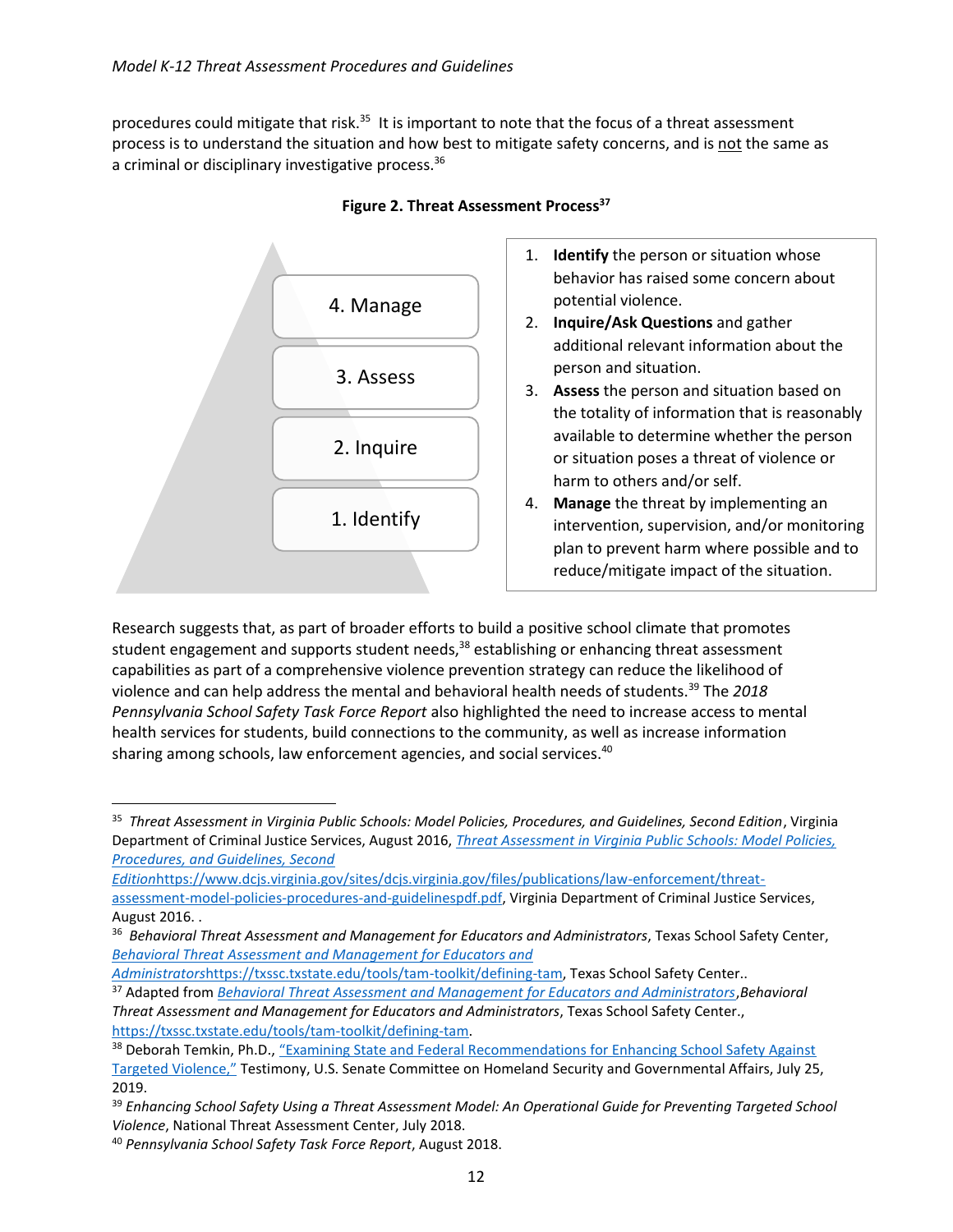Multidisciplinary threat assessment efforts in schools should work in tandem with other efforts to bolster student safety and well-being. These include programs like the Student Assistance Program (SAP), Positive Behavior Interventions and Support (PBIS), Multi-Tiered Systems of Support (MTSS), trauma-informed practices, and social-emotional learning programs, as well as emergency management and physical security initiatives, including the *Safe2Say Something* Program.

Importantly, threat assessment is not designed to replace other school-based frameworks that identify students who may require additional interventions and supports, and should work to complement those systems, not compete with them. As described in the "Before You Get Started" section on page 19, threat assessment does not excuse school entities from compliance with other federal and state laws, including those designed to ensure confidentiality of student records as well as appropriate levels of support and protections for eligible students, such as those with Individualized Education Programs (IEPs). Conversely, these obligations do not inherently prohibit school entities from engaging in a threat assessment process where evidence suggests a reasonable concern for an immediate and/or significant risk to health or safety of the student, other students, or the broader school community.

#### <span id="page-12-0"></span>**Current Landscape of School Safety in Pennsylvania**

Recent data collected and reported in Pennsylvania suggest a growing need for multidisciplinary threat assessment and specialized mental/behavioral health intervention teams in K-12 schools. Over the past several years, Pennsylvania's students have increasingly reported experiencing peer harassment and violence, while school administrators across the state have expressed concern about the growing physical, mental, social, and emotional needs of students.

The *2017-2018 Safe Schools' Annual Report* from the Pennsylvania Department of Education (PDE) Office for Safe Schools shows that reported incidents such as assault, fighting, and weapons possession have increased since 2015.<sup>41</sup> In 2017-18, Pennsylvania public schools reported 75,722 incidents of violence, bullying, and harassment, including  $2,819$  incidents involving weapons on school grounds.<sup>42</sup>

A recent statewide survey of school districts also found that 42.5% of superintendents and 31.1% of building principals identified school safety and security as their top challenge.<sup>43</sup> An overwhelming majority of superintendents (78.9%) identified meeting the mental health needs of students as their biggest safety and security challenge, followed by insufficient resources to meet students' needs (38.8%), rumors/threats on social media platforms (29.3%), identifying at-risk students (14.2%), and physical security (12.9%).<sup>44</sup>

Other concerning trends have emerged in biennial surveys of Pennsylvania students enrolled in grades 6-12.<sup>45</sup> The *2017 Pennsylvania Youth Survey (PAYS)* shows increased rates of youth reporting experiencing threats of or actual violence. One in five students (20.5%) reported being threatened with violent behavior on school property (vs. 18.8% in 2013), 8.3% reported actually being attacked (vs. 7.0% in 2013), and 1.2% of students reported bringing a weapon to school at least once. When asked about mental health concerns, 38.1% of Pennsylvania students reported feeling sad or depressed most days – up from 31.7% in 2013. Rates of self-harm, including suicidal ideation and attempted suicide, have also increased in recent years. In 2017, 16.5% of students surveyed reported they had seriously considered

l

<sup>&</sup>lt;sup>41</sup> [Safe Schools Online,](https://www.safeschools.pa.gov/Home.aspx?App=Empty&Menu=dbd39a1f-3319-4a75-8f69-d1166dba5d70) PDE Office for Safe Schools.

<sup>&</sup>lt;sup>42</sup> [Safe Schools Online,](https://www.safeschools.pa.gov/Home.aspx?App=Empty&Menu=dbd39a1f-3319-4a75-8f69-d1166dba5d70) PDE Office for Safe Schools.

<sup>43</sup> 2019 State of Education Report, PA School Boards Association (PSBA), March 2019.

<sup>44</sup> 2019 State of Education Report, PSBA.

<sup>45</sup> *[2017 Pennsylvania Youth Survey \(PAYS\),](https://www.pccd.pa.gov/Juvenile-Justice/Pages/Pennsylvania-Youth-Survey-(PAYS).aspx)* PCCD.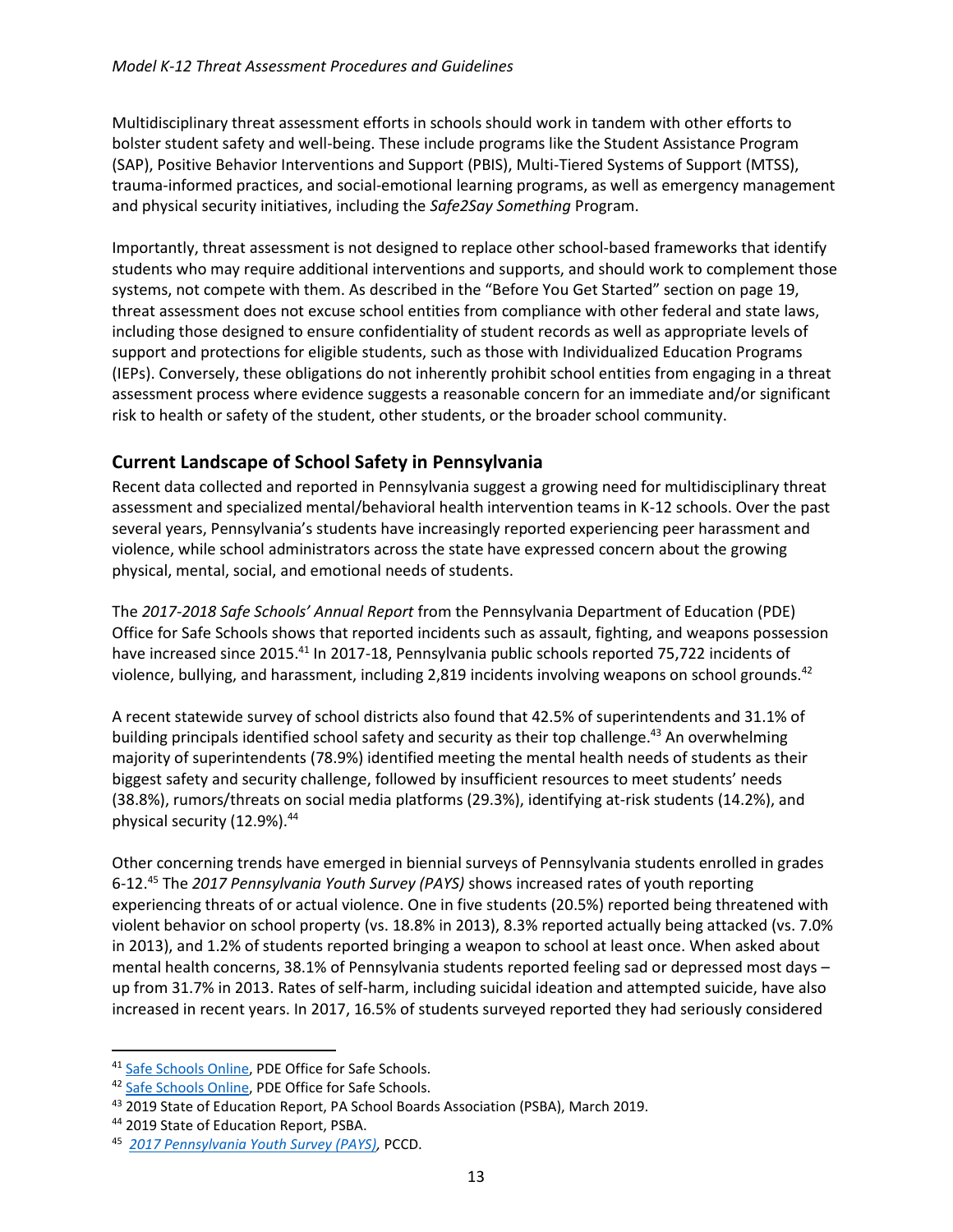attempting suicide (vs. 15.6% in 2013); 10% said they had attempted suicide at least once in the past year, up from 7.6% in 2013.

While not a requirement until 2019, many school entities in Pennsylvania have established Threat Assessment Teams to receive and evaluate reports of concerning behavior from students and other school community members. Beyond those focused on threat assessment protocols, school entities have also implemented other multidisciplinary school-based intervention teams, such as those utilized in the MTSS and PBIS frameworks. Pennsylvania schools are also required to have SAP teams in place to address concerning behavior that creates barriers for students' academic achievement and school success. These frameworks and programs, along with the services, protections, and rights guaranteed through a myriad of both federal and state civil rights laws, provide a foundation for addressing a number of systemic and individual barriers.

Finally, the procedures and guidelines described within this document were developed to work in coordination with a variety of school-based and community-based supports, including mental and behavioral health services, counseling, social workers, and psychologists. In that vein, the threat assessment process often involve referrals for interventions, supports, and services from these professionals to aid students.

Although these services and supports are critical for meeting student's social, emotional, and mental health needs, there are significant variations in the availability of school-based health and support personnel across Pennsylvania. According to data from PDE, in the 2018-2019 school year: 46

- The average student-to-school counselor ratio in Pennsylvania's K-12 schools is 328 to  $1$ significantly higher than the ratio of 250 to 1 recommended by the American School Counselor Association.
- While every school district in Pennsylvania is required to utilize a school psychologist, many school districts (113, or 23 percent) do not have one on staff. These school districts serve 162,393 students across the Commonwealth.
- Only 96 school districts less than a fifth reported employing a school social worker in 2018- 2019, with an average student-to-school social worker ratio of 1,015 to 1. (The School Social Work Association of America recommends a ratio of 250 to 1.) More than two-thirds of Pennsylvania's K-12 students (1,066,803) are enrolled in school districts that do not have a school social worker on staff.

<span id="page-13-0"></span><sup>46</sup> *[Professional and Support Personnel](https://www.education.pa.gov/DataAndReporting/ProfSupPers/Pages/default.aspx)*, PA Department of Education, accessed November 1, 2019.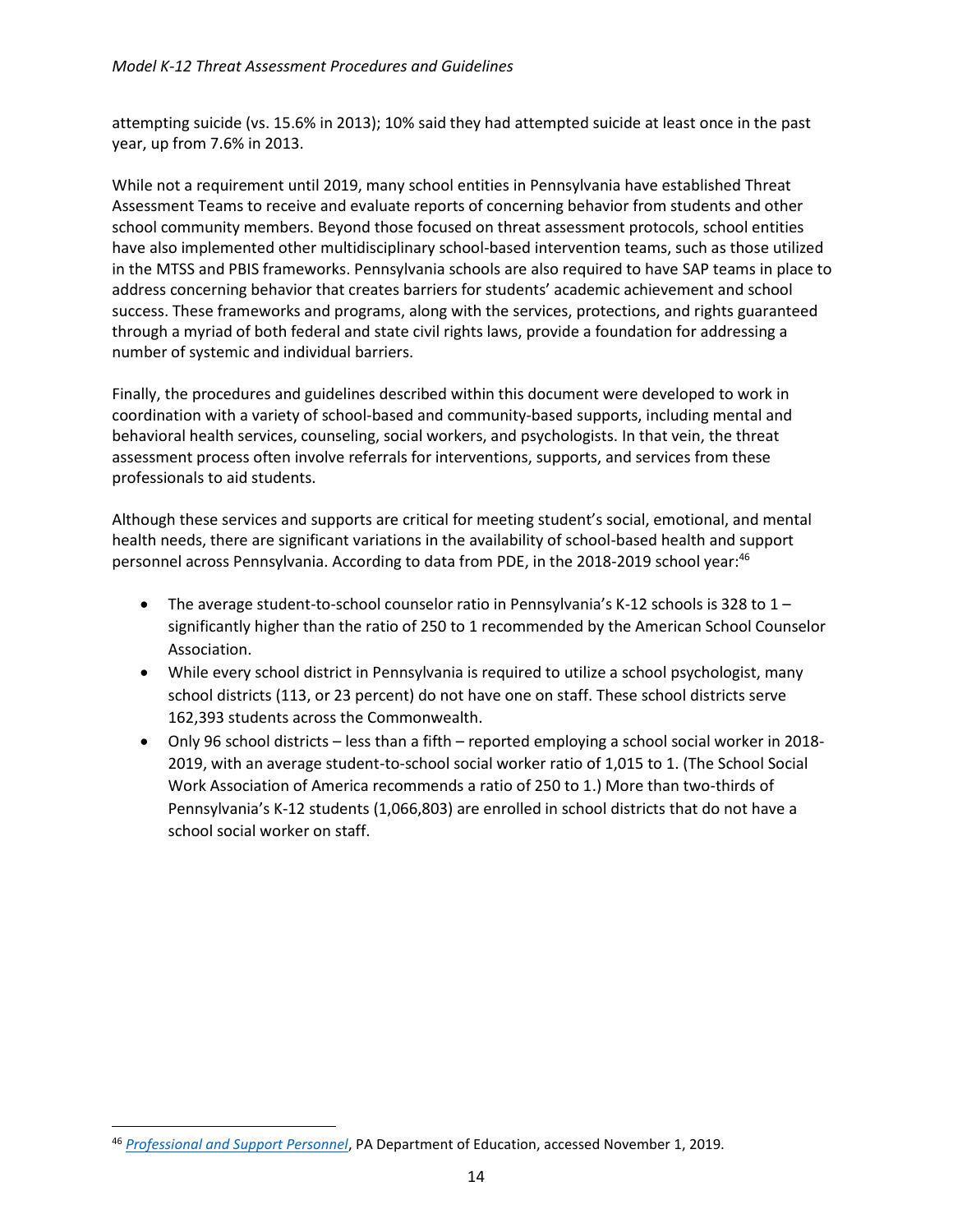#### **Key Considerations for Threat Assessment Teams<sup>47</sup>**

Threat assessment is a systematic process designed to:

- Identify individual(s)/situation(s) where behavior causes concern for violence and capacity to carry out a threat, (i.e., determine whether a student poses a threat for harm or violence to themselves or others, not just whether the student has made a threat); $48$
- Gather the most relevant information about the student's communications and behaviors, negative or stressful events the student has experienced, and resources the student possesses to overcome those setbacks and challenges;
- Collect and share this relevant information in a lawful and ethical manner, including complying with relevant federal and state privacy laws;
- Assess the individual(s)/situation(s) in context based on the totality of information available; and
- Identify strategies to prevent violence and mitigate impact of harm to the student, school, and/or community.

Effective threat assessment procedures rely on forming a multidisciplinary Threat Assessment Team; establishing central reporting mechanisms; clearly defining the threshold for law enforcement intervention; providing training and information to key stakeholders; and promoting safe and positive school climates.

In addition, school entities must take steps before Threat Assessment Teams are in place to ensure readiness. In particular, school entities should provide information and training to school community members regarding threat assessment procedures, including the names/contact information of designated Threat Assessment Team members. Training, information, and community engagement practices should encourage reporting of concerns while making clear that the threat assessment process is designed to evaluate potential situations in which significant and/or imminent threat is likely to occur (i.e., it is not designed to replace other programs/initiatives within the school that help connect students and families with necessary supports or services).

Finally, while the threat assessment process provides a foundation, the specific needs and contexts of each individual case that comes to a team's attention, coupled with the specific environment of each school/community, makes the development and ongoing work of each Threat Assessment Team inherently unique.

#### <span id="page-14-0"></span>**New K-12 Threat Assessment Requirements in Pennsylvania**

 $\overline{a}$ 

These *Model K-12 Threat Assessment Procedures and Guidelines* were developed in response to new requirements enacted by the Pennsylvania General Assembly in June 2019. Among its provisions, **Act 18 of 2019** established new requirements for K-12 school entities related to threat assessment under [Article XIII-E of the PA Public School Code](https://www.legis.state.pa.us/cfdocs/legis/LI/uconsCheck.cfm?txtType=HTM&yr=1949&sessInd=0&smthLwInd=0&act=014&chpt=13E), as well as responsibilities for PCCD's School Safety and Security Committee (SSSC) to support implementation.

<sup>47</sup> Adapted from *[Threat Assessment in Virginia Public Schools: Model Policies, Procedures, and Guidelines, Second](https://www.dcjs.virginia.gov/sites/dcjs.virginia.gov/files/publications/law-enforcement/threat-assessment-model-policies-procedures-and-guidelinespdf.pdf)* 

*[Edition](https://www.dcjs.virginia.gov/sites/dcjs.virginia.gov/files/publications/law-enforcement/threat-assessment-model-policies-procedures-and-guidelinespdf.pdf)*, Virginia Department of Criminal Justice Services, August 2016; and *Enhancing School Safety Using a Threat Assessment Model: An Operational Guide for Preventing Targeted School Violence*, National Threat Assessment Center, July 2018.

<sup>48</sup> M. Louvar Reeves and S.E. Brock, "School Behavioral Threat Assessment and Management," *Contemporary School Psychology*, October 2017.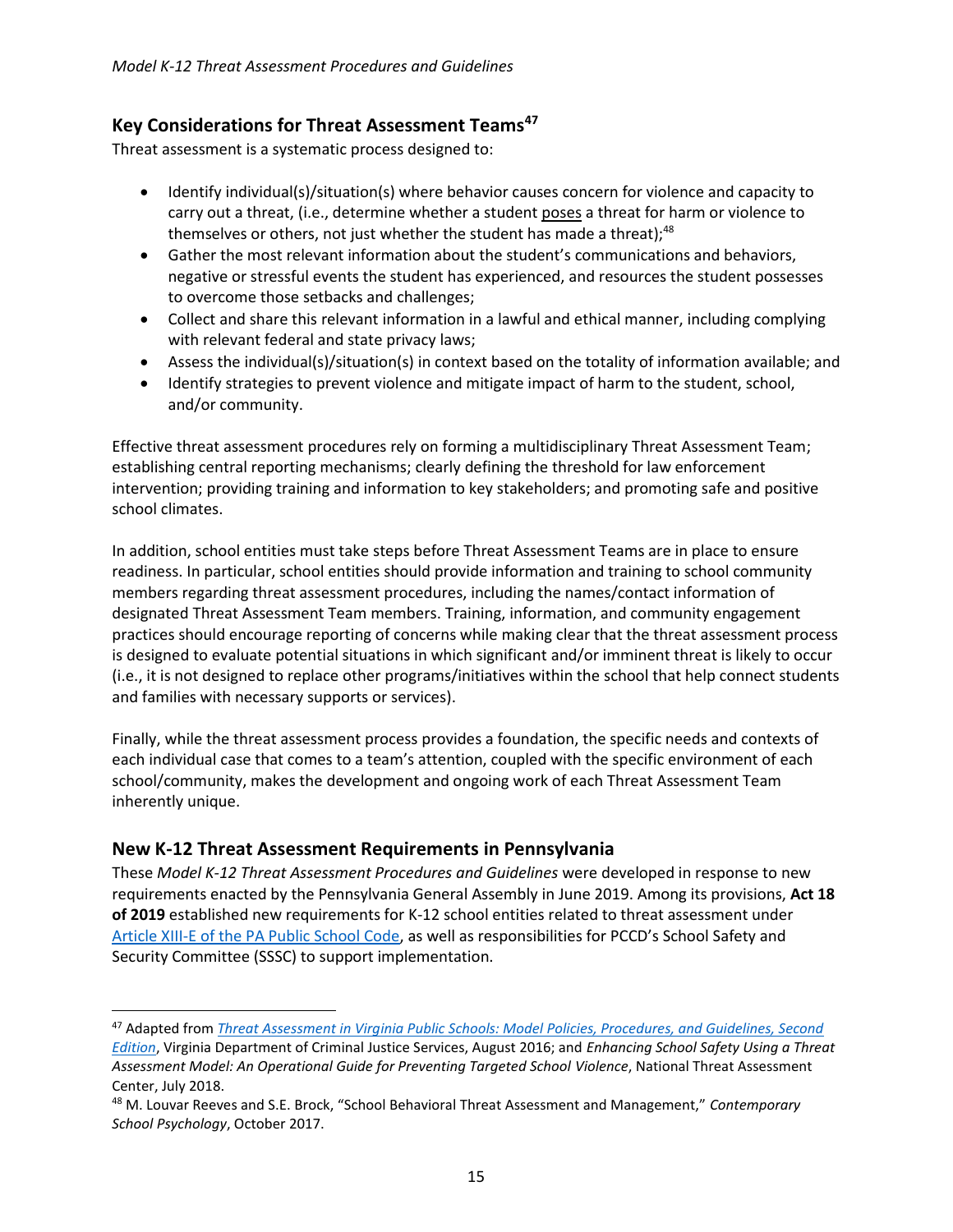With this new law, Pennsylvania joins several other states in requiring the formation of Threat Assessment Teams.<sup>49</sup> In developing these model guidelines and procedures, as well as resources related to training and information materials, PCCD looked to these other states to inform Pennsylvania's approach to implementation.

Because of the Commonwealth's unique landscape as well as the multidisciplinary nature of the threat assessment process, PCCD also consulted with dozens of researchers, practitioners, policymakers, and partners representing education, mental and behavioral health, law enforcement, juvenile justice, emergency management, and community organizations as it undertook this work.

#### <span id="page-15-0"></span>**Requirements for School Entities Established in Article XIII-E**

Article XIII-E of the PA Public School Code states that **Threat Assessment Teams are responsible for "the assessment of and intervention with students whose behavior may indicate a threat to the safety of the student, other students, school employees, school facilities, the community or others."<sup>50</sup>** Under the new law, all school entities in Pennsylvania must establish at least one Threat Assessment Team by the beginning of the 2021-2022 school year.

"School entities" include school districts, Intermediate Units (IUs), career and technical centers (CTCs), charter schools, regional charter schools, and cyber charter schools. School entities may satisfy these requirements by assigning threat assessment responsibilities to an existing team, including Student Assistance Program (SAP) teams, Crisis Response Teams, or *Safe2Say Something* Teams. A Threat Assessment Team may also serve one or more schools within the school entity.

#### <span id="page-15-1"></span>**School Threat Assessment Teams: Access to Information**

Article XIII-E of the PA Public School Code explicitly provides Threat Assessment Teams with access to the following student information, to the extent necessary for fulfilling their duties and allowed by federal law:

• Student health records;

 $\overline{a}$ 

- Prior school disciplinary records;
- Records or information shared with the school entity related to adjudication;
- Records of any prior behavioral or mental health or psychological evaluations or screenings maintained by the school entity; and/or
- Other records or information that may be relevant to evaluating a threat or determining treatment/referral options for a student that are maintained by the school entity.

Several laws address privacy of student information, including the Family Educational Rights and Privacy Act (FERPA), which restricts disclosure of information from student education records, as well as the Individuals With Disabilities Education Act (IDEA), which protects certain special education information of students with disabilities.<sup>51</sup> State laws in Pennsylvania and adopted board-level policies also provide privacy protections for students. Please see the "Tools and Resources: Confidentiality, Privacy & Consent Laws" summary box below for additional information.

<sup>&</sup>lt;sup>49</sup> As of October 2019, eight states require threat assessment teams in K-12 schools: Florida, Kentucky, Maryland, Rhode Island, Tennessee, Texas, Virginia, and Washington. Six states, including Pennsylvania, enacted these requirements in 2019.

<sup>50</sup> [Section 1302-E, Article XIII-E, PA Public School Code.](https://www.legis.state.pa.us/cfdocs/legis/LI/uconsCheck.cfm?txtType=HTM&yr=1949&sessInd=0&smthLwInd=0&act=014&chpt=13E)

<sup>51</sup> FERPA 20 U.S.C. 1232g and 34 CFR Part 99; IDEA 20 U.S.C. 1400 et seq. and 34 CFR Part 300; School Code 24 P.S. 1306-A, 1402, 1409; 22 PA Code Chapter 12, 15.9, 16.65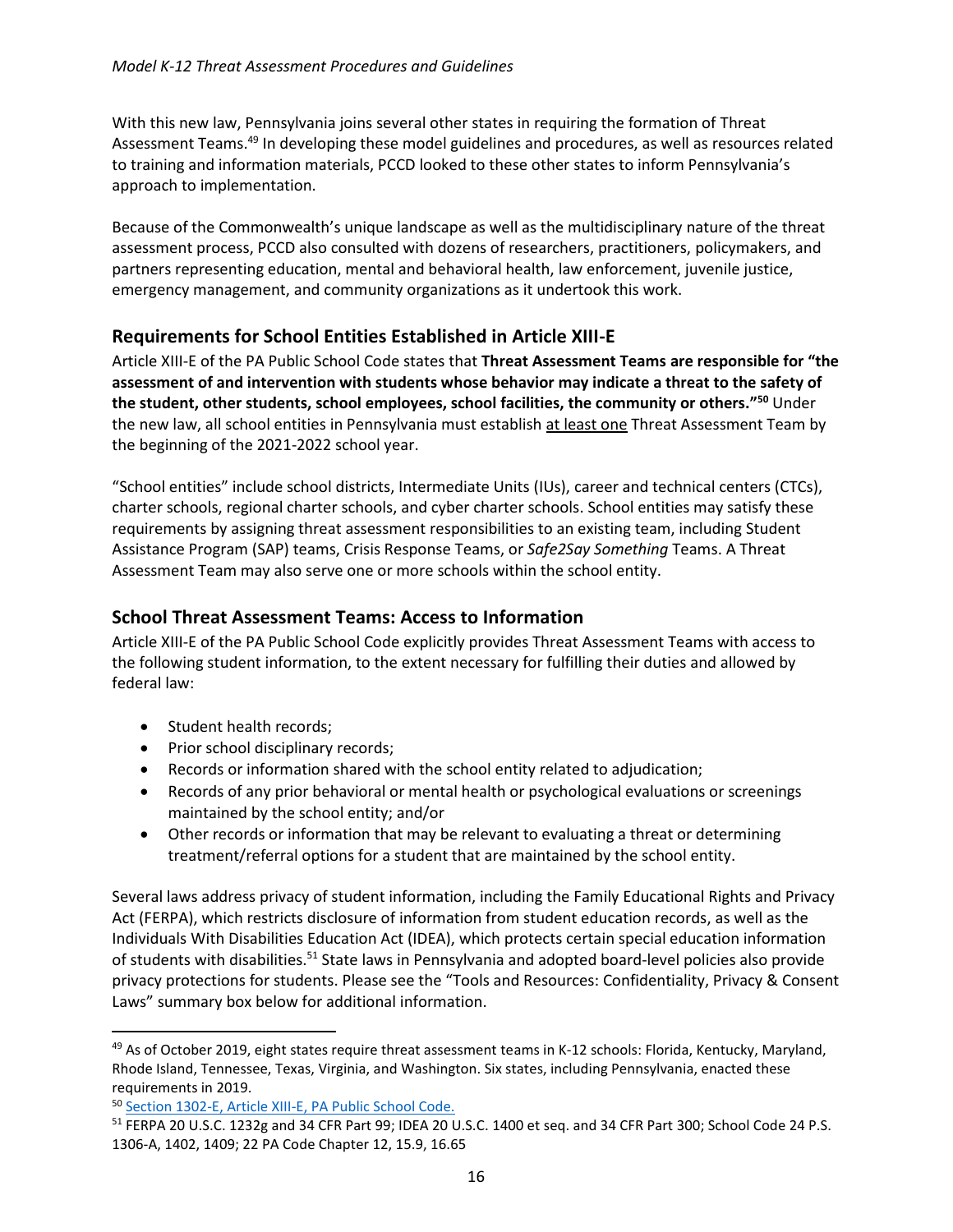Student records and information must be handled, created and accessed only to fulfill responsibilities for completing the threat assessment process, and in accordance with applicable law, regulations, board policy and the school entity's Student Records Plan. The rights and privacy of students and their families should be respected at all times.

The confidentiality and handling requirements for student information should be based on an analysis of:

- Who created the record or information (i.e., school administrator, nurse, law enforcement agency, juvenile court, outside behavioral health provider)?
- Where is the record or information stored (i.e., in the guidance office, in a psychologist's files, in an outside clinic)?
- What is the purpose of the record or information why was it created?
- Who has access to the record or information?

Laws and regulations related to confidentiality of student information address exceptions for disclosing certain information in emergencies to protect the health and safety of students and others. School entities, law enforcement agencies, behavioral health providers and other organizations that may be involved in the threat assessment process should follow the requirements applicable to their creation and handling of confidential records and should seek the advice of legal counsel for guidance.

**NOTE:** School entities may use data collected through its Threat Assessment Team activities, and may release such data in the aggregate, in order to help the school entity develop a general approach to threat assessment, as set out in 1302-E(a)(2)(v). The school entity's release of aggregate data collected through its Threat Assessment Team activities is permissible only where the release of such aggregate data may not result in the breach of federal and state confidentiality laws.



 $\overline{\phantom{a}}$ 

#### **TOOLS AND RESOURCES: Confidentiality, Privacy & Consent Laws**

For a comprehensive listing of available resources and information related to confidentiality, privacy, and consent laws, among other topics, please see **Appendix D (Additional Resources for School Entities)** on page 50.

#### <span id="page-16-0"></span>**Exclusion of Certain Records from the Pennsylvania Right-to-Know Law**

Pennsylvania has enacted statutory exceptions for the Commonwealth's Right-to-Know Law (RTKL) because of the sensitivity of information used in the threat assessment process as well as other safetyrelated activities, such as school safety assessments/audits. Records that are now exempt from RTKL (or are still subject to RTKL) are:

- School security plans
- School safety and security survey responses to PCCD
- Records developed by Threat Assessment Teams
- School safety and security report provided annually to the school entity's board of directors

Section 708(b)(16) of Pennsylvania's RTKL also provides for exemptions which commonly apply to law enforcement records, such as those relating to or resulting in a criminal investigation.<sup>52</sup>

<sup>52</sup> *[RTKL Guide for Law Enforcement Agencies](https://www.openrecords.pa.gov/Documents/RTKL/rtkguidelawenforcement.pdf)*, Pennsylvania Office of Open Records, September 4, 2018.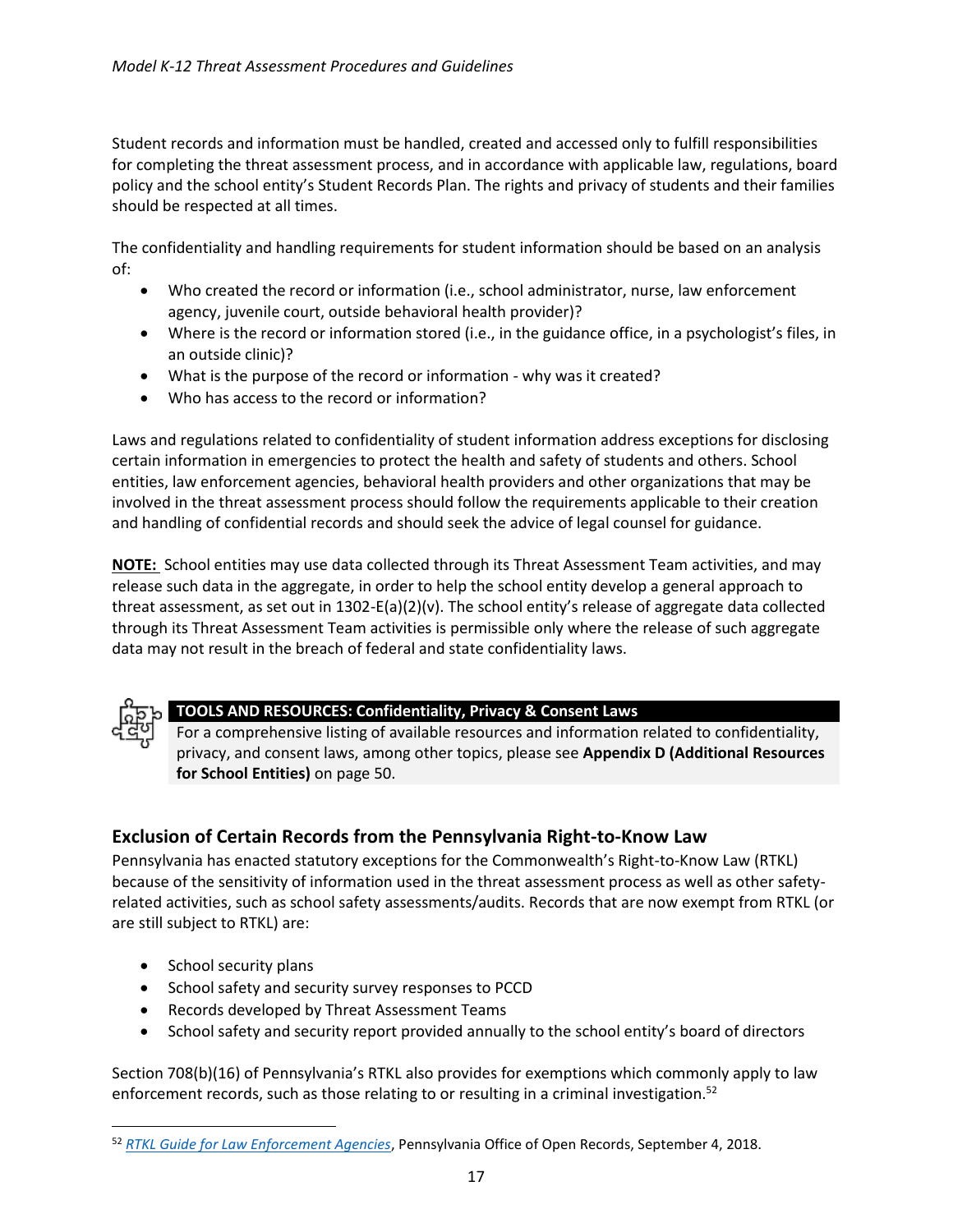School entities should work with their school solicitor or other legal counsel in responding to Right-to-Know requests concerning school safety and security and the threat assessment process. Remember, although some records may be exempt from access, actions taken by the board at a public meeting in regard to information will always be accessible to the public (i.e., approval of a contract for a school security system, hiring of school security guards, approval of a Memorandum of Understanding with Local Law Enforcement or an outside behavioral health provider, expulsion of a student identified only by number following a hearing).

#### <span id="page-17-0"></span>**Requirements for the SSSC Related to Threat Assessment**

Article XIII-E specifically tasked the SSSC with completing the following deliverables within 180 days of enactment (December 25, 2019):

- Research, develop, and publish best practices;
- Develop and offer, at no cost and through online systems:
	- o Model training programs for 1) members of Threat Assessment Teams, and 2) school employees; and
	- $\circ$  Model information materials for 1) students (age-appropriate), 2) parents/guardians, and 3) school employees.
- Develop model procedures and guidelines for school entities that:
	- o Establish standard definitions and terminology;
	- o Reflect best practices in identifying, assessing, and responding to threats; and
	- o Provide for flexibility and local decision-making.
- Comply with federal and state student record confidentiality laws and regulations; and
- Provide guidance to teams for communications and coordination with Student Assistance Program (SAP) and special education teams.

In addition to these immediate responsibilities, the SSSC must also do the following on an annual/ongoing basis:

- Review school entity threat assessment reports and use them when developing requirements;
- Review training programs, informational materials, and model procedures and guidelines, making updates and revisions as necessary; and
- Notify school entities when training programs, informational materials, model procedures and guidelines become available or are updated or revised.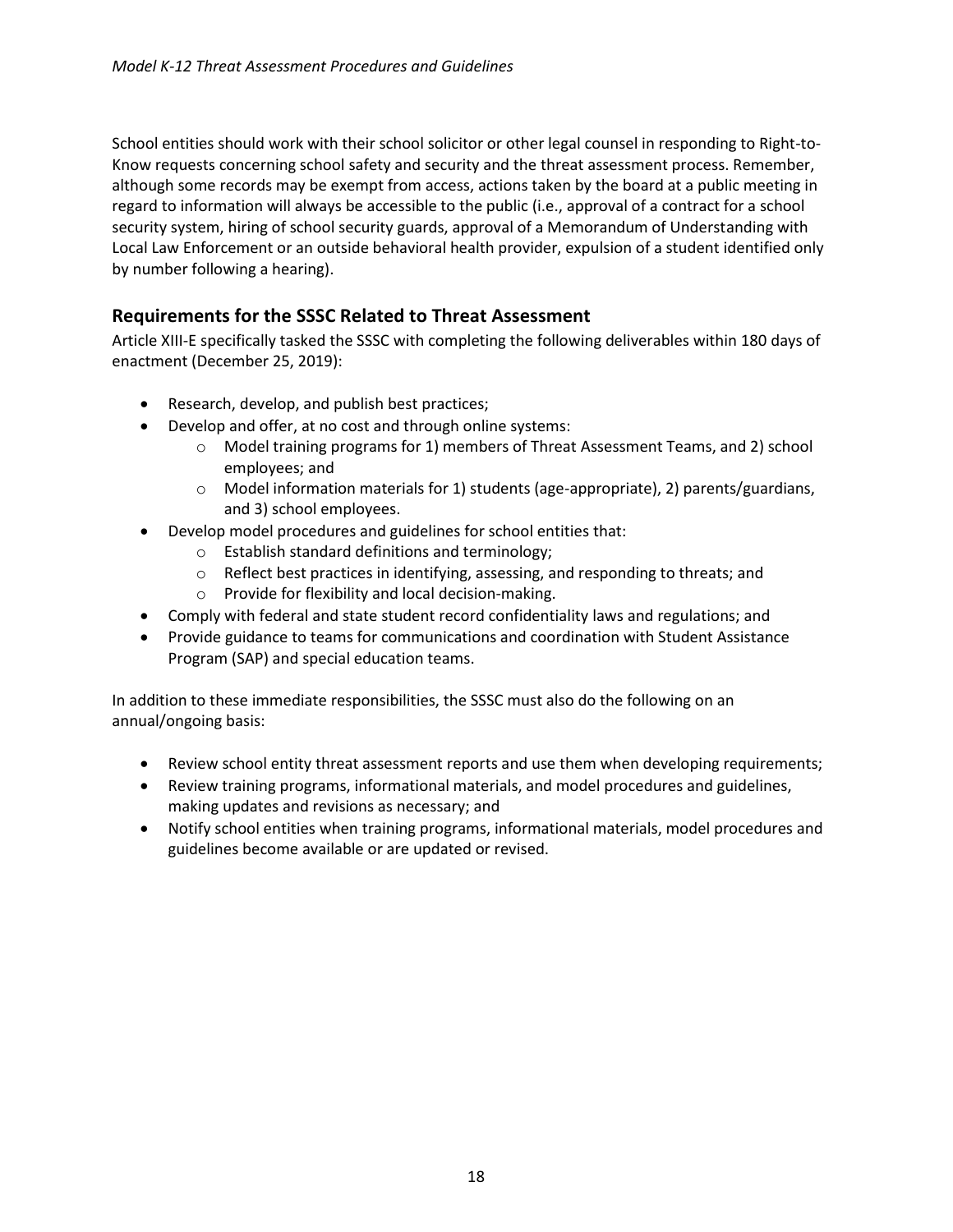# <span id="page-18-0"></span>**BEFORE YOU GET STARTED**

When implemented with fidelity and care, multidisciplinary threat assessment procedures can help school entities effectively identify and mitigate risks to the health and safety of students and the school community. However, if implemented without fidelity and care, these same procedures can also have harmful unintended consequences. Before school entities institute Threat Assessment Teams and related processes, it is important to consider the following issues and guardrails:

- **The threat assessment process is multidisciplinary and collaborative by design and should not be implemented in isolation.** Teams should include multiple members within the decisionmaking process regarding cases presented to them for consideration and should also be wellversed in the threat assessment process. Threat Assessment Teams should also consult with their school solicitor, as well as other school entities, local law enforcement, and other partners if they are unsure how to proceed with a particular case, and should document any consultation with outside resources.
- **It is important to note that the completion of a threat assessment does not excuse a school entity from complying with all requirements for students with disabilities provided through the federal Individuals with Disabilities Education Act (IDEA) or Americans with Disabilities Act (ADA), as well as state laws.** The threat assessment process should be completed concurrent to any federally or state mandated processes to determine if a student's needs are being met by their current services. Conversely, whether a student has an Individualized Education Program (IEP) or not does not mean a school entity cannot complete a threat assessment.
- School entities should **review their policies, practices, and procedures** including their **Code of Conduct** and any **Memoranda of Understanding (MOU) with outside agencies** – to ensure they are aligned with recommended best practices and requirements of current state and federal law.
- Depending upon information provided to a school entity's Threat Assessment Team or to local law enforcement, **the threat assessment process may need to be postponed in lieu of immediate action to prevent serious injury or death**, in accordance with procedures and protocols articulated within the school entity's Emergency Operations Plan.<sup>53</sup> Teams should reconvene the process once the environment is made safe, including providing documentation of the incident in coordination with relevant parties.
- Finally, while Threat Assessment Teams may receive a wide range of reported concerns, its role is limited to intervening only in situations with the greatest likelihood the behavior could result in harm. **The threat assessment process is not intended to replace existing supports, referrals, and services provided through other school-based intervention efforts like SAP, MTSS/PBIS, Crisis Teams, etc.** School entities should **promote and monitor coordination** between its Threat Assessment Team(s) and other school-based teams to **ensure appropriate referrals and responses**, including **evaluating relevant data** and **conducting after-action reviews through an equity lens** to identify and learn from successes and failures and make necessary improvements.

 $\overline{a}$ 

<sup>53</sup> *Emergency Planning*, Pennsylvania Department of Education, Office for Safe Schools, [https://www.education.pa.gov/Schools/safeschools/emergencyplanning/Pages/default.aspx.](https://www.education.pa.gov/Schools/safeschools/emergencyplanning/Pages/default.aspx)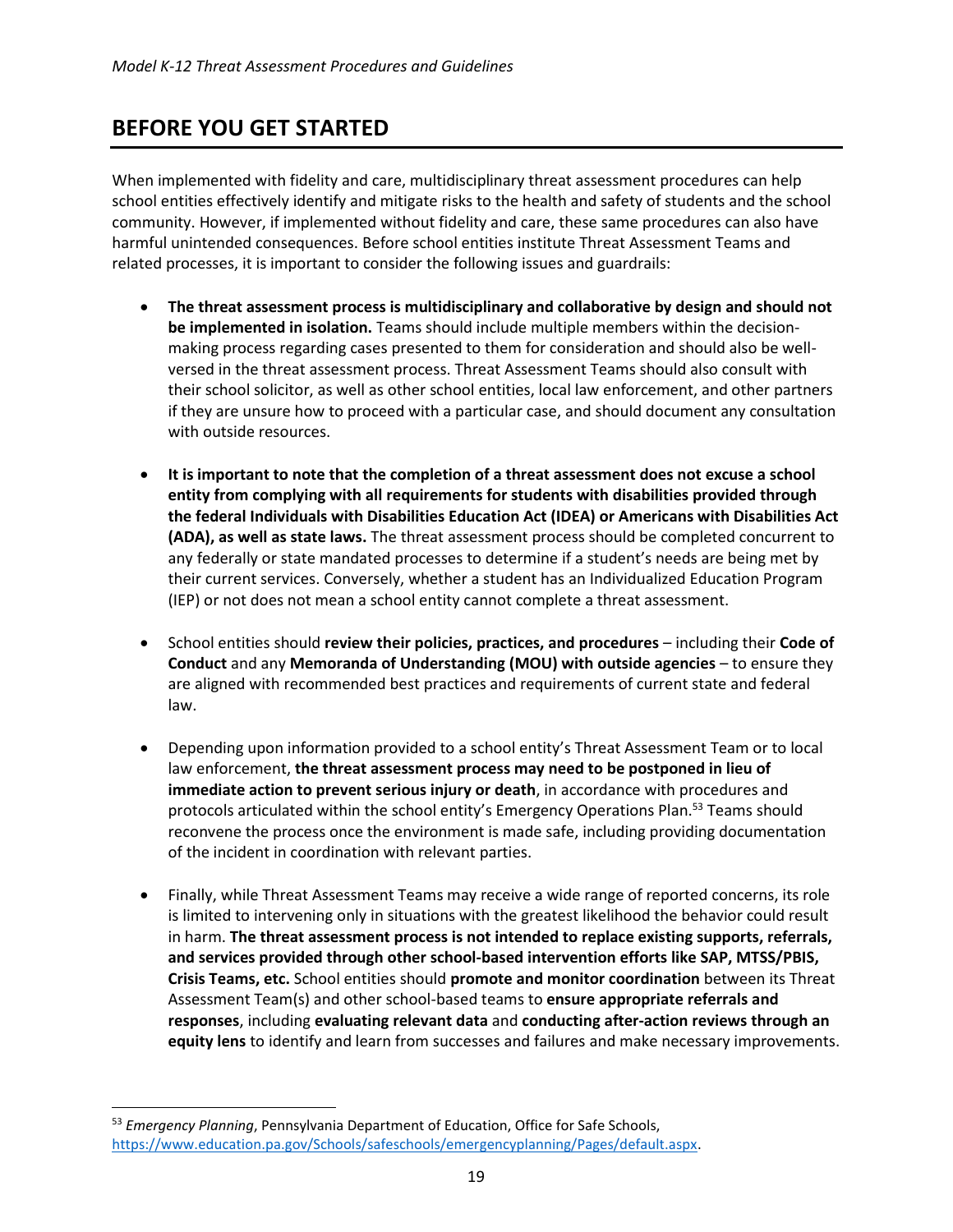# <span id="page-19-0"></span>**MODEL PROCEDURES FOR K-12 THREAT ASSESSMENT PROGRAMS<sup>54</sup>**

#### <span id="page-19-1"></span>**Purpose**

The purpose of this document is to establish procedures for the assessment and intervention with students whose behavior poses a threat to themselves, other students, school staff, the community, or others.

#### <span id="page-19-2"></span>**Step 1: Create and Promote a Safe, Positive School Climate**

Preventing targeted violence relies primarily on developing positive school climates that are built on foundations of safety, respect, trust, and social and emotional support. Schools can build safe, positive school climates by supporting diversity, open communication, conflict resolution, and addressing issues like bullying and harassment.

- Schools should encourage teachers and staff to **build positive, healthy, and trusting relationships with students and their families**, and should work to **break down "codes of silence"** by helping students feel empowered to **share concerns with trusted adults**. Maintaining **professional standards and boundaries** with students is foundational to these efforts, and to ensure that relationships are healthy and developmentally appropriate.
- Helping students feel more **connected to their classmates and school community** can foster a positive school climate. This can include **identifying clubs or teams at school** students can join or encouraging students to develop their own group.
- Frameworks like **school-wide Positive Behavioral Interventions and Supports (PBIS)** can promote safe, supportive school climates by actively teaching students what appropriate behavior looks like in a variety of settings, and by focusing on encouraging good behavior.



 $\overline{\phantom{a}}$ 

#### **TOOLS AND RESOURCES: Create and Support a Safe, Positive School Climate**

For a comprehensive listing of available resources and supports related to violence prevention and creating positive school climates, among other topics, please see **Appendix D (Additional Resources for School Entities)** on page 50.

#### <span id="page-19-3"></span>**Step 2: Establish a Threat Assessment Team**

The first step in implementing these procedures is to establish a multidisciplinary Threat Assessment Team that will direct, manage, and document the school entity's threat assessment process. The Team is responsible for receiving reports from school community members regarding behaviors and situations that are concerning, gather additional information, evaluate the risk posed to the community, and develop appropriate intervention and management strategies.<sup>55</sup>

<sup>54</sup> Adapted from *[Threat Assessment in Virginia Public Schools: Model Policies, Procedures, and Guidelines, Second](https://www.dcjs.virginia.gov/sites/dcjs.virginia.gov/files/publications/law-enforcement/threat-assessment-model-policies-procedures-and-guidelinespdf.pdf)  [Edition](https://www.dcjs.virginia.gov/sites/dcjs.virginia.gov/files/publications/law-enforcement/threat-assessment-model-policies-procedures-and-guidelinespdf.pdf)*, Virginia Department of Criminal Justice Services, August 2016; and *Enhancing School Safety Using a Threat Assessment Model: An Operational Guide for Preventing Targeted School Violence*, National Threat Assessment Center, July 2018.

<sup>55</sup> PA Public School Code[, Article XIII-E.](https://www.legis.state.pa.us/cfdocs/legis/LI/uconsCheck.cfm?txtType=HTM&yr=1949&sessInd=0&smthLwInd=0&act=014&chpt=13E) Threat Assessment.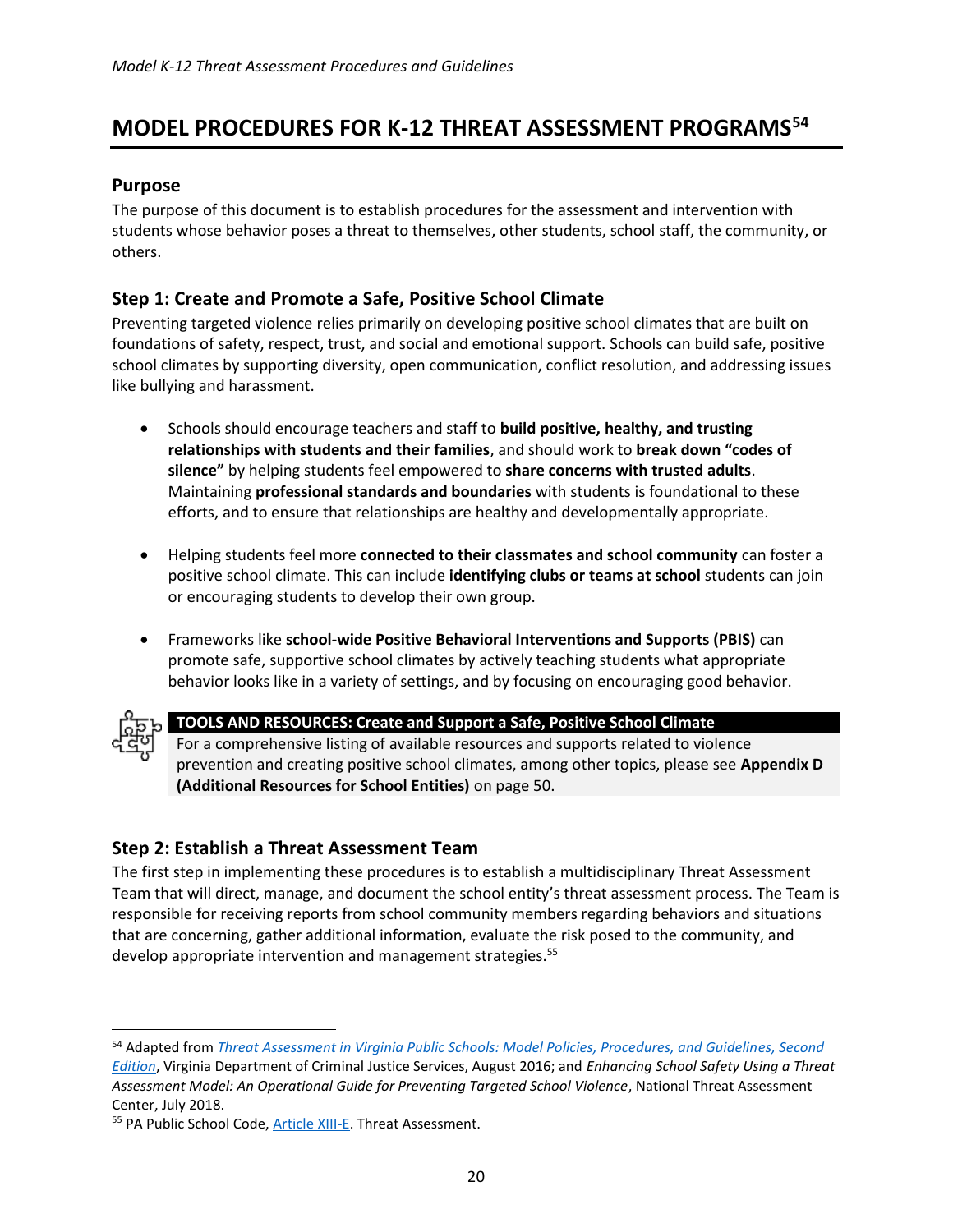• Under state law, **members of a school entity's Threat Assessment Team(s)** must be identified by the chief school administrator, in consultation with the Safety and Security Coordinator.<sup>56</sup> A school entity must also **designate a Team Leader** for each Threat Assessment Team, usually a senior administrator within the school.



 $\overline{\phantom{a}}$ 

#### **THINGS TO CONSIDER: What's in a Name?<sup>57</sup>**

While Pennsylvania state law requires that school entities establish "Threat Assessment Teams," schools can choose an alternative name. For example, some schools have opted to use the label "Assessment and Care Team" to encourage involvement from those who might be concerned about a student, and to focus on getting a student access to needed resources and supports. Other schools have chosen to refer to this group as a "Behavioral Intervention Team" to focus on a spectrum of concerning behaviors that a student may be exhibiting. Finally, some schools have continued to refer to their groups as "Threat Assessment Team" to highlight the heightened sense of concern about a student who is identified. Regardless of the team's title, all members of the school community should be informed that this is the team assigned responsibility for completing the threat assessment process, and how to submit information to the team.

• **Teams should include personnel from a variety of disciplines and areas within the school community** to ensure different points of view are represented in the threat assessment process. Article XIII-E of the PA Public School Code requires that teams include certain individuals; see Figure 3 below, for a list of required and optional/suggested members. Importantly, school entities should **include individuals who have familiarity and rapport with students** referred to the Threat Assessment Team.

|  | Figure 3. Threat Assessment Team Members - Pennsylvania Requirements <sup>58</sup> |
|--|------------------------------------------------------------------------------------|
|--|------------------------------------------------------------------------------------|

| <b>Required Members (Article XIII-E)</b>       | <b>Optional Members</b>              |
|------------------------------------------------|--------------------------------------|
| Individuals with expertise in:<br>$\bullet$    | Other school staff or community      |
| School health;                                 | resources who can assist with the    |
| Counseling, school<br>$\circ$                  | threat assessment process.           |
| psychology, or social work;                    |                                      |
| Special education; and<br>$\circ$              | <b>Examples: School security</b>     |
| School administration                          | personnel; law enforcement           |
| <b>School Safety and Security</b><br>$\bullet$ | agencies; behavioral health          |
| Coordinator                                    | professionals; individuals receiving |
|                                                | reports from the Safe2Say            |
|                                                | Something Program; SAP team          |
|                                                | members; juvenile probation          |
|                                                | professionals; etc.                  |

• The size of a Threat Assessment Team will vary depending on the school entity but is typically between **3-5 people**. School entities should also consider **identifying other individuals within** 

<sup>56</sup> PA Public School Code[, Article XIII-E.](https://www.legis.state.pa.us/cfdocs/legis/LI/uconsCheck.cfm?txtType=HTM&yr=1949&sessInd=0&smthLwInd=0&act=014&chpt=13E) Threat Assessment.

<sup>57</sup> Adapted from *Enhancing School Safety Using a Threat Assessment Model: An Operational Guide for Preventing Targeted School Violence*, National Threat Assessment Center, July 2018.

<sup>58</sup> PA Public School Code, **Article XIII-E**. Threat Assessment.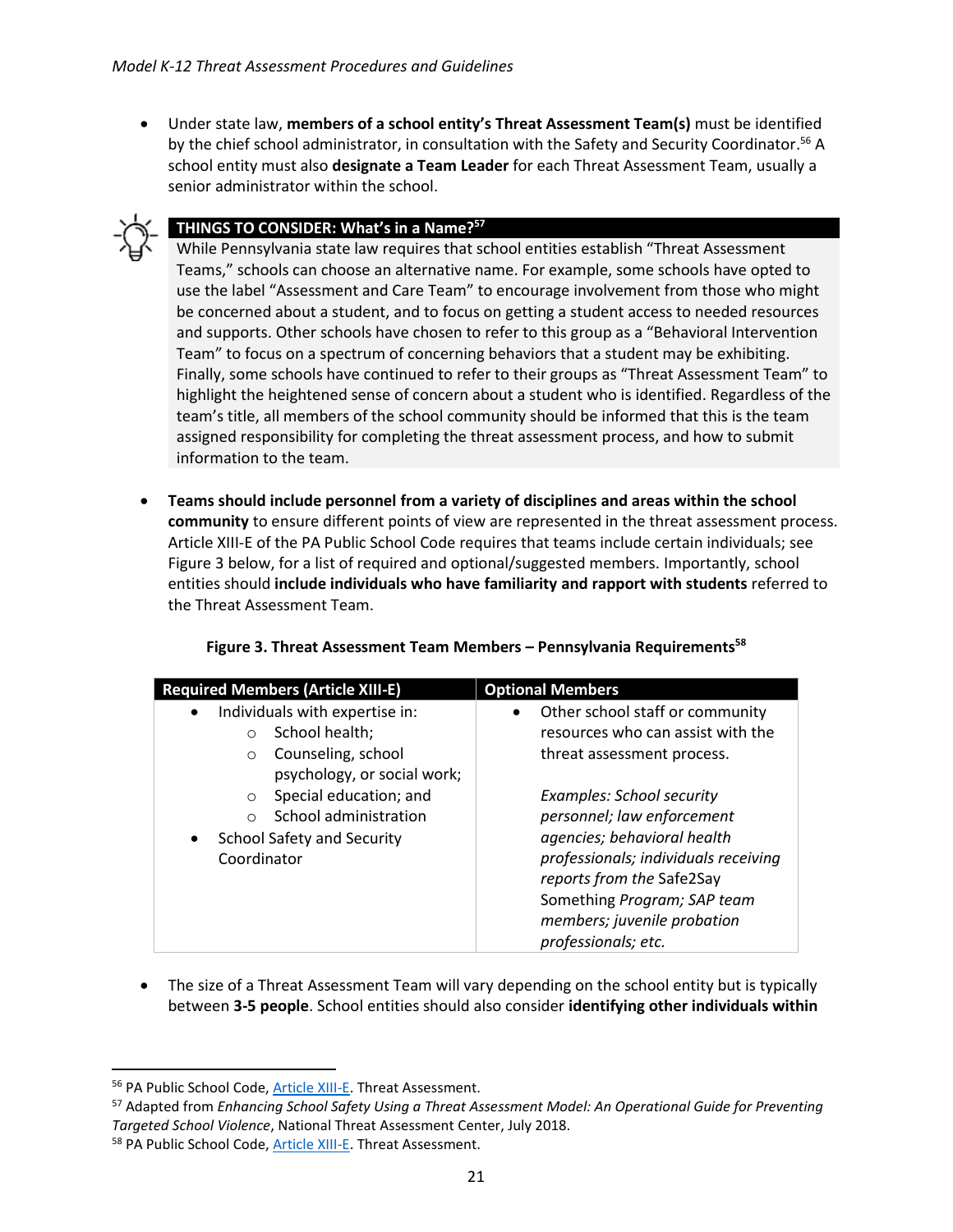**the school community to consult** with as needed during a threat assessment but who are not part of the core Threat Assessment Team.

- School entities should consult with their solicitor regarding any **contractual or collective bargaining implications and confidentiality/privacy requirements** in assigning team members to the Threat Assessment Team.
- Team members must **work collaboratively** with each other, with other school staff, and (as appropriate) with community partners and resources to support the threat assessment and management process and ensure the safety of the school and its students and staff.
- Teams should **establish protocols and procedures** that are followed for each assessment. These should include identifying who will interview the student(s) of concern; who will talk to classmates, teachers, or parents/guardians; and who will be responsible for documentation. This will ensure members are aware of their own responsibilities and roles as well as those of their colleagues. This could also include **designating a subset of team members** to triage cases reported to the team (at least 2-3 individuals).
- In addition to meeting whenever concerning student behavior or situations arise, **Team members should meet on a regular basis** to provide opportunities to learn and work together so when a crisis does occur, the Team will be able to operate as a cohesive unit



 $\overline{a}$ 

#### **THINGS TO CONSIDER: Coordination with Other Multidisciplinary Teams**

Multidisciplinary threat assessment efforts are designed to work in conjunction with, and not in place of, existing programs and frameworks focused on promoting the safety, well-being, and success of all students, including:

- Student Assistance Program (SAP)
- Multi-Tiered Systems of Support (MTSS)
- Positive Behavior Interventions and Support (PBIS)
- School climate initiatives
- Trauma-informed approaches
- Social-emotional learning
- Suicide prevention and awareness [\(Act 71 of 2014\)](https://www.education.pa.gov/Schools/safeschools/laws/Pages/Act71.aspx)

Article XIII-E allows school entities to satisfy requirements by assigning threat assessment responsibilities to an existing team, including SAP or *Safe2Say Something* Crisis Teams.

Pursuant to Article XIII-E of the PA Public School Code, PCCD recently published **guidance for coordination and communication with other school-based teams** for Threat Assessment Teams, with a focus on SAP and Special Education teams. More information and resources are available on PCCD's *[School Safety and Security](https://www.pccd.pa.gov/schoolsafety/Pages/default.aspx)* webpage.

#### <span id="page-21-0"></span>**Step 3: Define Prohibited and Concerning Behaviors<sup>59</sup>**

Schools should establish or modify policies, procedures, and codes of conduct defining prohibited behaviors that are unacceptable and warrant immediate intervention. These include threatening or

<sup>59</sup> Adapted from *Enhancing School Safety Using a Threat Assessment Model: An Operational Guide for Preventing Targeted School Violence*, National Threat Assessment Center, July 2018.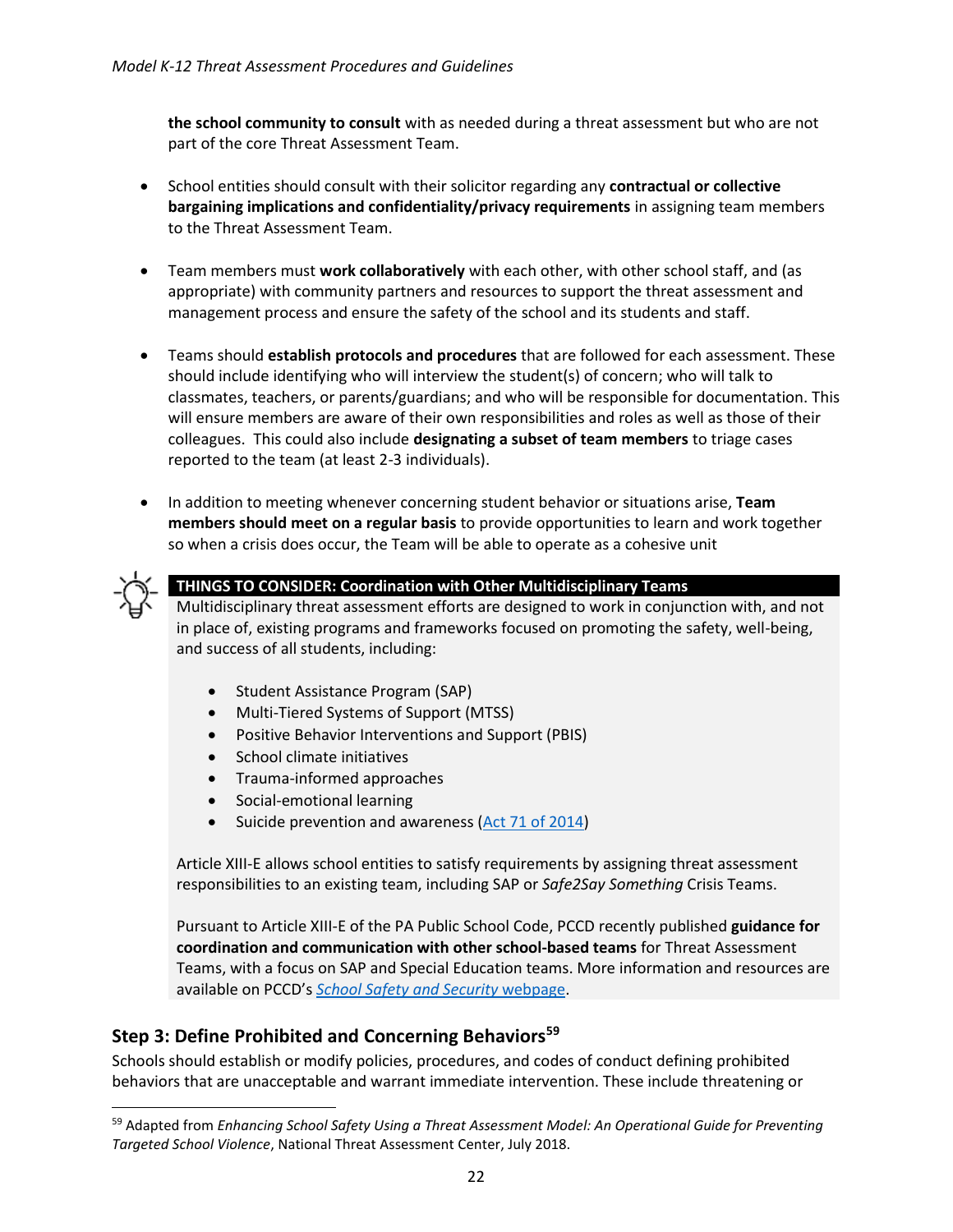engaging in violence, bringing a weapon to school, bullying or harassing others, as well as other concerning or criminal behaviors. **It is important to remember that concerning behaviors occur along a continuum**, and that interventions should reflect the level of risk and an evaluation of the unique needs of each student.

School entities should also consider ways **to identify behaviors that may not necessarily be indicative of violence but also warrant some type of intervention**. These include a marked decline in academic performance; increased absenteeism; withdrawal or isolation; sudden or dramatic changes in behavior or appearance; drug or alcohol use; and erratic, depressive, and other emotional or mental health concerns.

- **Coordination with other multidisciplinary teams** including SAP, Special Education, and/or MTSS/PBIS – can help ensure that if these behaviors are observed or reported to the Team, appropriate resources and supports can be provided in the form of mentoring and counseling, mental/behavioral health care, tutoring, and/or social and family services.
- School entities and Teams should consider what the **threshold for intervention** they would like to establish, and what individual(s) or group(s) can intervene when the concerns are low risk vs. high risk, in consideration of relevant information regarding the student, such as whether the student has an IEP or 504 Plan.
- All school entities in Pennsylvania are also required to have a **youth suicide awareness and prevention policy** in place and must include in their **professional development plan** at least four hours of training in youth suicide awareness and prevention every five years for professional educators in school building serving students in grades  $6-12.^{60}$



- **TOOLS AND RESOURCES: Youth Suicide Awareness and Prevention**
	- **[National Suicide Prevention Lifeline:](https://suicidepreventionlifeline.org/) 1-800-273-8255 (TALK)**  o **Crisis Text Line:** Text **"PA"** to **741-741**
	- **Act 71 of 2014 – [Youth Suicide Awareness and Prevention,](https://www.education.pa.gov/Schools/safeschools/laws/Pages/Act71.aspx)** PDE, Office for Safe **Schools**
	- **[Suicide Prevention,](http://www.dhs.pa.gov/citizens/SuicidePrevention/)** PA Department of Human Services (DHS)
	- **Prevent Suicide PA [Online Learning Center](https://preventsuicidepalearning.com/)**
	- **[Suicide Prevention in Pennsylvania Schools and Colleges Initiative,](https://www.preventsuicidepa.org/gls/)** DHS Office of Mental Health and Substance Abuse Services (OMHSAS), Prevent Suicide PA
	- **[Mental Health First Aid](https://www.mentalhealthfirstaid.org/) Training**
- During the assessment process, Teams may uncover **additional information** regarding statements, actions, or other behaviors of the student that can help determine whether the student is at risk of hurting themselves or others. Teams should consider parameters of obtaining this information within the context of **state and federal confidentiality and privacy laws** and should also only use this information specifically for the purpose of determining whether a risk is present. Additional information regarding state and federal confidentiality and privacy laws is available in the "School Threat Assessment Teams: Access to Information" section on page 10-11 of this document.

<sup>60</sup> *[Act 71](https://www.education.pa.gov/Schools/safeschools/laws/Pages/Act71.aspx)*, PDE Office for Safe Schools.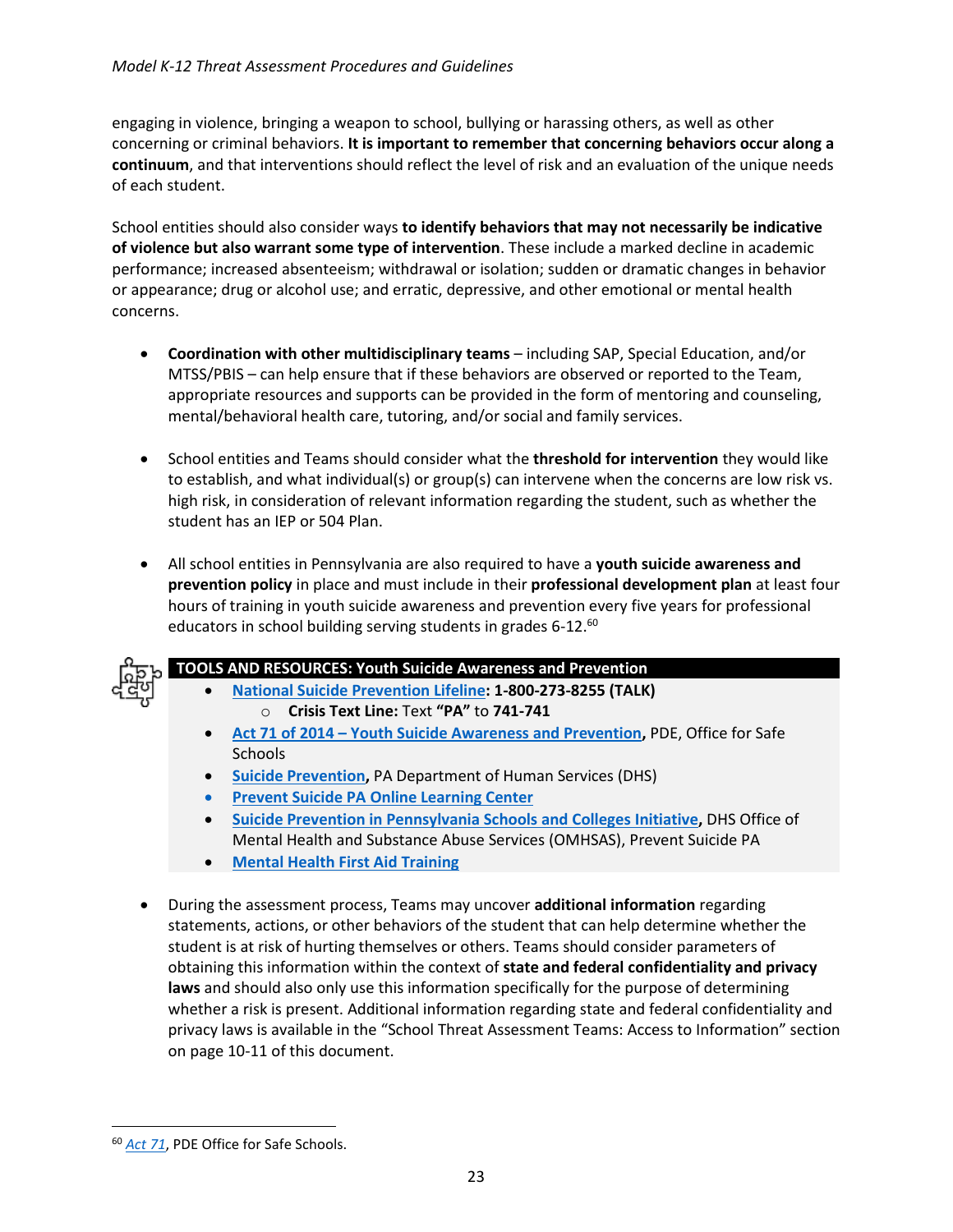

#### **THINGS TO CONSIDER: Assessment for Students with Disabilities**

Threat Assessment Teams should review information about a student's disability, in collaboration with adults who are familiar with the student, such as members of the student's IEP Team, when conducting a threat assessment, to understand how, if at all, the student's disability impacts their behavior and communication. The Team should also consider what behavior supports are included in the student's IEP or Section 504 plan.

More information regarding steps and considerations that both Threat Assessment Teams and special education teams should take when conducting an assessment of a student with disabilities is available in the *Questions and Answers on Threat Assessment Procedures and School-Based Intervention Teams* **guidance document** published by PCCD and available on PCCD's *[School Safety and Security](https://www.pccd.pa.gov/schoolsafety/Pages/default.aspx)* webpage.

#### <span id="page-23-0"></span>**Step 4: Create or Identify a Central Reporting Mechanism**

When members of a school community have concerns about a student's actions or behavior, they should have a centralized mechanism to report those concerns to the Threat Assessment Team.

- Threat Assessment Teams in Pennsylvania are required to **make informational materials available** to school employees regarding recognition of threatening or at-risk behavior that may present a threat to the student, other students, school employees, school facilities, the community, or others, as well as **how to report their concerns**. This can include reporting through the *Safe2Say* **Program**, which went online in January 2019, or through other school reporting mechanisms and tools. 61
- Under state law, Teams must also **ensure that school employees are aware of the staff members who are appointed to the Threat Assessment Team(s),** and how to report threatening or at-risk behavior, including through the *Safe2Say Something* Program.<sup>62</sup> While not required under statute, it is recommended that students, teachers, staff, School Resource Officers (SROs), other school personnel, and parents/guardians be provided **training and guidance** on recognizing behaviors of concern, their roles and responsibilities in reporting the behavior, and how they should report that information.<sup>63</sup>
- Teams should consider **designating an individual responsible for monitoring all incoming reports** and **develop protocols for quickly assessing, responding, and making appropriate determinations and referrals**; this should include an **immediate response** when someone's safety is concerned. State law requires that Threat Assessment Teams **assist in assessing reports received through the** *Safe2Say Something* **Program**. 64
- In providing information and training to members of the school community, Threat Assessment Teams should emphasize **options for providing information anonymously** (such as through the

<sup>61</sup> PA Public School Code[, Article XIII-E.](https://www.legis.state.pa.us/cfdocs/legis/LI/uconsCheck.cfm?txtType=HTM&yr=1949&sessInd=0&smthLwInd=0&act=014&chpt=13E)

<sup>62</sup> PA Public School Code[, Article XIII-E.](https://www.legis.state.pa.us/cfdocs/legis/LI/uconsCheck.cfm?txtType=HTM&yr=1949&sessInd=0&smthLwInd=0&act=014&chpt=13E)

<sup>63</sup> *Enhancing School Safety Using a Threat Assessment Model: An Operational Guide for Preventing Targeted School Violence*, National Threat Assessment Center, July 2018.

<sup>&</sup>lt;sup>64</sup> PA Public School Code[, Article](https://www.legis.state.pa.us/cfdocs/legis/LI/uconsCheck.cfm?txtType=HTM&yr=1949&sessInd=0&smthLwInd=0&act=014&chpt=13E) XIII-E, Section 1302-E. Threat assessment teams.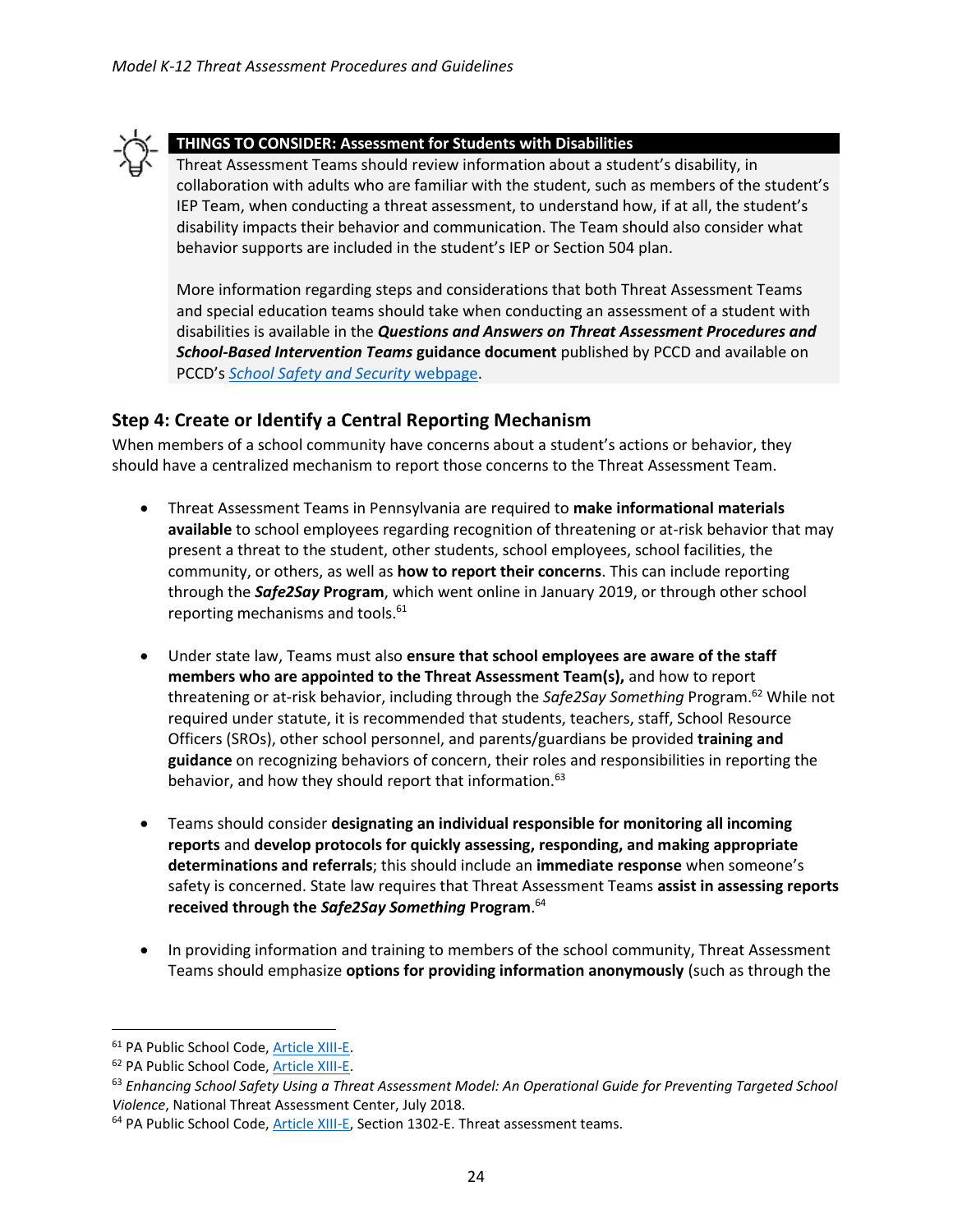*Safe2Say Something* Program), and that **reports will be acted upon, kept confidential, and handled appropriately**. 65



#### **THINGS TO CONSIDER: Utilizing the** *Safe2Say Something* **Program**

In 2018, the General Assembly passed Act 44 mandating the establishment and use of the *Safe2Say Something* anonymous reporting system by every Pennsylvania school entity by January 14, 2019. The *[Safe2Say Something](https://www.safe2saypa.org/)* Program is managed by the Pennsylvania Office of the Attorney General (OAG) and teaches students, educators, and administrators how 1) to recognize the signs and signals of individuals who may be at risk of hurting themselves or others; and 2) to anonymously report this information through the *Safe2Say Something* app, website, or 24/7 Crisis Center Hotline.

The *Safe2Say Something* program works in the following ways:

- 1. A tip is submitted via mobile app, website, or phone call arriving first at the *Safe2Say Something* Crisis Center.
- 2. OAG Crisis Center analysts vet and triage the tip, then engage the tipster in anonymous two-way chat in order to provide detailed and immediately actionable information to schools and 911 County Dispatch. Analysts are trained to categorize each tip as either "Life Safety – Imminent and In-Progress," "Non-Life Safety Crime/Violence," "Non-Life Safety," or "Non-Notification" to help prioritize tips.
- 3. Crisis Center analysts deliver the tip to the impacted school and, as needed, local law enforcement via 911 County Dispatch.
- 4. The school and, as needed, local law enforcement, assess and intervene with the atrisk individual.
- 5. The school then closes out the tip and reports actions taken as a record for their school.

#### <span id="page-24-0"></span>**Step 5: Determine the Threshold for Law Enforcement Intervention**

It is important to remember that most of the incidents or concerns that are commonly reported can be appropriately handled by school personnel using school or community-based resources. For instance, the most common types of reports submitted to Pennsylvania's Office of the Attorney General via the *Safe2Say Something* Program during the 2018-2019 school year were related to bullying/cyberbullying, cutting/self-harm, suicide/suicide ideation, depression/anxiety, drug use, and other concerns.<sup>66</sup> Many of these reports may not require the involvement of law enforcement; those that do, such as threats of against school or a person, were the eighth and tenth most common types of reports, respectively.<sup>67</sup>

• Pennsylvania's **school entities must establish a memorandum of understanding (MOU) with local law enforcement agencies** that have jurisdiction over property of the school entity.<sup>68</sup> These MOUs must address a variety of issues, including reporting and information exchange guidelines, priorities of each party, and notification of incidents to law enforcement. School entities should consider updating MOUs to reflect their threat assessment protocols, including how local law enforcement will be engaged on Threat Assessment Teams.

<sup>65</sup> *Enhancing School Safety Using a Threat Assessment Model,* National Threat Assessment Center, July 2018. <sup>66</sup> *[Safe2Say Something Annual Report: 2018-2019 School Year](https://www.safe2saypa.org/wp-content/uploads/2019/08/S2SS-Annual-Report-FINAL-28129.pdf)*, Office of Attorney General, Commonwealth of Pennsylvania, July 2019.

<sup>67</sup> *[Safe2Say Something Annual Report: 2018-2019 School Year](https://www.safe2saypa.org/wp-content/uploads/2019/08/S2SS-Annual-Report-FINAL-28129.pdf)*.

<sup>68</sup> 24 P.S. § 13-1303-A; 22 Pa. Code §10.11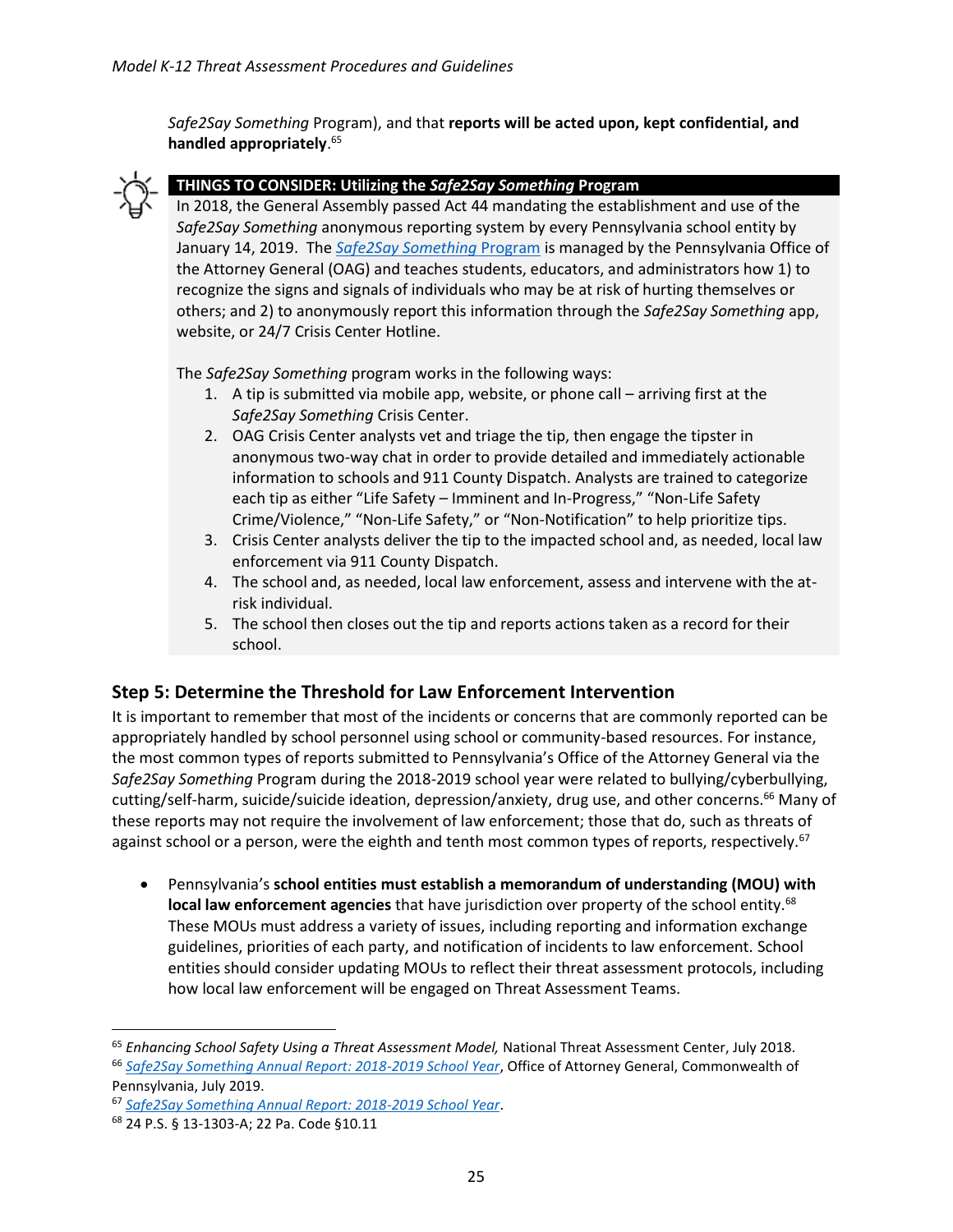- $\bullet$  Both best practice and Pennsylvania state law<sup>69</sup> require that reports regarding student behaviors **involving weapons, threats of violence, physical violence, or concerns about an individual's safety** should immediately be reported to local law enforcement in accordance with the procedures set forth in the school entity's Memorandum of Understanding with local law enforcement and Board policies.<sup>70</sup> Both School Code and state regulations define the types of incidents that must be reported to law enforcement, and those that may be reported at the discretion of the school entity.<sup>71</sup> When reporting an incident to local law enforcement, specific information must be provided, which will help inform law enforcement of the best way to work with the school entity in handling the situation and meeting the needs of all students involved. The notification must contain specific information regarding the student and incident, which includes:
	- o Nature of the incident.
	- o Names and ages of the individuals involved.
	- o Weapons involved in the incident (and whether they have been secured).
	- o Injuries.
	- $\circ$  Whether the incident involves a student with a disability, the type of disability and its impact on the student's behavior.
	- $\circ$  Other information as is known to the school entity and believed to be relevant to the incident.

In responding to students who have committed an incident, the law specifically states that school entities may consider using available school-based programs, such as school-wide positive behavior supports (PBIS, MTSS) to address student behavior, and shall notify the local law enforcement agency of the student's placement in a program.<sup>72</sup>



 $\overline{a}$ 

#### **THINGS TO CONSIDER: Immediate Notification Requirements for PA School Entities**

Section 1303-A of the PA Public School Code requires **immediate reporting of certain enumerated offenses by chief school administrators to local law enforcement** when are committed on school property, at any school-sponsored activity, or on a conveyance providing transportation to or from a school or school-sponsored activity.<sup>73</sup> These include attempts, solicitation, or conspiracy to commit any of the following:

- Homicide
- Aggravated assault
- **Stalking**
- Kidnapping
- Unlawful restraint
- Rape

<sup>69</sup> [22 Pa. Code, Chapter 10. Safe Schools. Section 10.21. Immediate Notification.](https://www.pacode.com/secure/data/022/chapter10/s10.21.html) 

<sup>70</sup> Note: School entities in Pennsylvania are also required to adopt a **youth suicide awareness and prevention policy** under Act 71 of 2014. Additional information is available on PDE's Office for Safe Schools' website: [https://www.education.pa.gov/Schools/safeschools/laws/Pages/Act71.aspx.](https://www.education.pa.gov/Schools/safeschools/laws/Pages/Act71.aspx)

<sup>71</sup> See 22 Pa. Code [§ 10.21 \(Immediate notification\),](https://www.pacode.com/secure/data/022/chapter10/s10.21.html) [§ 10.22 \(Discretionary notification\),](https://www.pacode.com/secure/data/022/chapter10/s10.22.html) § 10.23 (Response and [handling of a student with a disability\),](https://www.pacode.com/secure/data/022/chapter10/s10.23.html) [§ 10.24 \(Emergency and nonemergency response and preparedness\),](https://www.pacode.com/secure/data/022/chapter10/s10.24.html) and § 10.25 (Notification to parents/guardians and Appendix A – [Model Memorandum of Understanding\).](https://www.pacode.com/secure/data/022/chapter10/s10.25.html)

<sup>72</sup> 22 Pa. Code § 10.21

<sup>73</sup> [24 P.S. §](https://www.legis.state.pa.us/cfdocs/legis/LI/uconsCheck.cfm?txtType=HTM&yr=1949&sessInd=0&smthLwInd=0&act=14&chpt=13A&sctn=3&subsctn=0) 1303-A.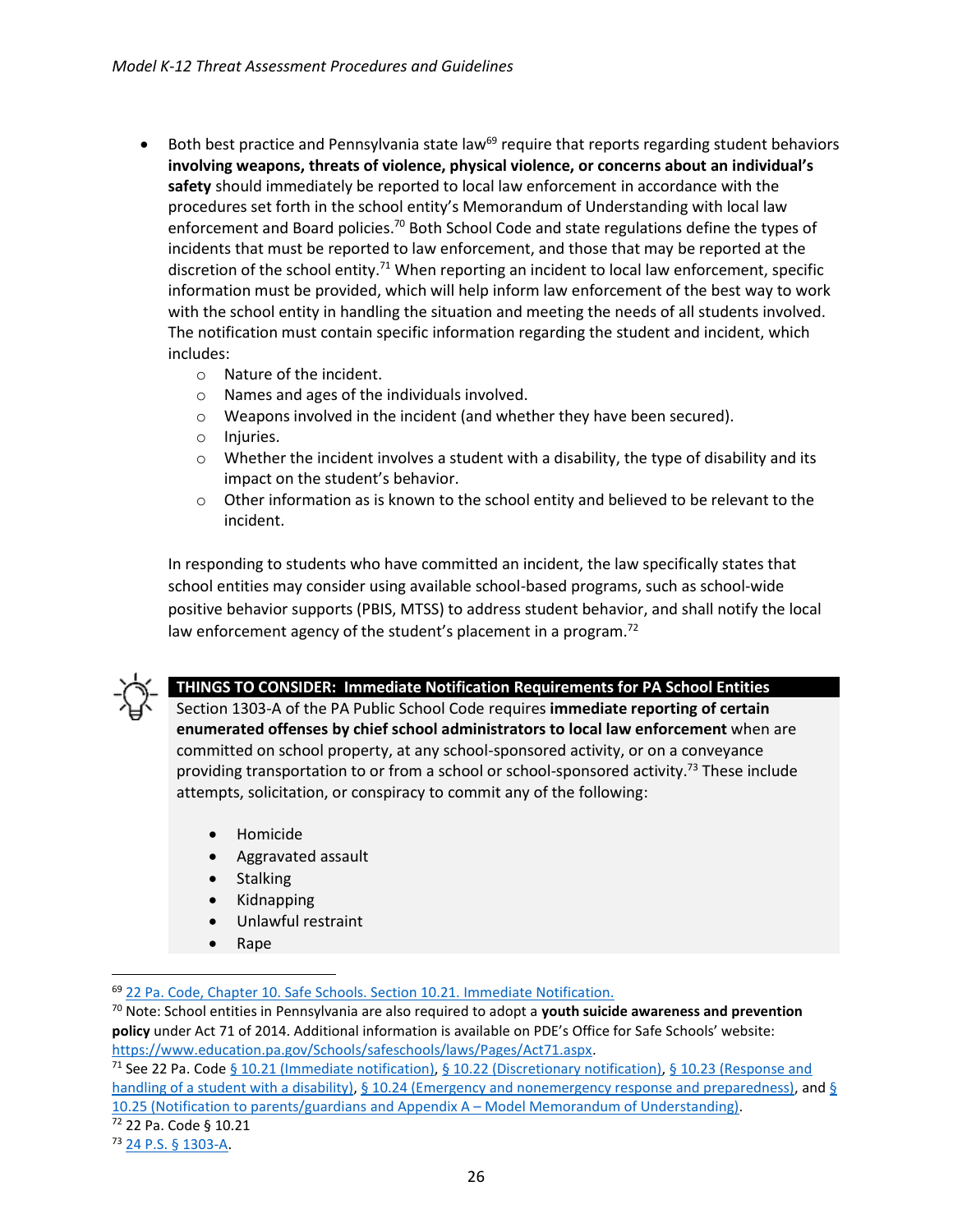- Sexual assault
- Arson
- Institutional vandalism
- Burglary
- Criminal trespass
- Riot
- Possession of firearm by minor
- Possession, use or sale of a controlled substance or drug paraphernalia

When reporting an i**ncident committed by a student with a disability** to a law enforcement agency, the school entity must provide information required by state and federal laws and regulations, including **ensuring that copies of the special education and disciplinary records of the student are transmitted for consideration** by these authorities.

NOTE: The school entity should transmit these records only to the extent permitted by the Family Educational Rights and Privacy Act and other relevant laws. Copies of the school entity's procedures for behavior support, developed in accordance with a student's IEP, will also be provided to local law enforcement as appropriate.

In responding to students who commit one of these types of incidents, school entities can consider **utilizing available school-based programs**, such as schoolwide positive behavior supports, to address the student's behavior, as appropriate. School entities must notify local law enforcement agencies of the student's placement in the program when this option is taken. 74

- School entities should consider and carefully define the **participation of local law enforcement or a School Resource Officer on a Threat Assessment Team**. If an SRO is not available to serve on the Team, school entities should establish a clear threshold for when **law enforcement will be asked to support or take over an assessment.** School entities should develop these protocols in compliance with the school entity's **Memorandum of Understanding with local law enforcement** regarding notification and response to incidents, while also considering **ways to prevent and address equity concerns,** like disproportionality. (For more information on how school entities should consider long-term monitoring and evaluation of threat assessment protocols, please see "Step 9: Long-Term Sustainment and Evaluation of Procedures" on page 34.**)**
- School entities should also ensure that local law enforcement agencies and school security personnel such as School Police Officers and SROs are provided with updated information regarding the **school entity's procedures on positive behavior support**, and are invited to school entity **training on the use of positive behavior support**, **de-escalation techniques** and **appropriate responses to student behavior** that may require intervention, in accordance with state regulations.

<sup>74</sup> [22 Pa. Code, § 10.21. Immediate notification.](https://www.pacode.com/secure/data/022/chapter10/s10.21.html)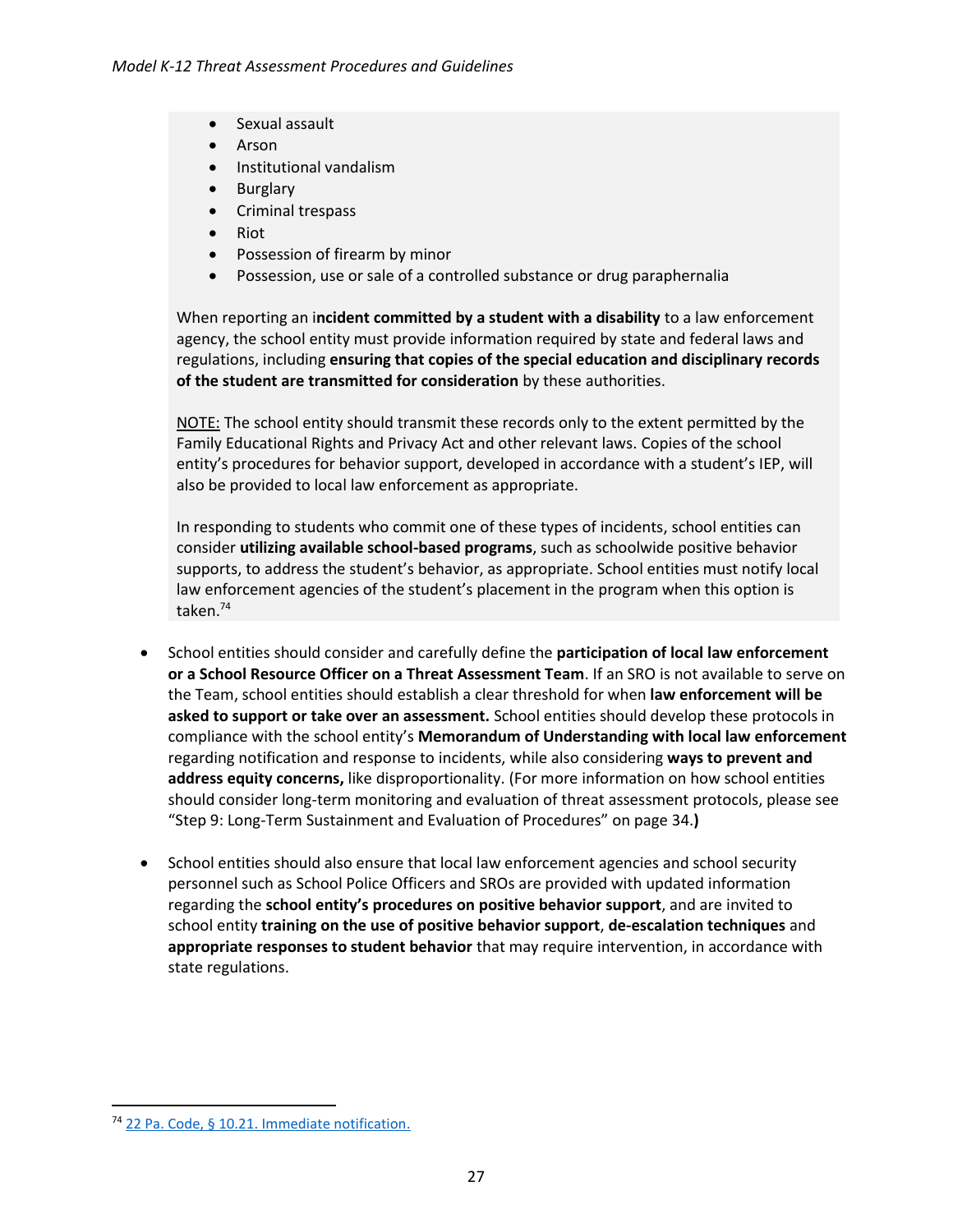#### <span id="page-27-0"></span>**Step 6: Establish Assessment Procedures<sup>75</sup>**

Threat Assessment Teams should establish clearly defined processes and procedures to guide their assessments and help the Team form an accurate understanding of a student's thinking, behavior, and circumstances to inform both the Team's assessment as well as identify appropriate interventions. These assessment protocols must meet requirements articulated in state law, and should also address the following best practices related to intake, assessment, and response:

- Teams should also work to **build rapport that can facilitate information gathering efforts** by demonstrating that their goal is to support students who may be struggling, while also ensuring that the student and school community are safe.
- **Maintain documentation** related to intake of reports, including what information is gathered; when, how, and where information was gathered; individuals interviewed or contacted during the process; the specific behaviors and circumstances that were of concern for a particular student/situation; and the strategies for intervention taken by the Team/school entity. (NOTE: Under state law, records/documentation developed or maintained by Threat Assessment Teams, as well as the report and information presented to the school entity's board of directors and submitted to the School Safety and Security Committee at PCCD are not subject to Pennsylvania's Right-to-Know Law.)



l

#### **TOOLS AND RESOURCES: Maintaining Documentation**

- [Virginia Student Threat Assessment Guidelines \(VSTAG\) Sample Forms](https://curry.virginia.edu/sites/default/files/images/YVP/Forms%20for%20Comprehensive%20School%20Threat%20Assessment%20Guidelines%207-27-19.docx) This free tool can be used and adapted by school entities to document key elements of the threat assessment process, including what was reported, findings from interviews, analysis of findings, determination of threat level, threat response strategies, case resolution or safety plan, and other information and resources.
- [11 Questions to Guide Data Collection in a Threat Assessment Inquiry](https://locker.txssc.txstate.edu/f40474bcbab5f025bb1570f1bfbf9f06/Eleven-Questions-to-Guide-Data-Collection-in-a-Threat-Assessment-Inquiry.pdf) Developed as part of the U.S. Department of Education and U.S. Secret Service's *Threat Assessment Guide*.
- [Brief Interview Outline for Individual Under Concern](https://locker.txssc.txstate.edu/f40474bcbab5f025bb1570f1bfbf9f06/Brief-Interview-Outline-for-Individual-Under-Concern.pdf) These interview questions/prompts were developed as part of the Kentucky Center for School Safety's 2008 *Emergency Management Guide*.
- [Threat Assessment Template](https://locker.txssc.txstate.edu/f40474bcbab5f025bb1570f1bfbf9f06/Threat-Assessment-Template.docx) Word document/template developed by the Indiana Department of Education that can be adapted and utilized by school entities.
- **Use a community systems approach** that identifies sources that may have information regarding the student's actions and circumstances. Specifically, this means identifying and engaging individuals that have an existing relationship or frequently interacts with the student, as well as organizations or platforms that may be familiar with the student's behaviors. This is particularly important in terms of **evaluating the student's concerning behaviors and communications in the context of their age, social/emotional development, and other contexts.** While some students' behavior might seem unusual or concerning, they may be normal for adolescent behavior or in the context of a mental or developmental disorder. Gathering information from multiple sources, including those within and outside of a student's

<sup>75</sup> Unless otherwise noted, language in this section is adapted from the *Enhancing School Safety Using a Threat Assessment Model* guidelines published by the National Threat Assessment Center.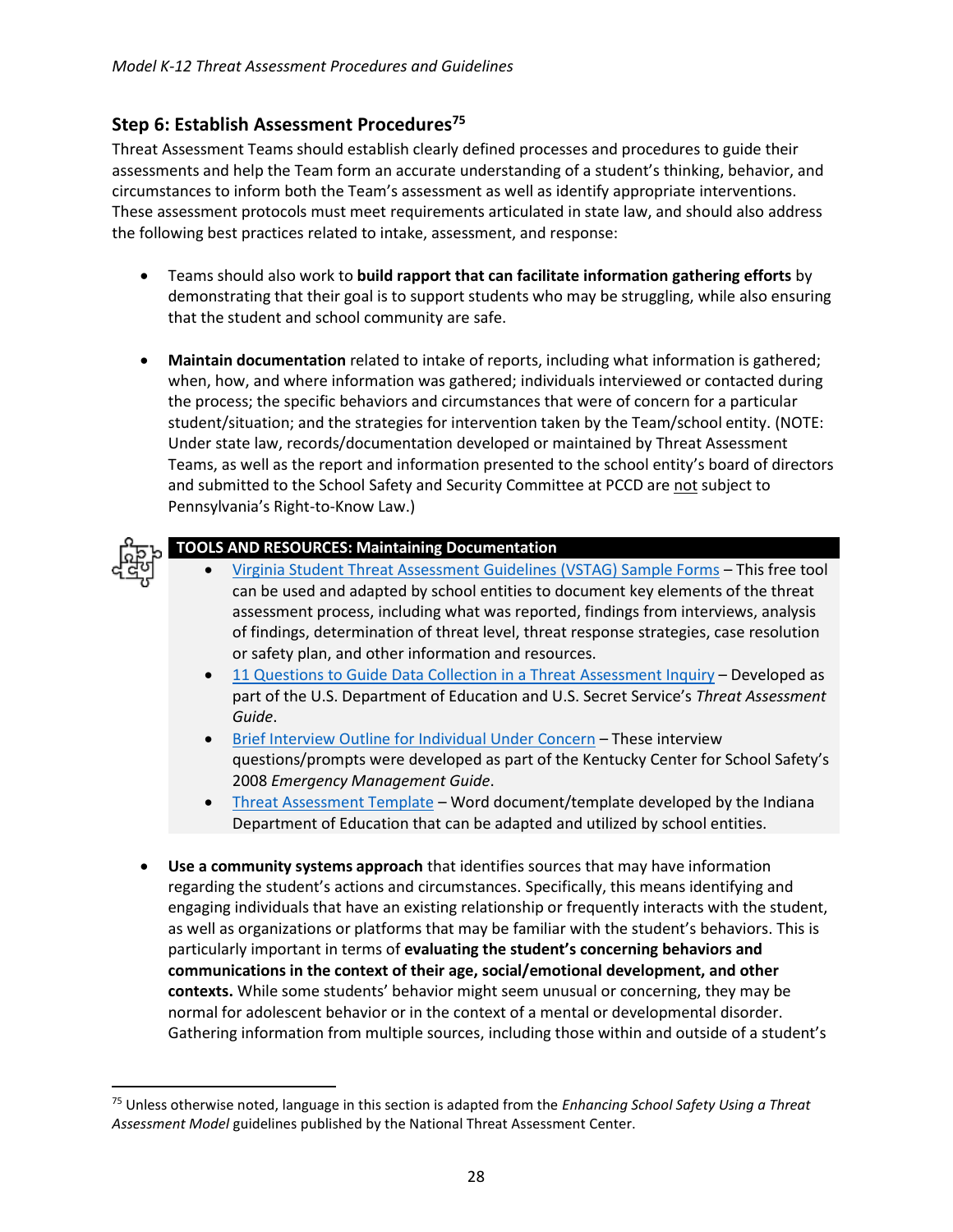immediate circle, increases the likelihood that Teams can accurately assess the student's risks and needs, and can also help determine appropriate interventions, supports, and resources.



**Figure 4: Community Systems Approach to Threat Assessment<sup>76</sup>**

- As part of their assessment process, Teams should review **academic, disciplinary, law enforcement, and other formal records** that may be related to the student. When reviewing school-based records, Teams should determine whether the student has been the subject of prior reports to school officials, especially if those reports involve concerning or threatening behaviors. This review of records should also include information about previous incidents, including any supports or interventions provided, to gauge what strategies might best address the student's current situation. It is important to remember that Teams must comply with relevant federal and state laws protecting privacy of student information, as well as ensure that records are used for appropriate purposes that are relevant to the threat assessment process. School entities should consider what protocols, agreements and/or MOUs should be in place to facilitate the timely and appropriate sharing of information, and to provide safeguards against inappropriate use and/or redisclosure.
- Teams should organize their intake, information gathering, and assessment process around **several investigative themes/areas related to a student's actions, circumstances, and any other relevant factors.** These investigative themes/areas should be based on those recommended by the U.S. Secret Service (see "Things to Consider," below).



 $\overline{\phantom{a}}$ 

#### **THINGS TO CONSIDER: Key Themes to Guide Threat Assessment Investigations<sup>77</sup>**

Based on the U.S. Secret Service's research, the following are recommended themes for Threat Assessment Teams to explore when conducting a threat assessment investigation:

<sup>76</sup> Adapted from *Enhancing School Safety Using a Threat Assessment Model,* National Threat Assessment Center, July 2018.

<sup>77</sup> Adapted from *Enhancing School Safety Using a Threat Assessment Model,* National Threat Assessment Center, July 2018.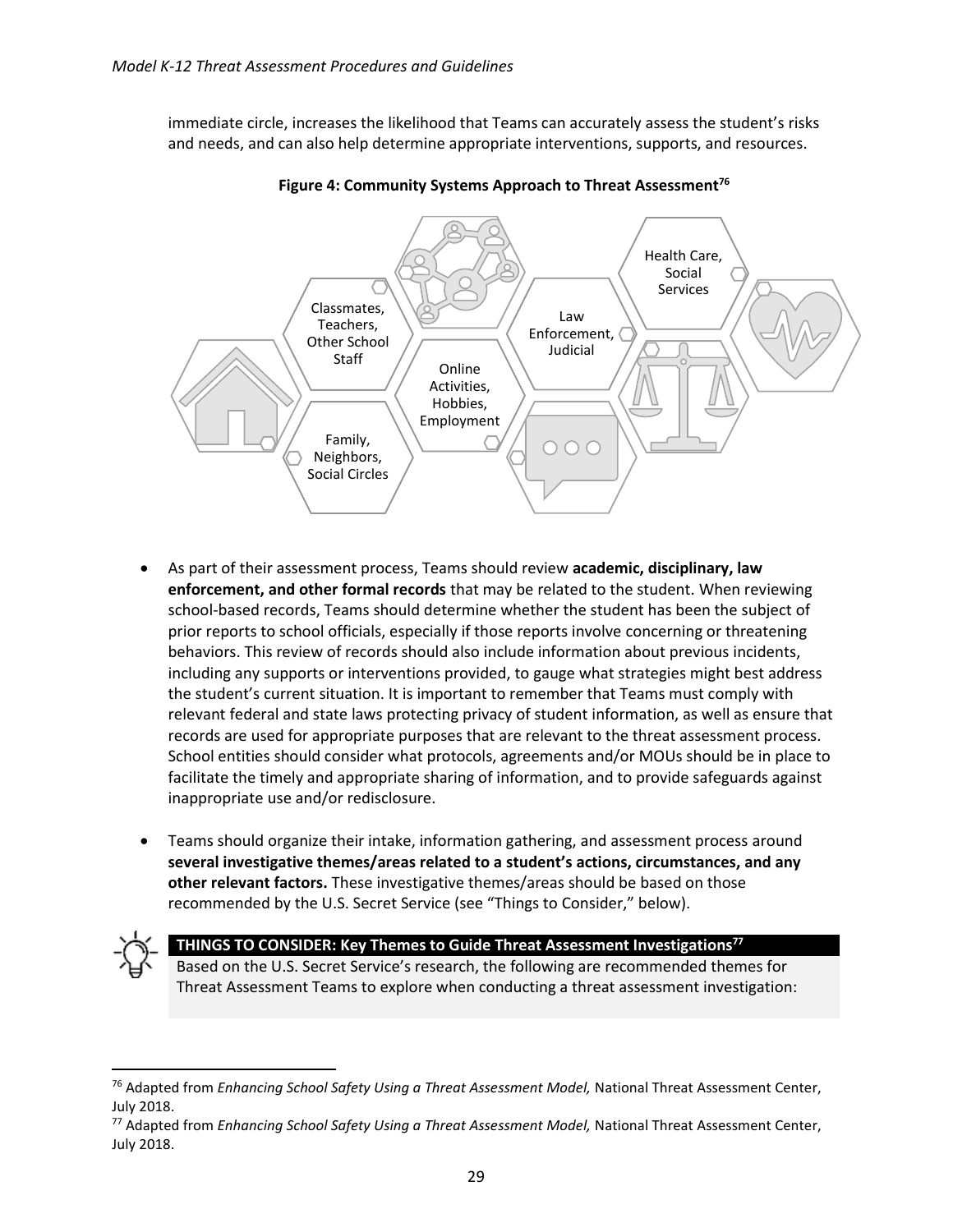- **Motives:** Understanding motive allows Teams to determine a student's goals, including how far they may be willing to go to achieve them, and can allow Teams to develop management strategies that can direct the student away from violent choices.
- **Communications:** Teams should look for concerning, unusual, bizarre, threatening, or violent communications the student made, while remembering that a student who has not made threatening statement may still be considering engaging in violence.
- **Inappropriate Interests:** Teams should gather information about whether the student has shown an inappropriate or heightened interest in concerning topics such as weapons, school shooters, mass attacks, or other types of violence.
- **Weapons Access:** In addition to determining whether a student has inappropriate interests or fascination with weapons, the Team should evaluate whether the student has access to weapons, including firearms, explosives, incendiary devices, bladed weapons, or combinations thereof.
- **Stressors:** Teams should gather information on stressors the student may be experiencing, including how they are coping and whether there are supportive friends or family who can help them overcome setbacks, challenges, or losses. Stressors can include those in or out of schools, such as coursework, friendships, romantic relationships, family issues, bullying/cyberbullying, etc.
- **Emotional and Developmental Issues:** Anxiety, depression, thoughts of suicide, and other mental health issues are important factors to consider when conducting an assessment, but it is critical that behaviors exhibited by a student with a diagnosed disorder or mental illness be evaluated in the context of their diagnosis and the student's known baseline of behavior.
- **Desperation or Despair:** Teams should assess whether a student feels hopeless, desperate, or out of options, including determining whether the student has previously experienced and managed these feelings, resources available for coping, etc.
- **Violence as an Option:** Teams should consider whether the student views violence as acceptable or the only way to solve problems, including if the student has used violence in the past to address issues.
- **Concerned Others:** Teams should evaluate whether others (parents/guardians, friends, classmates, teachers, etc.) who know the student are worried about the student's statements or behaviors and whether they have taken any actions in response to their concerns.
- **Capacity to Carry Out an Attack:** Teams should use available information to determine whether the student's thinking and behavior is organized enough to plan and execute an attack, and whether the student has the resources and capacity to carry it out.
- **Planning:** Because targeted attacks at school are rarely sudden or impulsive acts of violence, Teams should assess whether the student has made specific plans to execute harm toward themselves or others.
- **Consistency:** The Team should corroborate the student's statements to determine whether they are consistent with the student's actions and behaviors and with what other people say about the student. Inconsistencies could point to deliberate intent, or to an underlying issue that may raise concerns beyond the scope of a threat.
- **Protective Factors:** Finally, a thorough threat assessment requires an understanding of the full context of a student's behaviors and environment, including positive or prosocial influences and events. This includes determining whether a student has a positive, trusting relationship with an adult at school, and whether the student feels emotionally connected to other students/peers.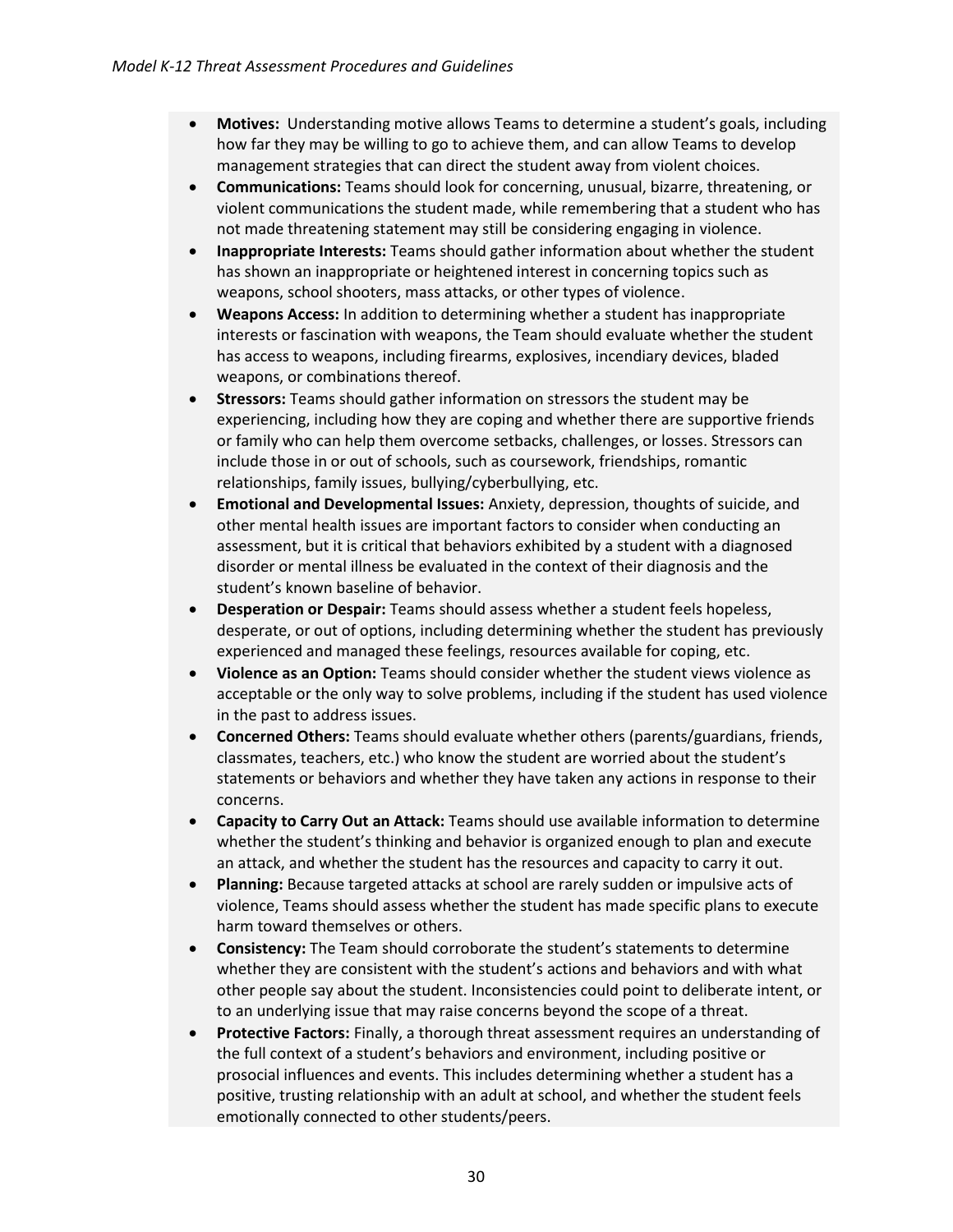• Under state law, Threat Assessment Teams must also **ensure that parents/guardians are notified** whenever determinations/referrals take place. Article XIII-E of the PA Public School Code specifically requires that, upon preliminary determination that a student's behavior may indicate a threat to themselves or others, the student's building principal (or designee) must **immediately notify the student's parent or guardian**. Parent/guardian **consent is also required for certain actions**, including referral of the student to a behavioral service provider, a healthcare provider, or a county agency. Importantly, nothing in state law precludes school entities from acting **immediately to address an imminent threat**, including prompt reporting to law enforcement.

#### <span id="page-30-0"></span>**Step 7: Develop Options for Response and Interventions<sup>78</sup>**

Once a Threat Assessment Team has completed a comprehensive and thorough assessment of a student/situation, it can evaluate whether there are factors present that indicate violence might be a possibility. When a determination is made, Teams can develop strategies that reduce the risk for engaging in violence and increase the likelihood of positive outcomes.

- Every student who comes to the Team's attention must have an **individualized management plan** that reflects the unique resources and supports a student might need based on the information gathered during the assessment. Management plans should remain in place until the Team is no longer concerned about the student or the risk for violence.
- As described previously, more often than not, the Team may determine the likelihood that a student may engage in violent or harmful behaviors is low but may still **require monitoring or guidance** to cope with challenges, enhance resiliency, and/or learn more appropriate strategies to manage emotions.
- Teams should identify **resources to assist the student**, including both school and communitybased services and supports, such as peer support programs, therapeutic counseling, life skills classes, tutoring, and/or mental or behavioral health care.



 $\overline{a}$ 

#### **THINGS TO CONSIDER: Relevant Policies & Programs – Mental/Behavioral Health Services**

- *Mental Health and Behavioral Health Services for Minors:* Act 147 of 2004 (35 P.S. §§ 10101.1-10101.2) addresses who can provide consent to voluntary mental health treatment for minors who are 14 years of age and less than 18 years of age in both inpatient and outpatient settings. The Mental Health Procedures Act (MHPA) applies to involuntary and inpatient treatment (50 P.S. § 7103, 55 Pa. Code §5100.4(a)). See [Consent to Mental Health Treatment for Minor Children](http://www.dhs.pa.gov/cs/groups/webcontent/documents/document/c_276794.pdf) (OMHSAS Bulletin 18-01) for additional information.
- *School Based Health Services:* PA Public School Code requires certain school health services for all children of school age, regardless of the school setting. Those services include physical examinations and health screenings, as well as dental health. The PA Department of Health provides reimbursement for state mandated school health services through a state formula for reimbursement.
- *School-Based Violence Prevention* **–** DHS OMHSAS has supported Youth Mental Health First Aid and Question-Persuade-Refer (QPR) trainings across the

<sup>78</sup> Adapted from *Enhancing School Safety Using a Threat Assessment Model,* National Threat Assessment Center, July 2018.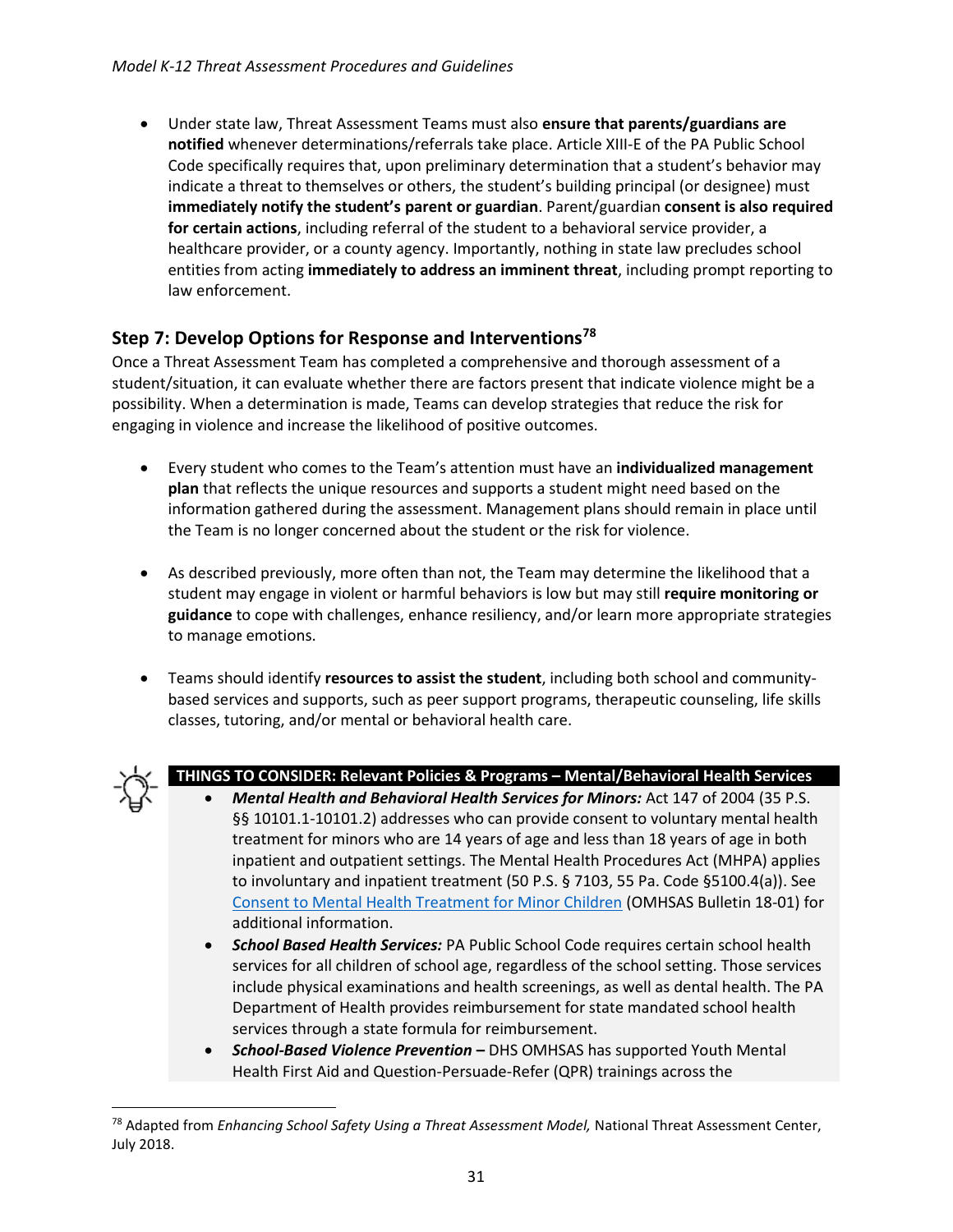commonwealth through both the Garrett Lee Smith (GLS) Youth Suicide Prevention Grant and the System of Care Partnership. Additional trainings on suicide risk assessment, safety planning, postvention, and family engagement have also been offered to schools through the GLS grant. Staff have also provided consultation for schools on policy development as well as the selection of staff and student education and training programs.

- *Pennsylvania Community of Practice (CoP) on School-Based Behavioral Health* **–** This community of cross-sector stakeholders share a commitment to the advancement of early childhood, school-age, and adult behavioral health and wellness, and is spearheaded by the PA Technical Assistance and Training Network (PaTTAN). The CoP's goal is to support schools' efforts to overcome non-academic barriers to learning for children and youth.
- *Supporting Safe and Healthy Students (ESSA, Title IV Part A):* Pennsylvania identified addressing the comprehensive needs of students through school-based supports and community partnerships, including through the Community Schools Framework, as a state priority for federal Title IV, Part A funding in its approved Consolidated State Plan under the Every Student Succeeds Act (ESSA).
- When considering the possibility of disciplinary action as part of management strategies, Teams and school administrators should consider how exclusionary discipline practices (such as suspension or expulsion) may affect their ability to monitor the student since **removing a student from school does not eliminate the risk to the school community**.
- **Notify law enforcement immediately if a student is thinking about or planning to engage in violence** so they can help in managing the situation. *(See* "Step 5: Determine the Threshold for Law Enforcement Intervention," *beginning on page 24, for more information about establishing thresholds for notifying law enforcement.)*
- Threat Assessment Teams should **make referrals to the school entity's Crisis Response Team and/or coordinate responses** when receiving reports of concerns about students who may pose a harm to themselves. (Note that immediate notification to law enforcement should still be made if there is an imminent threat to the safety of others.)
- **Take steps to address the safety of any potential targets** if necessary, including altering and enhancing security procedures for schools or individuals. This can also include **creating a situation that is less prone to violence** by asking family or law enforcement to block the student's access to weapons as part of broader efforts to connect the student with supports.
- **Address the student's motive** by removing or redirecting. This will be unique to each student, but strategies could include bullying prevention efforts or offering counseling to a student who is experiencing personal challenges. School entities can also **reduce the effect of stressors** by providing supports and resources that help them manage and overcome setbacks.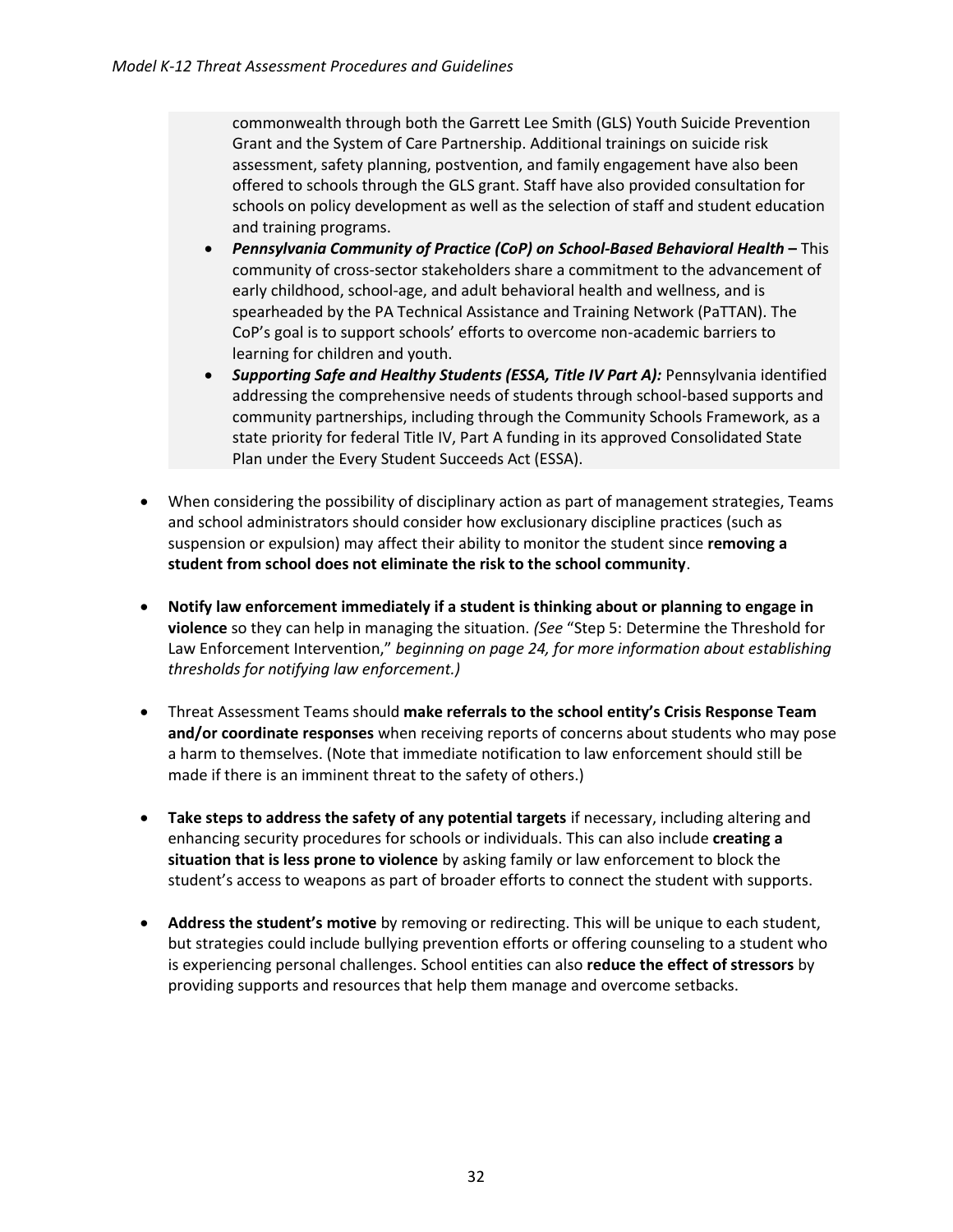| <b>Threat Level</b>  | Criteria                                              | <b>Examples of Response Strategies</b>             |
|----------------------|-------------------------------------------------------|----------------------------------------------------|
| <b>Low Risk</b>      | Individual/situation does not appear to pose a        | No need to notify or take action to protect the    |
| <b>Threat</b>        | threat of violence or serious harm to                 | person(s) to whom the threat was directed.         |
|                      | self/others, and any exhibited issues/concerns        | Clarification, explanation, retraction, and/or     |
|                      | can be resolved easily.                               | apology issued; potential disciplinary action;     |
|                      |                                                       | potential referral to school or community-         |
|                      |                                                       | based resources, as appropriate.                   |
| <b>Moderate Risk</b> | Individual/situation does not appear to pose a        | Typically, notifying intended target(s) of threat  |
| <b>Threat</b>        | threat of violence or serious harm to                 | and taking precautions to protect them.            |
|                      | self/others at this time but exhibits behaviors       | Taking steps to monitor and supervise the          |
|                      | that indicate a continuing intent and potential       | subject, providing support and taking              |
|                      | for future violence or serious harm to                | disciplinary action, if needed. Potential referral |
|                      | self/others and/or exhibits other concerning          | to school or community-based resources, as         |
|                      | behavior that requires intervention.                  | appropriate; for example, counseling, conflict     |
|                      |                                                       | mediation, or other interventions to reduce the    |
|                      |                                                       | threat of violence and address underlying          |
|                      |                                                       | conflicts or issues that led to the threat.        |
| <b>High Risk</b>     | Individual/situation appears to pose a threat         | Notifying local law enforcement and                |
| <b>Threat</b>        | of violence, exhibiting behaviors that indicate       | consulting with School Safety and Security         |
|                      | both a continuing intent to harm and efforts          | officials. Taking immediate precautions to         |
|                      | to acquire the capacity to carry out the plan,        | protect potential victims (e.g., direct            |
|                      | and may also exhibit other concerning                 | supervision of subject, notifying intended         |
|                      | behavior(s) that require intervention. These          | targets and parents/guardians, etc.). Taking       |
|                      | include threatening behaviors indicating the          | disciplinary action, as appropriate. Where         |
|                      | intent, planning, or preparation to cause             | mental health or disability issues are             |
|                      | serious bodily injury or death (e.g., to rape,        | reasonably believed to cause or contribute to      |
|                      | physically assault, and inflict serious injury, kill, | violence risk, an assessment should be             |
|                      | or use weapons against self or others).               | conducted by a qualified professional, such as     |
|                      |                                                       | a licensed psychologist.                           |
| <b>Imminent</b>      | Individual/situation appears to pose a clear          | Immediate containment and action to protect        |
| <b>Threat</b>        | and immediate threat of serious violence              | identified target(s). Immediate referral to law    |
|                      | toward self or others that requires                   | enforcement and consultation with School           |
|                      | containment and action to protect identified          | Safety and Security personnel, as well as          |
|                      | or identifiable target(s) and may also exhibit        | identifying emergency preparedness plans and       |
|                      | other concerning behavior that requires               | strategies to manage the active situation.         |
|                      | intervention.                                         |                                                    |

| Figure 5. Classifying Threats to Determine Response Strategies <sup>79</sup> |
|------------------------------------------------------------------------------|
|------------------------------------------------------------------------------|

### <span id="page-32-0"></span>**Step 8: Conduct Training and Provide Information to All Stakeholders**

l

As part of their work to implement threat assessment protocols as part of comprehensive school safety and violence prevention efforts, school entities should identify training needs for all relevant stakeholders, including the following groups:

• **Threat Assessment Team members:** Under Pennsylvania state law, school entities are required to facilitate opportunities for members of their Threat Assessment Team(s) to complete group or individual training consistent with nationally recognized best practices during paid working hours or as in-service training and credited toward continuing professional education or staff

<sup>79</sup> Adapted from *[Threat Assessment in Virginia Public Schools: Model Policies, Procedures, and Guidelines: Second](https://www.dcjs.virginia.gov/sites/dcjs.virginia.gov/files/publications/law-enforcement/threat-assessment-model-policies-procedures-and-guidelinespdf.pdf)  [Edition \(2016\)](https://www.dcjs.virginia.gov/sites/dcjs.virginia.gov/files/publications/law-enforcement/threat-assessment-model-policies-procedures-and-guidelinespdf.pdf)*, Virginia Department of Criminal Justice.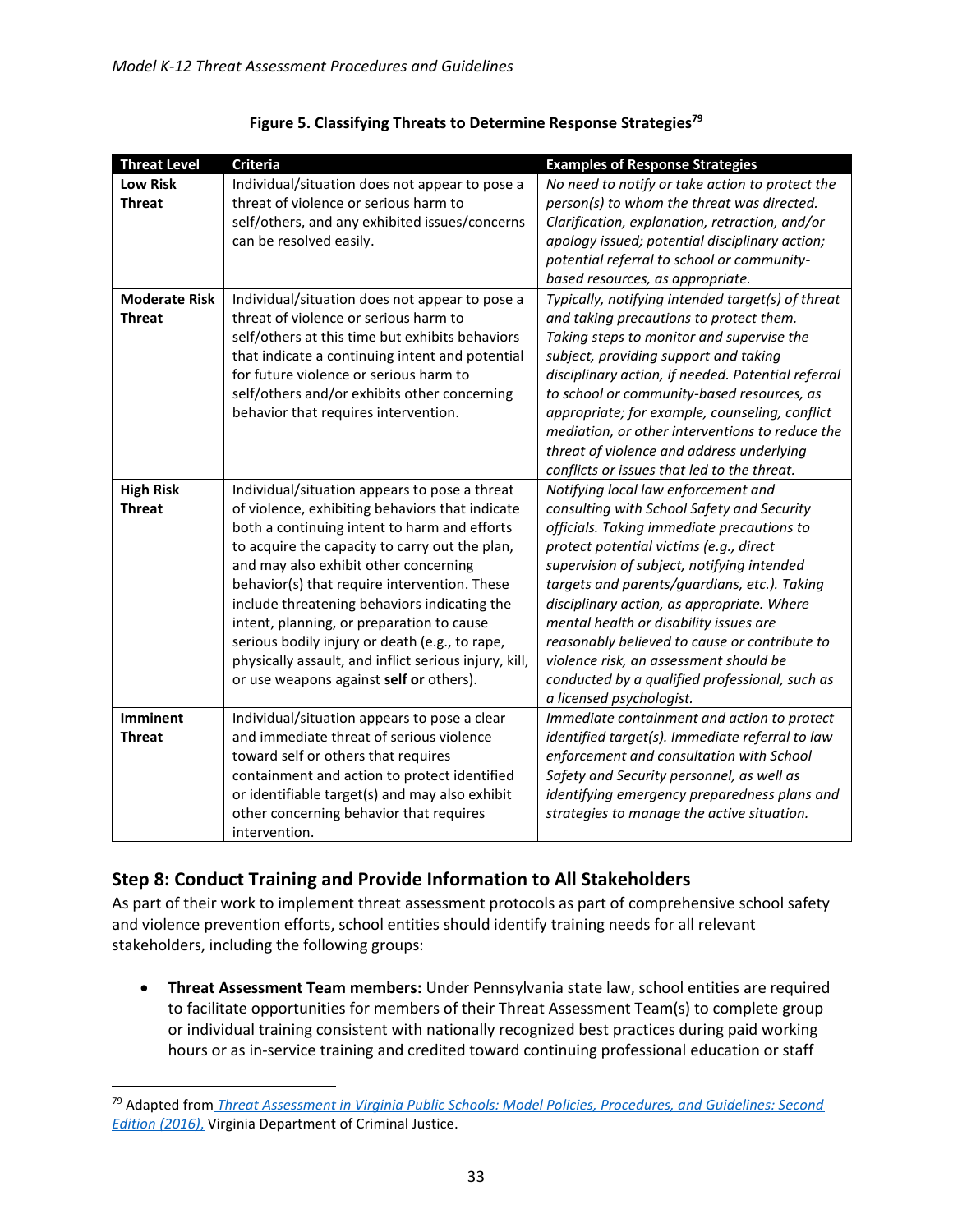development requirements, as applicable.<sup>80</sup> This training must address the following minimum criteria: 1) responsibilities of Team members; 2) the process of identifying, reporting, assessing, responding to, and intervening with threats, including identifying and avoiding racial, cultural, or disability bias; and 3) confidentiality requirements under federal and state law.<sup>81</sup> Team members should also be familiar with laws, regulations, and policies that guide confidentiality and the handling of student and staff information (see Appendix D for more information).

- **Faculty, staff and administrators:** State law also requires that school entities **ensure school employees are informed of the existence and purpose of the Threat Assessment Team(s)**, including posting information on the school entity's website and ensuring school employees know who has been appointed to the Team.<sup>82</sup> Threat Assessment Teams are also required to make information available to school employees regarding recognition of threatening or at-risk behavior, and how to report their concerns, including through the *Safe2Say* **Something Program or another school hotline**. <sup>83</sup> This helps school personnel become aware of procedures and protocols they should follow when concerning or threatening information or behaviors are observed. Informational materials and training should include information about the school entity's Threat Assessment Team(s), including how to notify the Team(s), what information to share, and the steps school personnel can take to safely and appropriately intervene with concerning situations. $^{84}$  School entities are also encouraged – and in some cases, required – to provide training on other topics, such as suicide awareness and prevention, conflict resolution, mental health, and developmental disabilities, as part of efforts to promote safe and positive school climates.<sup>85</sup>
- **Students:** School entities in Pennsylvania must also **ensure students are informed** of the existence and purpose of the Team(s) under state law.<sup>86</sup> Threat Assessment Teams are also required to **provide age-appropriate information** to students regarding recognition of threatening or at-risk behavior as well as how to report their concerns, including through the *Safe2Say Something* **Program or other school hotline**. 87,88 School entities should consider ways to build on these efforts to make sure students are aware they can make a report to the Team or another trusted adult **anonymously**, that their information will be **followed-up on**, and will be kept **confidential**, based on the school entity's legal and investigative requirements. 89 Training and information should also focus on the important role students play in promoting a safe, positive, and inclusive school climate, including ways they can safely step in and intervene if needed.

<sup>80</sup> PA Public School Code, Article XIII-E. Section 1302-E. Threat assessment teams.

<sup>81</sup> PA Public School Code, Article XIII-E. Section 1302-E. Threat assessment teams.

<sup>82</sup> PA Public School Code, Article XIII-E. Section 1302-E. Threat assessment teams.

<sup>83</sup> PA Public School Code, Article XIII-E. Section 1302-E. Threat assessment teams.

<sup>84</sup> *Enhancing School Safety Using a Threat Assessment Model*, National Threat Assessment Center, July 2018.

<sup>&</sup>lt;sup>85</sup> For a comprehensive summary of relevant laws and regulations, including requirements for school employee professional development and training related to school safety and security, please see PDE's [Office for Safe](https://www.education.pa.gov/Schools/safeschools/Pages/default.aspx) 

[Schools' webpage](https://www.education.pa.gov/Schools/safeschools/Pages/default.aspx) and *[Pennsylvania Compilation of School Discipline Laws and Regulations](https://safesupportivelearning.ed.gov/sites/default/files/discipline-compendium/Pennsylvania%20School%20Discipline%20Laws%20and%20Regulations.pdf)*, U.S. Department of Education, April 2019.

<sup>86</sup> PA Public School Code, Article XIII-E. Section 1302-E. Threat assessment teams.

<sup>87</sup> PA Public School Code, Article XIII-E.

<sup>88</sup> *Safe2Say Something*, [https://www.safe2saypa.org/.](https://www.safe2saypa.org/) 

<sup>&</sup>lt;sup>89</sup> Adapted from *Enhancing School Safety Using a Threat Assessment Model*, National Threat Assessment Center, July 2018.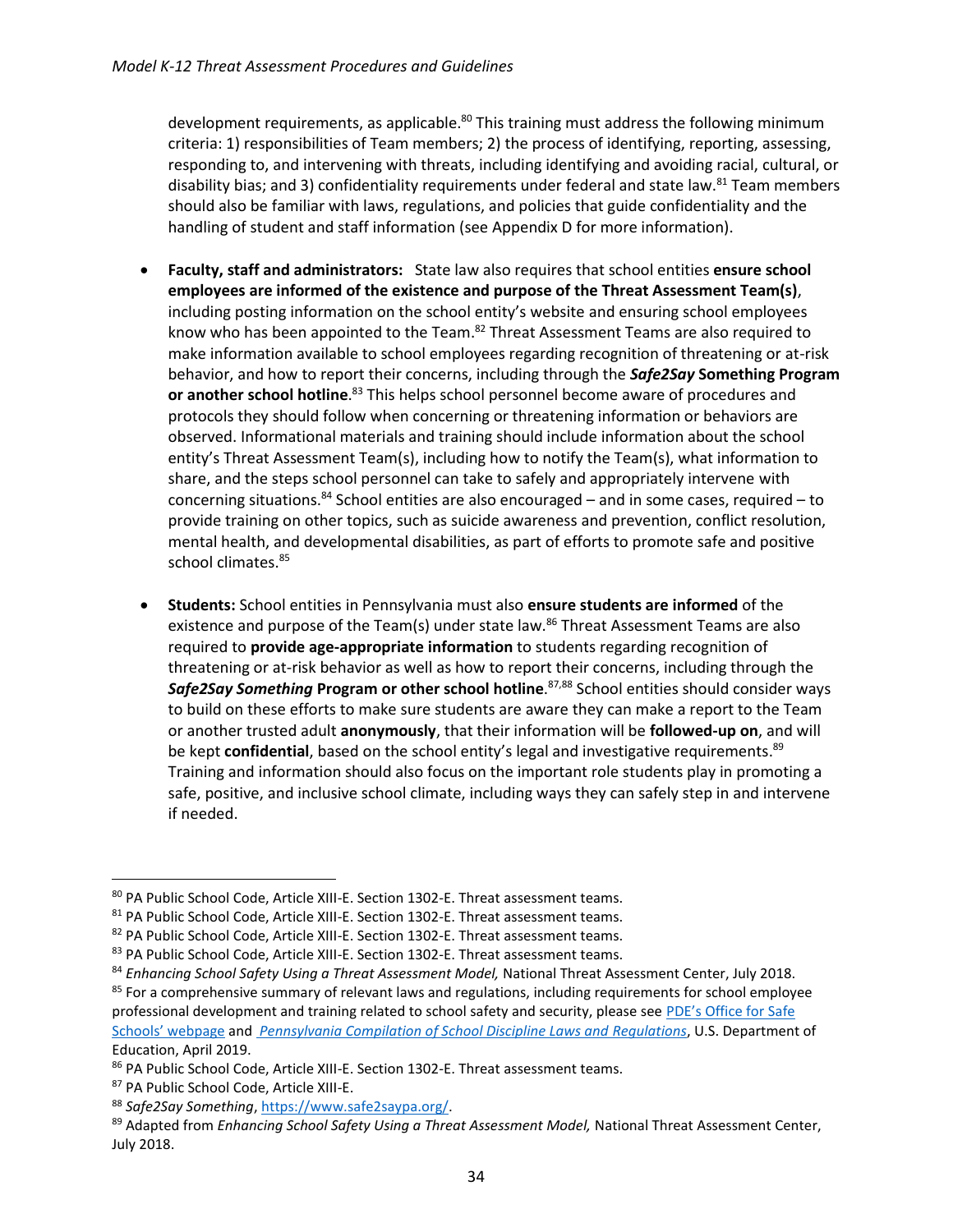

#### **THINGS TO CONSIDER:** *Safe2Say Something* **Training**

Free online and in-person training for students and other resources for schools are available through the PA Office of Attorney General's *Safe2Say Something* Program. The ["School](https://s2ss.knack.com/s2ss#schools/)  [Resources" webpage](https://s2ss.knack.com/s2ss#schools/) on *Safe2Say Something*'s website includes Frequently Asked Questions guidance, informational materials, and training materials specifically designed for students.

The *Safe2Say Something* student training provides information about different types of actions, behaviors, and situations that might be harmful or dangerous, and how to share those concerns using the tip line or reporting app. Informational materials, including handouts, are also available for school entities.

- **Parents and families:** School entities should also **ensure that information is available for parents and families regarding the threat assessment process** in place at their child's school, and their role in that process.<sup>90</sup> It is recommended that information for parents/families provide clear instructions on who to call, when, and what information they should be ready to provide. Parent trainings can also provide information on available resources and can **reduce the stigma** around mental, emotional, or developmental issues.<sup>91</sup> Information for parents/families should be provided in a language and format that is accessible and easy to understand.
- **Law enforcement and SROs:** School entities should consider **developing relationships with local law enforcement agencies,** so they are aware of the school's threat assessment process, as well as their own responsibilities if a threat is identified. Training for law enforcement and SROs should review emergency response procedures as well as building layouts.  $92$

l

**TOOLS AND RESOURCES: Training, Informational Materials & Other Resources from PCCD PRELIMINARY RESOURCES (2019-20 School Year):** PCCD's School Safety and Security Committee recently approved **preliminary model resources** to aid school entities as they begin planning for the Commonwealth's new threat assessment requirements. **Model informational materials** for students, parents/guardians, and school employees as well as **guidance** for threat assessment teams' coordination and communication with other schoolbased response/intervention teams are available on PCCD's *[School Safety and Security](https://www.pccd.pa.gov/schoolsafety/Pages/default.aspx)*  [webpage.](https://www.pccd.pa.gov/schoolsafety/Pages/default.aspx)

**COMPREHENSIVE RESOURCES (2020-21 School Year and Beyond):** In addition to these preliminary resources, in October 2019, **PCCD secured a 3-year federal grant** through the **U.S. Department of Justice's STOP School Violence Technology and Threat Assessment Solutions for Safer Schools Program** to support the development and launch of a comprehensive **Pennsylvania K-12 Threat Assessment Technical Assistance and Training Network.**

• Through this federal support, PCCD will engage a qualified entity to design and deliver **free evidence-based threat assessment training curricula and supporting resources** tailored for K-12 multidisciplinary teams in Pennsylvania.

<sup>90</sup> PA Public School Code[, Article XIII-E;](https://www.legis.state.pa.us/cfdocs/legis/LI/uconsCheck.cfm?txtType=HTM&yr=1949&sessInd=0&smthLwInd=0&act=014&chpt=13E) *Enhancing School Safety Using a Threat Assessment Model*, National Threat Assessment Center, July 2018.

<sup>&</sup>lt;sup>91</sup> Enhancing School Safety Using a Threat Assessment Model, National Threat Assessment Center, July 2018.

<sup>92</sup> PA Public School Code[, Article XIII-E;](https://www.legis.state.pa.us/cfdocs/legis/LI/uconsCheck.cfm?txtType=HTM&yr=1949&sessInd=0&smthLwInd=0&act=014&chpt=13E) *Enhancing School Safety Using a Threat Assessment Model*, National Threat Assessment Center, July 2018.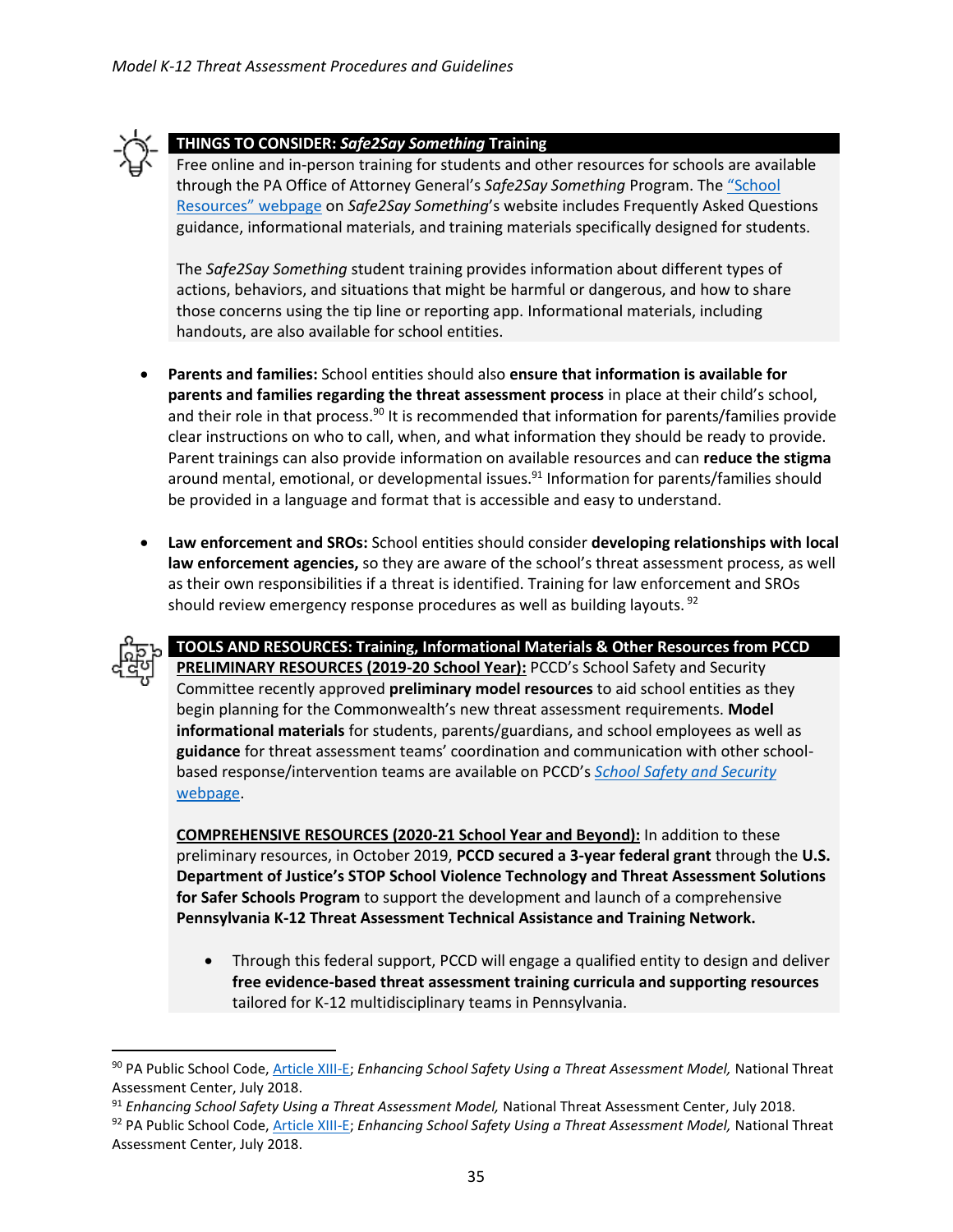- PCCD will launch a **comprehensive online training platform** and host **regional inperson "train the trainer" sessions** across the Commonwealth during the 2020-2021 school year – all at **no cost** to school entities or their partners in threat assessment.
- The initiative will also provide **complimentary technical assistance and other supports** directly to at least 75 school entities each year seeking to establish or enhance multidisciplinary threat assessment teams.

#### <span id="page-35-0"></span>**Step 9: Promoting Equity, Continuous Improvement, and Sustainability**

As described earlier in this document, when implemented with fidelity and care, multidisciplinary threat assessment protocols can help school entities effectively identify and mitigate risks to the health and safety of students and the school community. However, if implemented without fidelity and care to address issues like implicit bias, these same protocols can also exacerbate systemic problems like exclusionary disciplinary practices and the school-to-prison pipeline, which disproportionately impact students of color and students with disabilities.

- Schools should **engage stakeholders – including students, parents, families, educators, and community members – in all phases of planning and implementation** to ensure that threat assessment protocols are culturally responsive and trauma-informed.
- School entities should identify **metrics and goals** to determine how effective the threat assessment process is and whether any **unintended consequences or harm** have occurred as a result of new procedures. These goals and measures should be **connected to broader school priorities and initiatives**, informed by an **equity lens**, and should be reviewed frequently by the Threat Assessment Team(s), school administrators, and community members. For instance, school entities could track the **number of threat assessment cases** initiated and completed by grade; **source(s) of concern** (i.e., reporter type); the **student-level outcomes** (referral, intervention); **characteristics** of students referred to Threat Assessment Team vs. other schoolbased interventions (i.e., race/ethnicity, disability status, etc.); **timeliness of assessment**; **training needs and outcomes** for students, faculty/staff, and others; and **other measures** that can indicate whether protocols are being implemented with fidelity.



#### **THINGS TO CONSIDER: Availability of Funding and Training Resources through PCCD**

As described previously in these *Guidelines*, eligible school entities can apply for funding through **PCCD's School Safety and Security Grant Program** to support activities and costs associated with planning, implementing, and sustaining threat assessment protocols. Additional information regarding funding criteria and resources for applicants is available on PCCD's *[School Safety and Security](https://www.pccd.pa.gov/schoolsafety/Pages/default.aspx)* webpage.

In October 2019, PCCD was awarded a 3-year **federal grant from the U.S. Department of Justice** to develop a **K-12 School Threat Assessment Training and Technical Assistance Network.** The Network will develop and launch regional in-person and online trainings available at no cost to school entities in Pennsylvania beginning in fall 2020 and will provide technical assistance and support for schools across the Commonwealth.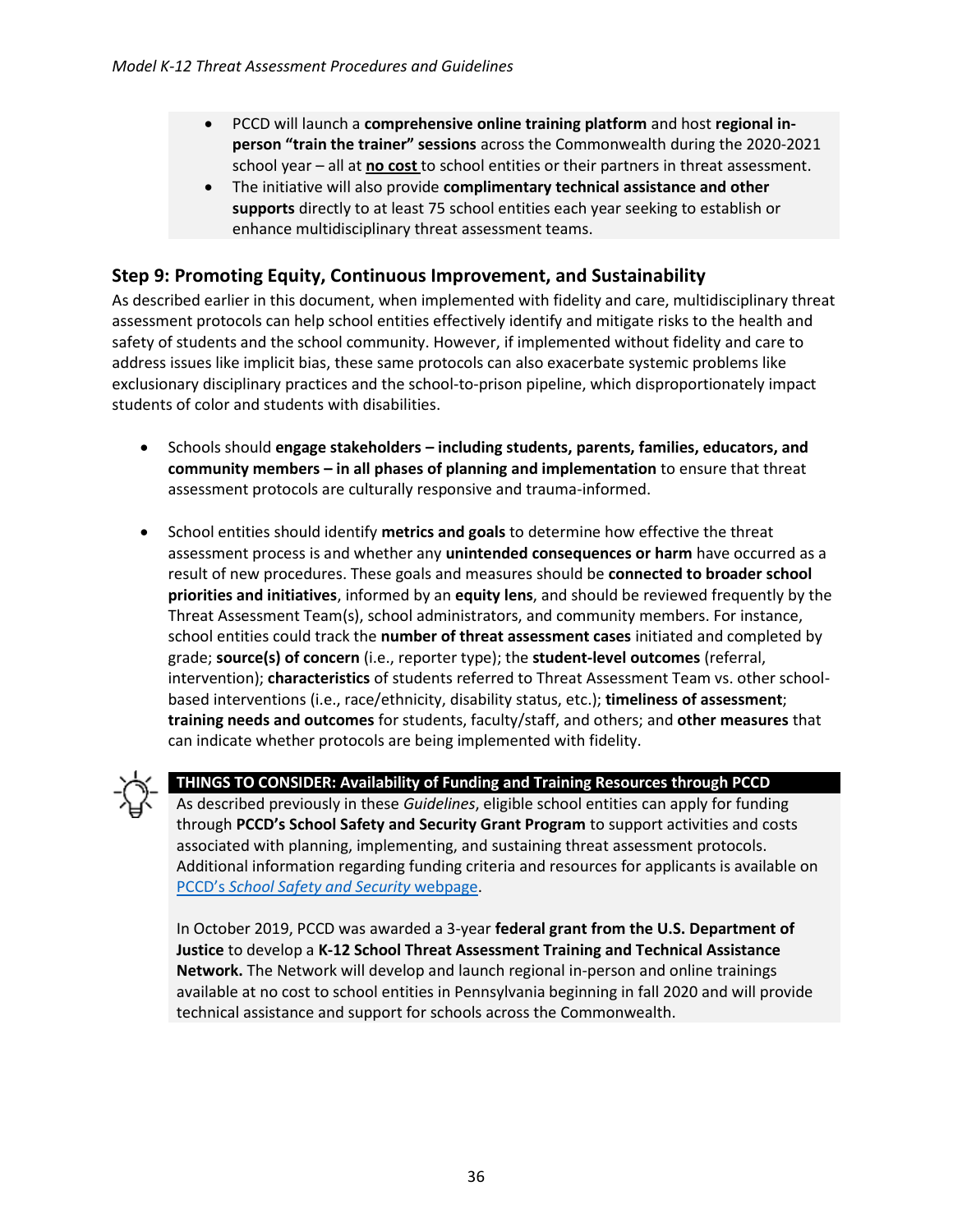

#### **TOOLS AND RESOURCES: Measuring Impact on Students and School Communities**

- [Civil Rights Data Collection \(CRDC\),](https://ocrdata.ed.gov/Home) U.S. Department of Education, Office for Civil Rights.
- [Data and Reporting,](https://www.education.pa.gov/DataAndReporting/Pages/default.aspx) PDE
- [Future Ready PA Index,](https://futurereadypa.org/) PDE
- [KIDS COUNT Data Center,](https://datacenter.kidscount.org/) Annie E. Casey Foundation
- [Pennsylvania Youth Survey \(PAYS\),](https://www.pccd.pa.gov/Juvenile-Justice/Pages/Pennsylvania-Youth-Survey-(PAYS).aspx) PCCD
- [Violent Crime,](https://www.bjs.gov/index.cfm?ty=tp&tid=31) U.S. Department of Justice, Office of Justice Programs, Bureau of Justice Statistics
- [Youth Risk Behavior Surveillance System,](https://www.cdc.gov/healthyyouth/data/yrbs/index.htm) CDC
- Safe2Say Something Annual Report Data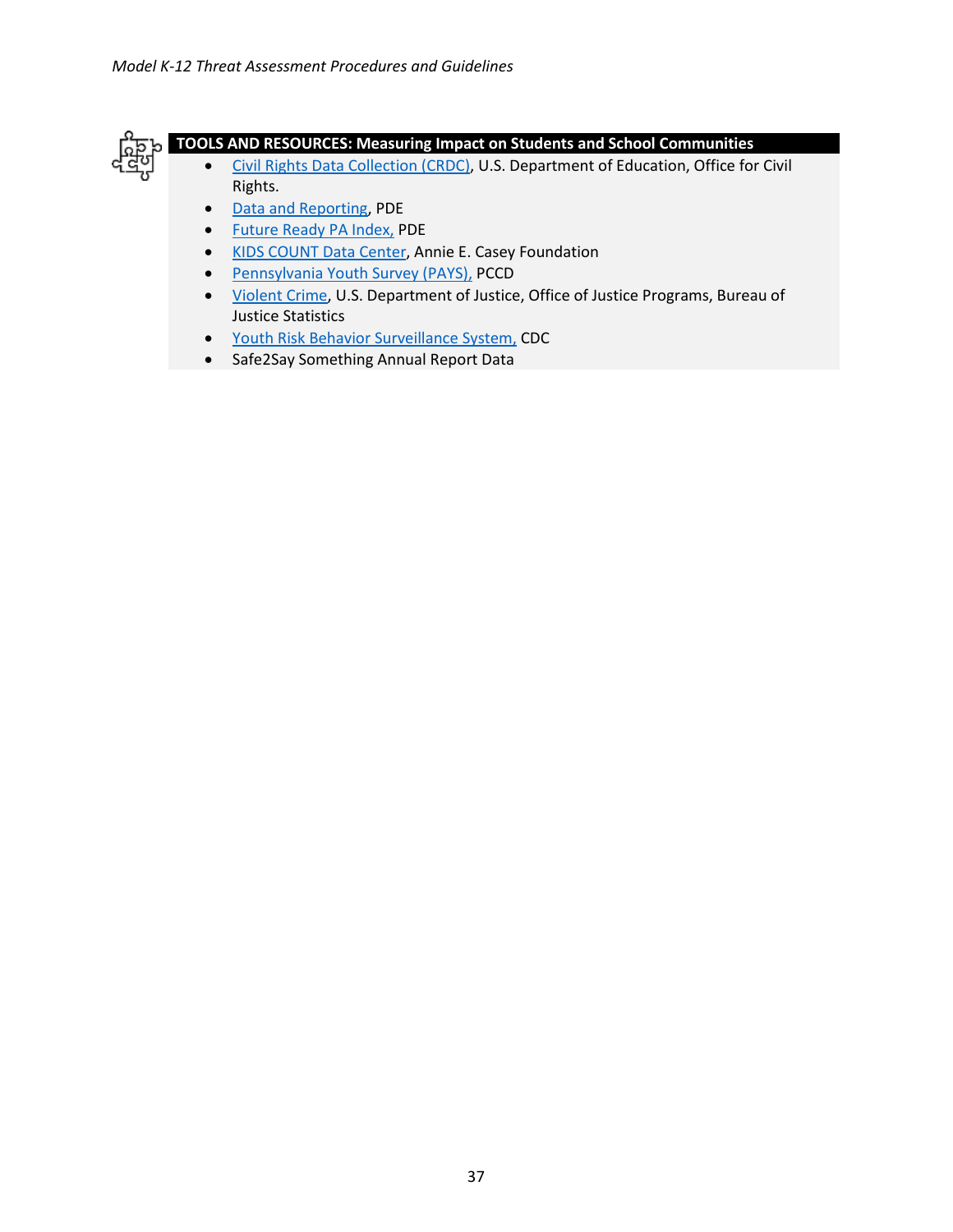# <span id="page-37-0"></span>**Appendix A: Article XIII-E of PA Public School Code**

#### **Section 1301-E. Definitions.**

The following words and phrases when used in this article shall have the meanings given to them in this section unless the context clearly indicates otherwise:

"Behavioral service providers." The term includes, but is not limited to, a State, county or local behavioral health service provider, crisis intervention center or psychiatric hospital. The term includes a private service provider which contracts with a State, county or local government to act as a behavioral health agency.

"Chief school administrator." A superintendent of a school district, executive director of an intermediate unit, administrative director of an area career and technical school or chief executive officer of a charter school, regional charter school or cyber charter school.

"Committee." The School Safety and Security Committee established under section 1302-B.

"County agency." The term includes, but is not limited to, a county children and youth agency, drug and alcohol service agency, behavioral or mental health agency or other human or social services agency.

"Law enforcement agency." As defined in section 1302-D.

"Safe2Say Program." The Safe2Say Program established under Article XIII-D.

"School entity." A school district, intermediate unit, area career and technical school, charter school, regional charter school or cyber charter school.

"School security personnel." A school police officer, school resource officer or school security guard appointed or employed under Article XIII-C.

"Student assistance program." As defined in 22 Pa. Code § 12.16 (relating to definitions).

"Team." A threat assessment team established by a school entity under section 1302-E(a).

#### **Section 1302-E. Threat assessment teams.**

(a) Duties of school entities and chief school administrators.--The following shall apply:

(1) Each school entity shall establish at least one team as provided under subsection (b) for the assessment of and intervention with students whose behavior may indicate a threat to the safety of the student, other students, school employees, school facilities, the community or others.

(2) Each chief school administrator or a designee, after consultation with the school entity's safety and security coordinator, shall:

(i) Appoint the members of the team and designate a member to serve as team leader.

(ii) Ensure and establish procedures for the implementation of this section.

(iii) Facilitate opportunities for members of the team to complete group or individual training consistent with nationally recognized best practices during paid working hours or as in-service training.

(iv) Ensure that students, school employees and parents and guardians are informed of the existence and purpose of the team. The information under this subparagraph shall be posted on the school entity's publicly accessible Internet website.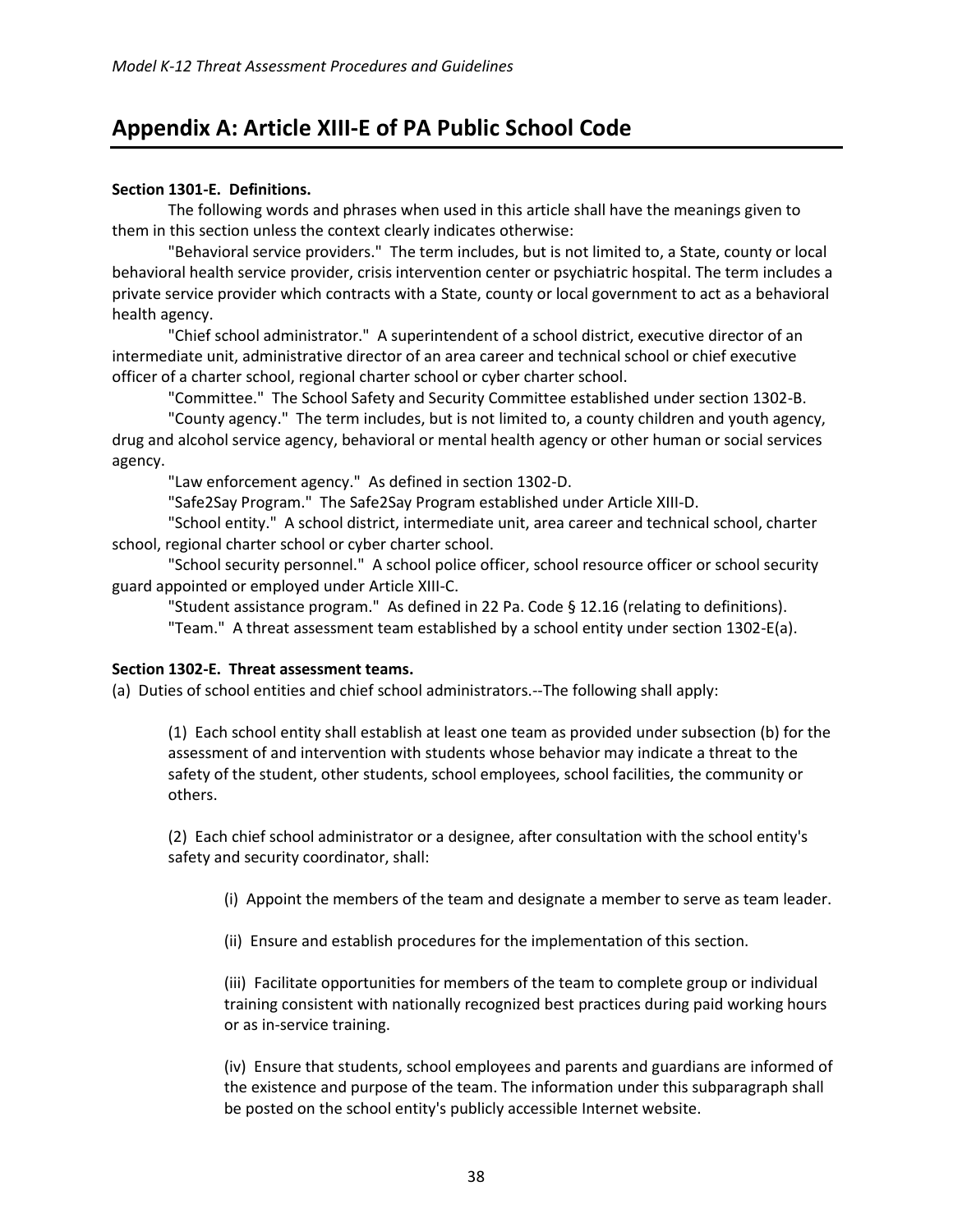(v) Annually develop and present to the school entity's board of directors at an executive session a report generally outlining the school entity's approach to threat assessment. The report shall also be submitted to the school entity's school safety and security coordinator for inclusion in the required report under section 1309-B(c)(5) to the committee, which shall include:

(A) A verification that the school entity is in compliance with this article.

(B) The number and composition of established teams.

(C) The total number of threats assessed in the school entity.

(D) Any additional information determined by the chief school administrator or designee.

(vi) Annually present to the school entity's board of directors at an executive session the following:

(A) A summary of interactions with outside law enforcement, juvenile probation and behavioral service providers.

(B) An assessment of the operation of the school entity's teams.

(C) Recommendations for improvement of the school entity's threat assessment processes.

(D) Any additional information determined by the chief school administrator or designee.

(b) Team requirements.--The following shall apply to teams established under subsection (a):

(1) Each team shall:

(i) Include individuals with expertise in:

(A) School health.

(B) Counseling, school psychology or social work.

- (C) Special education.
- (D) School administration.
- (ii) Include:

(A) The school safety and security coordinator appointed under section 1309-B or a designee.

(B) Other school staff or community resources who may serve as regular team members or be consulted during the threat assessment process, as appropriate, and as determined necessary by the team, including:

(I) School security personnel.

(II) Law enforcement agency representation.

(III) Behavioral health professionals.

(IV) The individual identified by the school entity to receive reports from the Safe2Say Program.

(V) An individual who serves on the student assistance program.

(VI) Juvenile probation professionals.

(iii) Have a designated leader.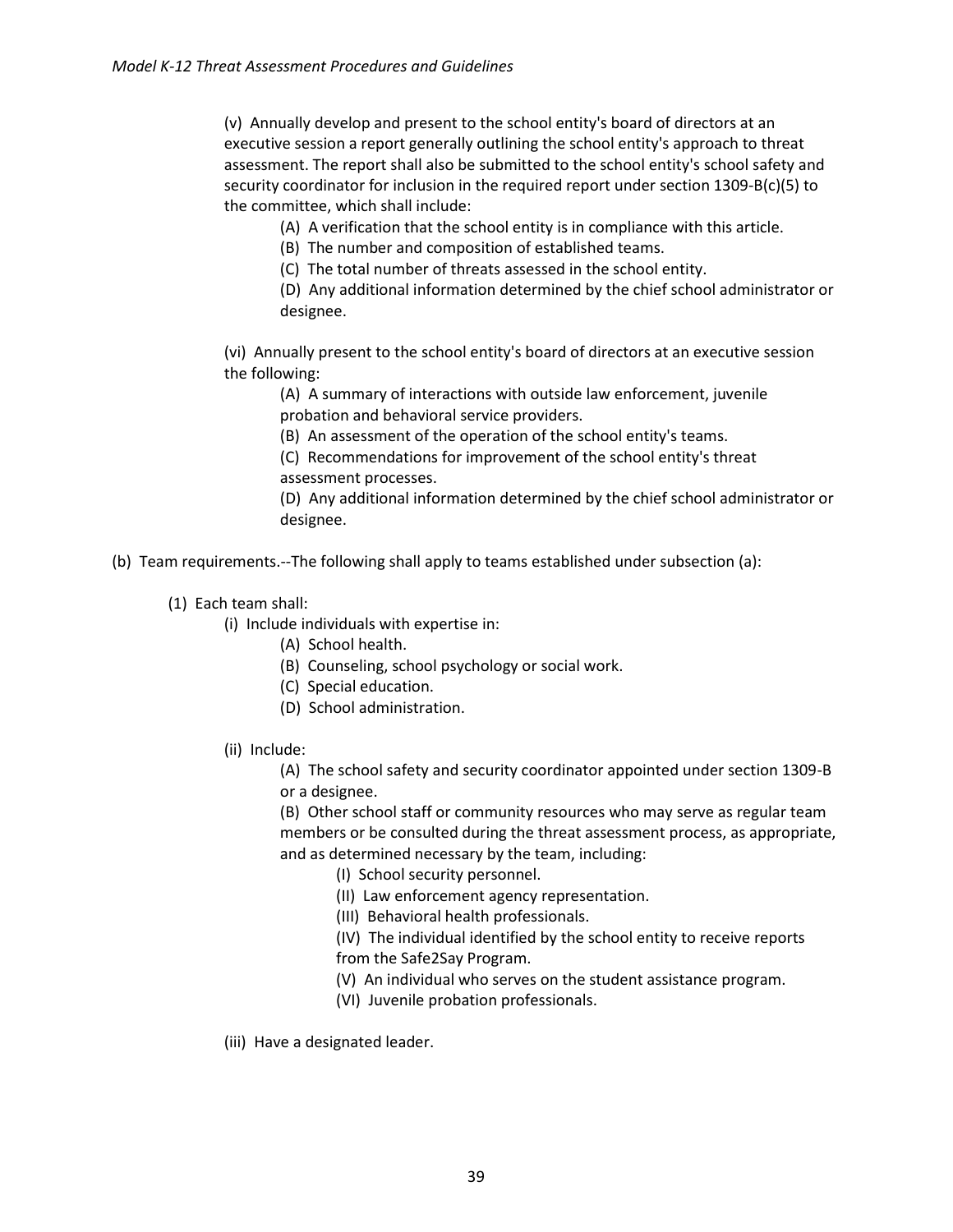(iv) Be responsible, at a minimum, for the following:

(A) Making age-appropriate informational materials available to students regarding recognition of threatening or at-risk behavior that may present a threat to the student, other students, school employees, school facilities, the community or others and how to report their concerns, including through the Safe2Say Program.

(B) Making informational materials available to school employees regarding recognition of threatening or at-risk behavior that may present a threat to the student, other students, school employees, school facilities, the community or others and how to report their concerns, including through the Safe2Say Program.

(C) Ensuring that school employees are aware of the staff members who are appointed to the team and how to report threatening or at-risk behavior, including through the Safe2Say program.

(D) Assisting in assessing and responding to reports received through the Safe2Say Program. Where a school entity has only one team, that team may also serve as the school entity's team for assessing and responding to reports received through the Safe2Say Program.

(E) Assessing and responding to reports of students exhibiting self-harm or suicide risk factors or warning signs as provided for under section 1526. (F) Assessing, responding and making appropriate determinations and referrals under subsection (c) based on the information available to the team. The team, when appropriate, may coordinate with the student assistance program. (G) Providing required information to the chief school administrator or

designee to make the report provided for under subsection  $(a)(2)(v)$ .

- (v) Ensure that parents and guardians are notified as provided under subsection (c).
- (vi) Undergo training which shall address, at a minimum, the following:
	- (A) Responsibilities of team members.

(B) The process of identifying, reporting, assessing, responding to and intervening with threats, including identifying and avoiding racial, cultural or disability bias.

(C) Confidentiality requirements under Federal and State law.

(2) The training required under this section shall be credited toward a professional educator's continuing professional education requirement under section 1205.2, any staff development requirements for paraprofessionals under 22 Pa. Code § 14.105 (relating to personnel), a school or system leader's continuing professional education requirement under section 1205.5 and the school safety and security training required under section 1310-B.

(3) A school entity may satisfy the requirements of subsection (a)(1) by assigning the duties listed under paragraph (1) to an existing team established by the school entity. For purposes of this paragraph, the existing team established may include, but is not limited to, the student assistance program.

(4) A team established by a school entity may serve one or more schools within the school entity.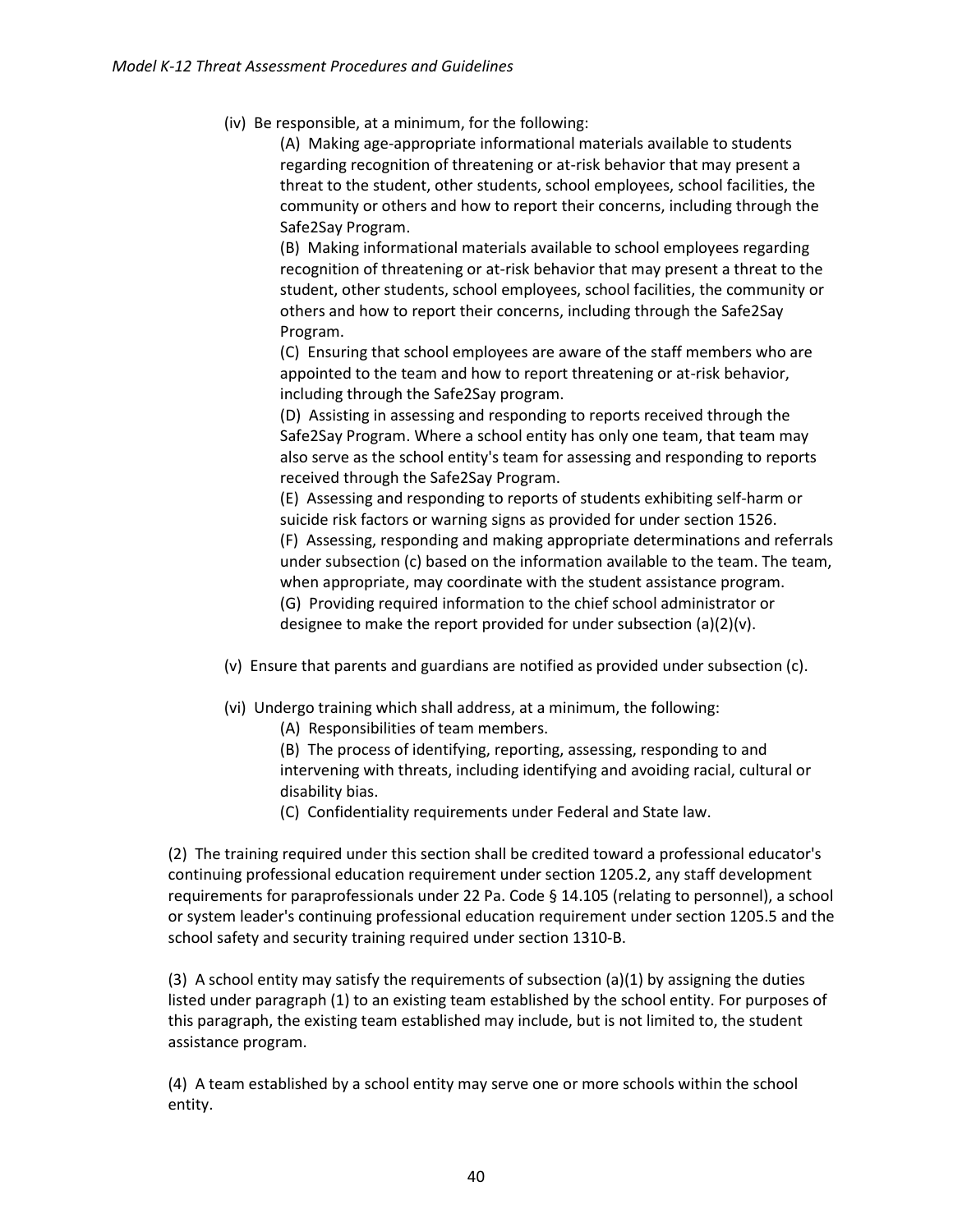(c) Notification and referral.--Upon a preliminary determination that a student's behavior may indicate a threat to the safety of the student, other students, school employees, school facilities, the community or others, the following shall apply:

(1) The team shall immediately notify the chief school administrator or a designee, the student's building principal and the school safety and security coordinator. The building principal or designee shall then immediately notify the student's parent or guardian.

(2) Following notification of the parent or guardian, the team may refer the student, as appropriate, to:

- (i) a student assistance program;
- (ii) a law enforcement agency;

(iii) an evaluation under the Individuals with Disabilities Education Act (Public Law 91- 230, 20 U.S.C. § 1400 et seq.) or section 504 of the Rehabilitation Act of 1973 (Public Law 93-112, 29 U.S.C. § 701 et seq.);

(iv) a student's existing individualized education program team established under the Individuals with Disabilities Education Act and 22 Pa. Code Ch. 14 (relating to special education services and programs); or

(v) an existing team established to implement a student's section 504 service agreement established under section 504 of the Rehabilitation Act of 1973 and 22 Pa. Code Ch. 15 (relating to protected handicapped students).

- (3) A parent or guardian shall provide consent prior to a team referring a student to:
	- (i) a behavioral service provider;
	- (ii) a health care provider; or
	- (iii) a county agency.

#### (4) Nothing in this section shall:

(i) Preclude school employees from acting immediately to address an imminent threat. Imminent threats and emergencies shall be promptly reported to a law enforcement agency.

(ii) Limit the responsibilities of school employees or other mandated reporters to report suspected child abuse as required by law.

(iii) Limit the authority of a school entity to refer a student to the student assistance program without referral by a team, so long as the student's behavior does not indicate a threat to the safety of the student, other students, school employees, school facilities, the community or others.

(d) Access to student information.--In order to carry out the duties under subsections (b) and (c) and facilitate the timely assessment of, and intervention with, students whose behavior may indicate a threat to the safety of the student, other students, school employees, school facilities, the community or others, a team shall have access to the following student information to the extent permissible under Federal law:

(1) Notwithstanding any provision of section 1409 to the contrary, student health records.

(2) Prior school disciplinary records.

(3) Records or information shared with the school entity under Article XIII-A and 42 Pa.C.S. § 6341(b.1) (relating to adjudication).

(4) Records of any prior behavioral or mental health or psychological evaluations or screenings maintained by the school entity.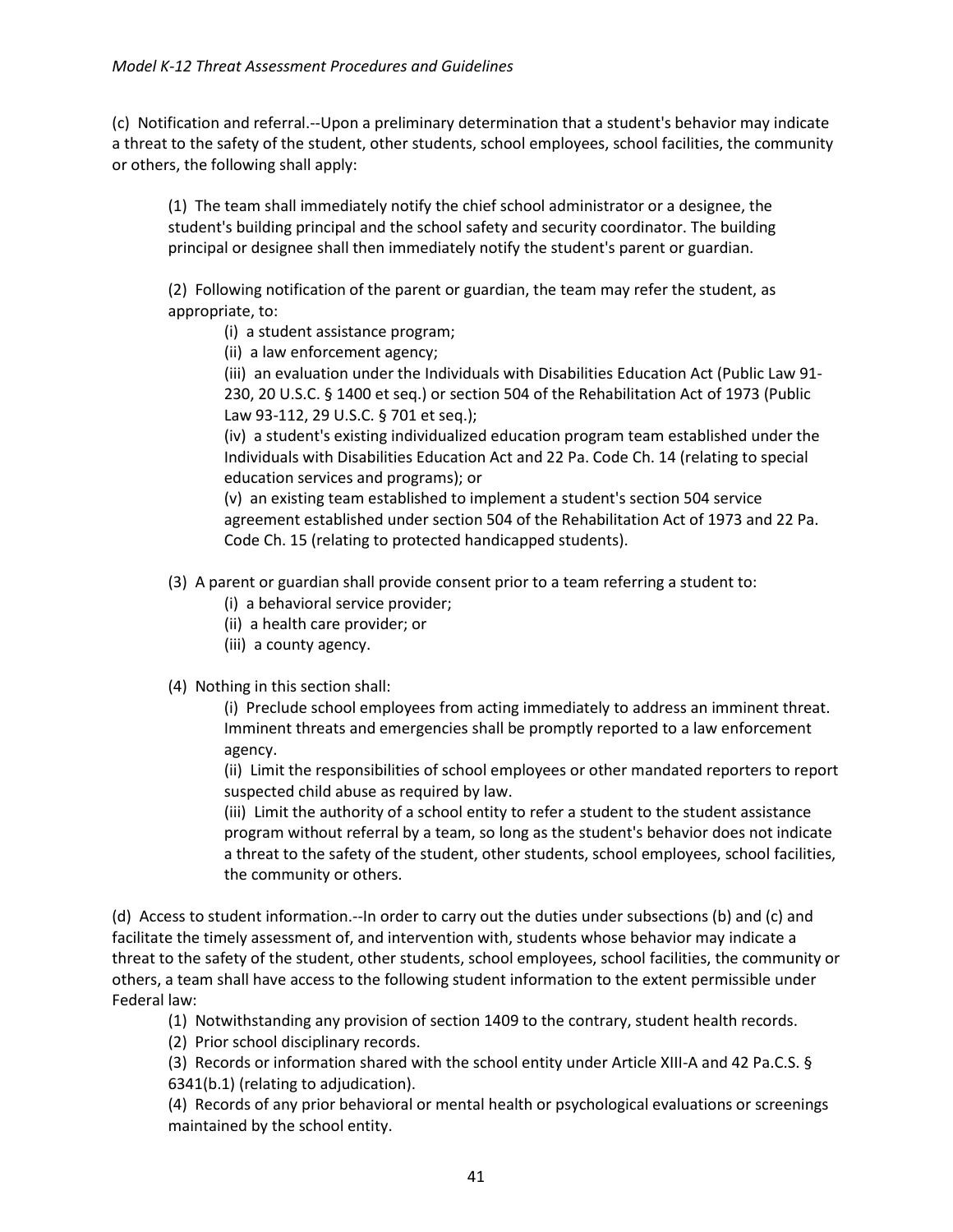(5) Other records or information that may be relevant to evaluating a threat or determining treatment or referral options for a student that are maintained by the school entity.

(e) Cooperation of county agency or juvenile probation department.--Notwithstanding 42 Pa.C.S. § 6352.2 (relating to interagency information sharing), upon a preliminary determination that a student's behavior indicates a threat to the safety of the student, other students, school employees, school facilities, the community or others, a team may request that the county agency or juvenile probation department consult and cooperate with the team in assessing the student who is the subject of the preliminary determination. The county agency or juvenile probation department shall comply with the team's request except as prohibited by the following:

(1) 42 Pa.C.S. § 5944 (relating to confidential communications to psychiatrists or licensed psychologists).

(2) The act of February 13, 1970 (P.L.19, No.10), entitled "An act enabling certain minors to consent to medical, dental and health services, declaring consent unnecessary under certain circumstances."

(3) The act of July 9, 1976 (P.L.817, No.143), known as the Mental Health Procedures Act.

(4) The act of November 29, 1990 (P.L.585, No.148), known as the Confidentiality of HIV-Related Information Act.

(5) Federal law, including the Family Educational Rights and Privacy Act of 1974 (Public Law 90- 247, 20 U.S.C. § 1232g), the Individuals with Disabilities Education Act, the Health Insurance Portability and Accountability Act of 1996 (Public Law 104-191, 110 Stat. 1936), and the procedures, limitations and criteria set forth in regulations adopted by the United States Department of Health and Human Services relating to the confidentiality of drug and alcohol treatment records.

(f) Use of information or records.--The team shall use the information or records obtained under subsection (d) or (e) in fulfilling the team's duty to evaluate a threat or the recommended disposition of a threat. No member of a team may redisclose any record or information obtained under this section or otherwise use any record of a student beyond the purpose for which the disclosure was made to the team.

(g) Disclosure.--The following shall apply:

(1) Records or documentation developed or maintained by a team shall not be subject to the act of February 14, 2008 (P.L.6, No.3), known as the Right-to-Know Law.

(2) The report and information presented to the school entity's board of directors and submitted to the committee under subsection (a)(2)(v) shall not be subject to the Right-to-Know Law.

(3) School entities shall not be required to report any data on the functioning of the team other than specifically required under this article.

**Compiler's Note:** Section 24 of Act 18 of 2019 provided that the amendment or addition of section 1320-B(1) and this section shall apply beginning in the 2021-2022 school year.

#### **Section 1303-E. Threat assessment guidelines, training and information materials.**

(a) Duties of committee.--No later than 180 days from the effective date of this section, the committee shall:

(1) Research, develop and publish best practices in implementing this article.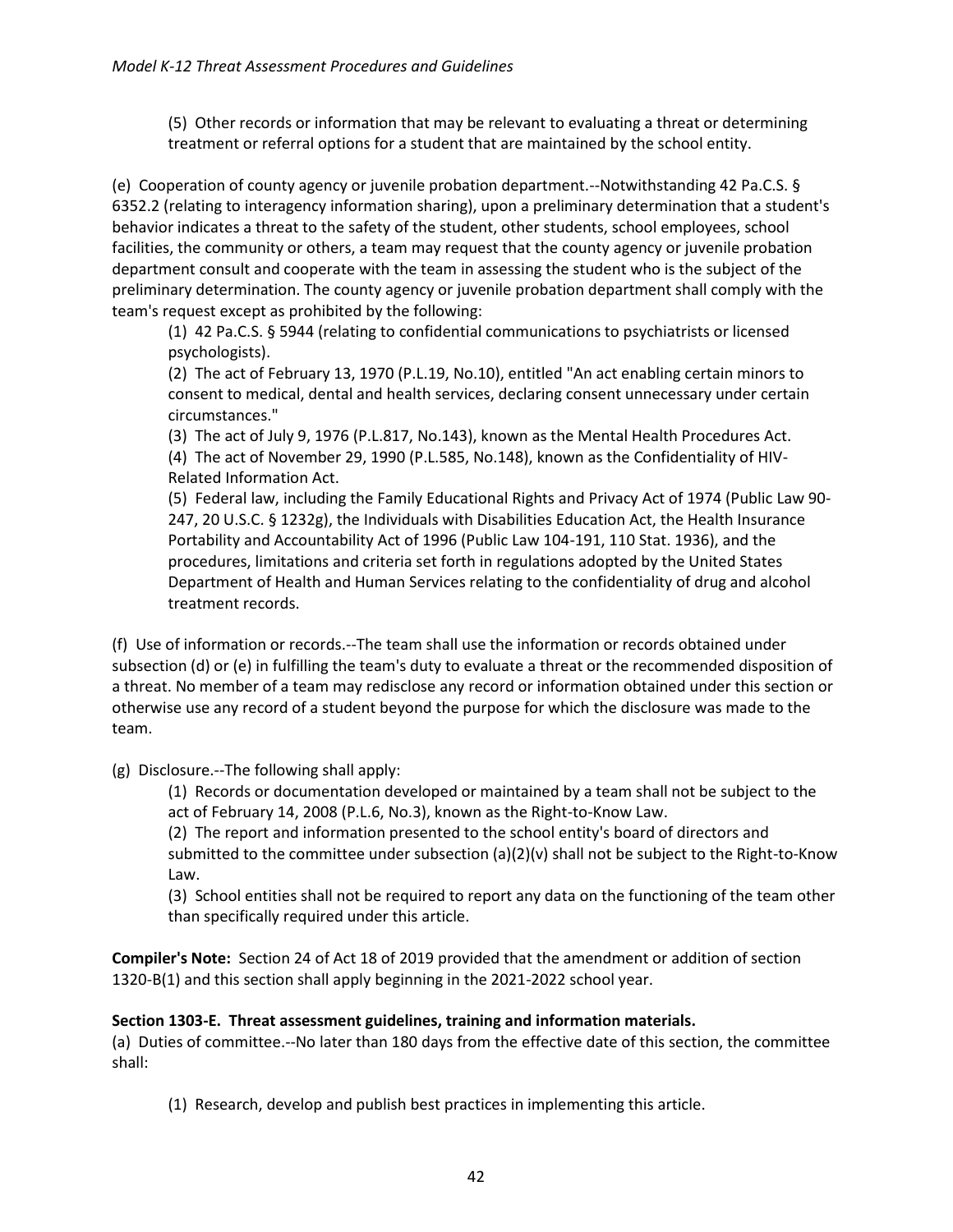(2) Develop and offer, at no charge to school entities through the Internet or other distance communications systems, all of the following:

(i) A model training program for members of teams that may be used and adapted by school entities and team members to meet the requirements of section 1302-E(b)(1). (ii) A model training program for school employees, other than members of teams, that may be used and adapted by school entities to meet the requirements of section 1310-  $B(1)$ .

(iii) Model, age-appropriate informational materials for students that may be used and adapted by school entities to meet the requirements of section 1302-E(a)(2)(iv) and  $(b)(1)(iv)(A).$ 

(iv) Model informational materials for parents and school employees that may be used and adapted by school entities to meet the requirements of section 1302-E(a)(2)(iv) and  $(b)(1)(iv)(B).$ 

(3) Develop model procedures and guidelines that school entities may use in implementing this article. The model procedures and guidelines shall, at a minimum:

(i) Establish standard definitions and terminology.

(ii) Reflect best practices in identifying, reporting, assessing and responding to threats, including threats reported through the Safe2Say Program, and coordinating with stakeholders.

(iii) Provide for flexibility and local decision-making and recognize the differing levels of available resources in each school entity.

(iv) Be posted on the Pennsylvania Commission on Crime and Delinquency's publicly accessible Internet website.

(4) Comply with Federal and State student record confidentiality laws and regulations.

(5) Provide guidance to teams for communications and coordination with student assistance program and individualized education program teams.

(6) Annually review school entity threat assessment reports and use them when developing the requirements under this subsection.

(7) Annually review the training programs, informational materials and model procedures and guidelines and make updates or revisions as necessary.

(8) Notify school entities when the training programs, informational materials, model procedures and guidelines become available or are updated or revised.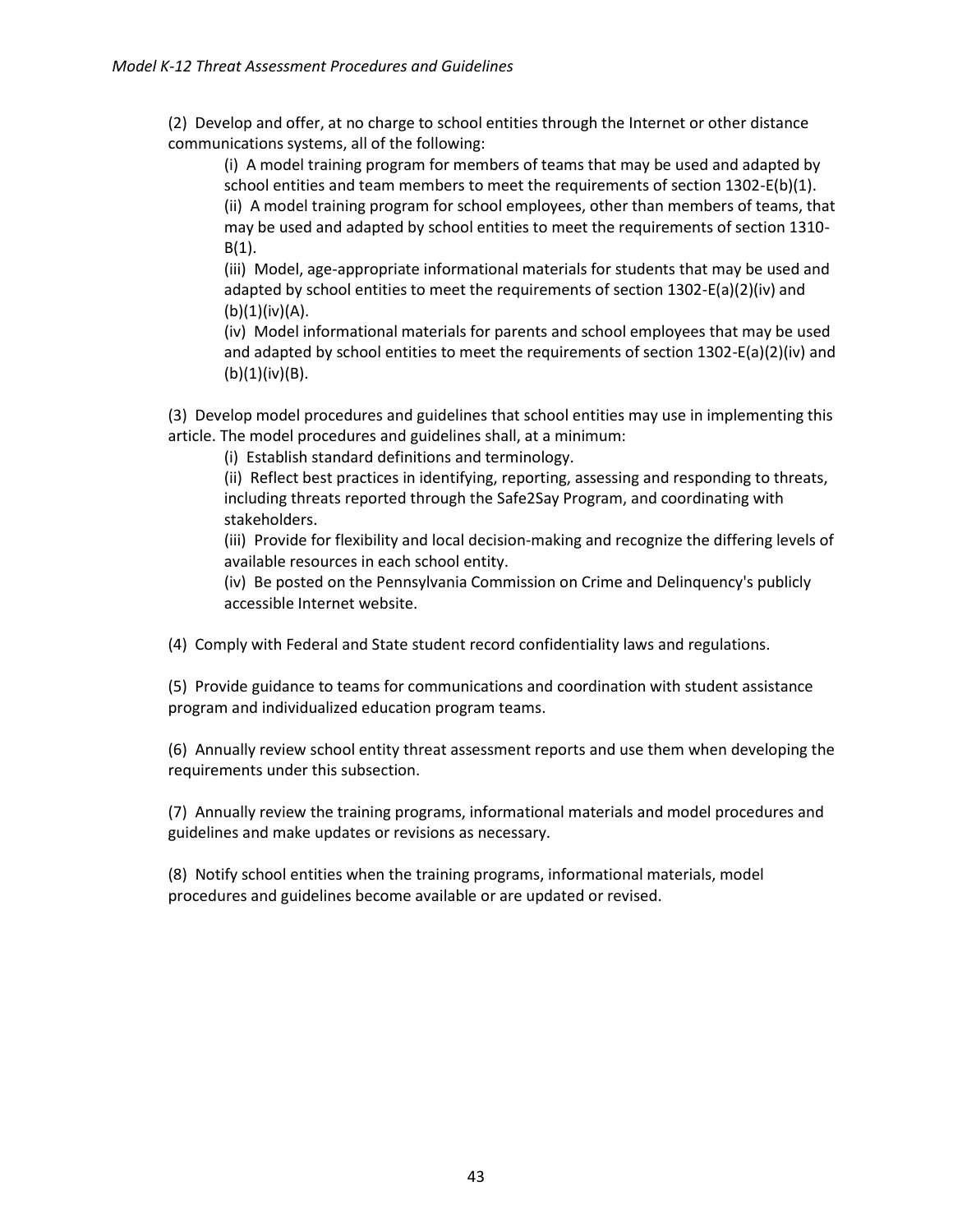# <span id="page-43-0"></span>**Appendix B: Model Threat Assessment Guidelines**<sup>93</sup>



<sup>93</sup> Adapted from Dewey G. Cornell, *[Overview of the Virginia Student Threat Assessment Guidelines \(VSTAG\)](https://curry.virginia.edu/sites/default/files/images/YVP/VSTAG%20summary%206-18-18.pdf)*, University of Virginia, June 18, 2018.

 $\overline{a}$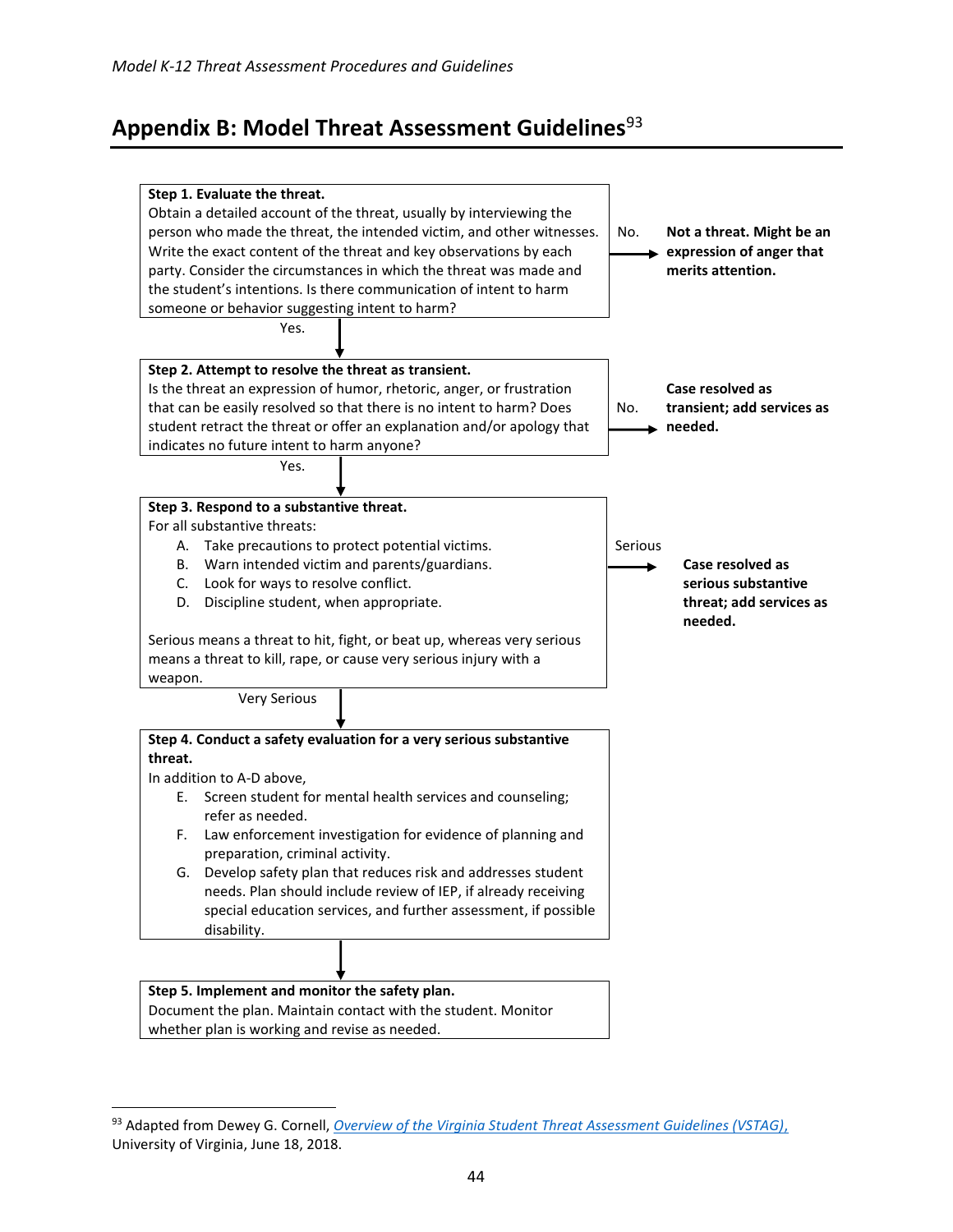# <span id="page-44-0"></span>**Appendix C: Overview of State Agencies, Programs, and Services**

# **PA Commission on Crime and Delinquency**

#### Blueprints for Healthy Youth Development

 $\overline{\phantom{a}}$ 

PCCD provides funding to assist communities in developing an extensively researched, data-driven method to select and implement high-quality, evidence-based prevention programs. These initiatives span pre-K through high school, reaching a broad range of ages, and have demonstrated the ability to prevent violence, substance use, delinquency, and trauma.

- **The Incredible Years**: A group-training program for parents and children ages 3-12 that focuses on emotional problems and parental coaching. This Blueprints Program has reduced anti-social behavior in youth by an estimated 54 percent.
- **Promoting Alternative Thinking Strategies**: The objective of this program is to raise emotional and social skills in order to lower aggression in elementary school children (ages 4-11), while expanding learning. The outcome: Sixty percent of children show increased emotional competence, 48 percent show decreased anti-social behavior, and 57 percent show improved concentration and attention.
- **Big Brothers Big Sisters**: This organization's Blueprints program, which matches mentors with at-risk youth, has decreased anti-social behavior 30 percent in the youth they serve, with 33 percent of participants less likely than those in a control group to hit someone.
- **Strengthening Families Program (SFP)**: Balancing limits with caring, SFP's initiative for youth ages 10-14 has seen a 56 percent improvement in resisting peer pressure by group members.
- **Life Skills Training—Middle School (LST)**: The LST program has resulted in a 50-70 percent reduction in use of alcohol, tobacco, and marijuana use within the study group of middle schoolaged children.
- **Project Towards No Drug Abuse (TND)**: A drug prevention program for high school youth, Project TND has realized a 74 percent increase in awareness in its groups about the consequences of substance abuse and a 22 percent reduction in marijuana use.
- **Trauma-Focused Cognitive Behavioral Therapy:** TF-CBT is an evidence-based treatment for reducing emotional and behavioral symptoms resulting from trauma exposure; PCCD provides funding to support technical assistance and training for TF-CBT providers through a [partnership](http://www.episcenter.psu.edu/newvpp/tfcbt) with Penn State's EPISCenter.
- **Aggression Replacement Training (ART):** ART is a cognitive behavioral intervention program to help children and adolescents improve social skill competence and moral reasoning, better manage anger, and reduce aggressive behavior. The program specifically targets chronically aggressive children and adolescents between the ages of 12 and 17 years old. PCCD provides funding to support technical assistance and training for ART through a [partnership](http://www.episcenter.psu.edu/ebp/ART) with Penn State's EPISCenter.

A recent evaluation of these programs implemented with fidelity in Pennsylvania found a positive return on investment for the majority of these programs.<sup>94</sup>

<sup>94</sup> *Cost-Benefit Analysis for PCCD's Evidence[-based Initiatives: Investing in Effective Programs to Improve Lives and](https://www.pccd.pa.gov/Juvenile-Justice/Pages/Cost-Benefit-Analysis-for-PCCD)  [Save Tax Payer Dollars](https://www.pccd.pa.gov/Juvenile-Justice/Pages/Cost-Benefit-Analysis-for-PCCD)*, PA Commission on Crime and Delinquency in collaboration with the Pew-MacArthur Results First Initiative, May 2019.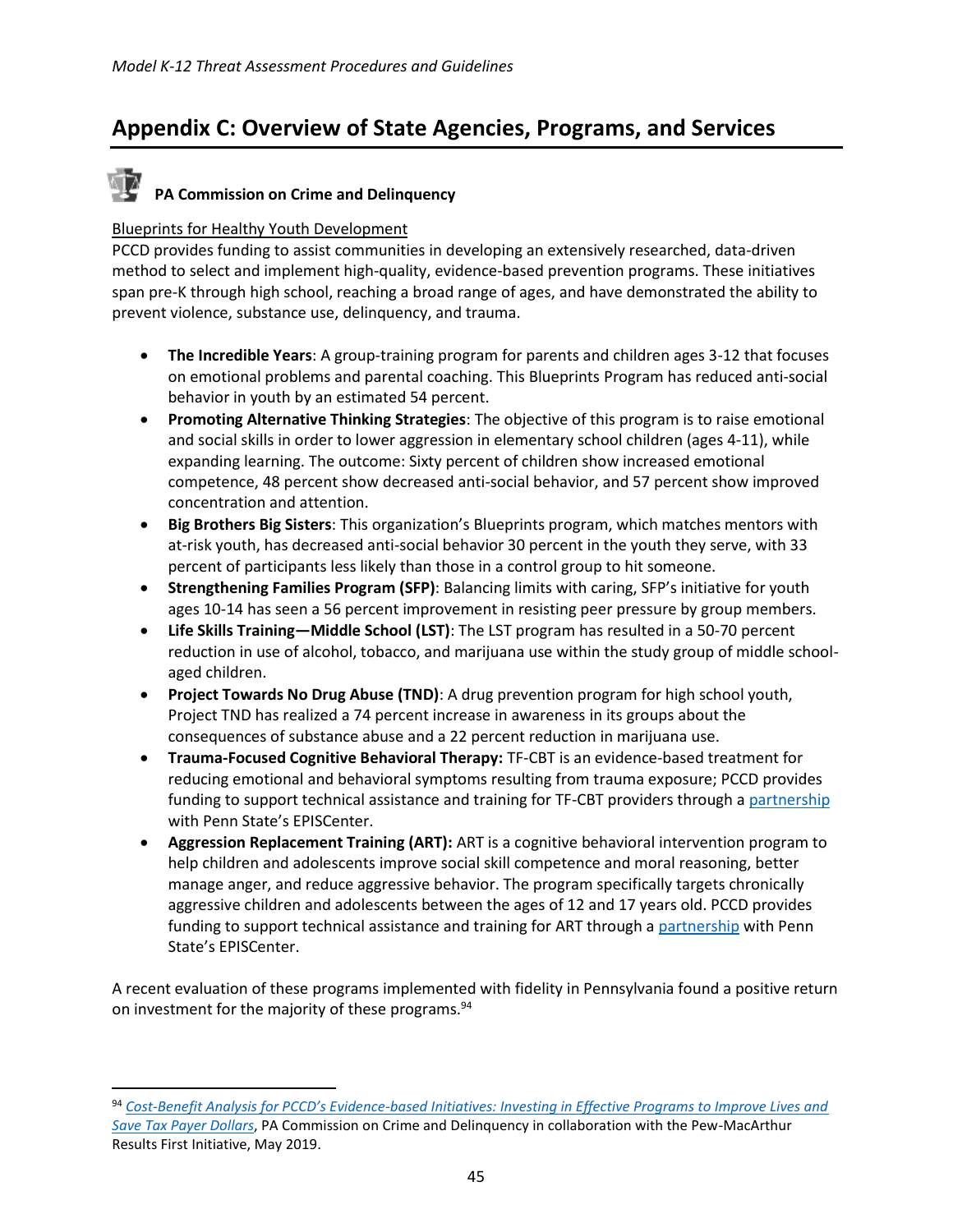#### Pennsylvania Youth Survey (PAYS)

Since 1989, the Commonwealth has conducted a survey of school student in the  $6^{th}$ ,  $8^{th}$ ,  $10^{th}$ , and  $12^{th}$ grades to learn about their behavior, attitudes, and knowledge concerning alcohol, tobacco, other drugs, and violence. PCCD sponsors and conducts the PAYS every two years, in partnership with the Departments of Education and Drug and Alcohol Programs, to gather information concerning risk factors, protective factors, and changes in patterns of substance use. The [PAYS Web Tool](http://www.bach-harrison.com/payswebtool/) allows users to view and analyze county and state-level data by categories and variables from the three most recent PAYS administrations (2013, 2015, and 2017). Additional information about PAYS is available on PCCD's [website.](https://www.pccd.pa.gov/Juvenile-Justice/Pages/Pennsylvania-Youth-Survey-(PAYS).aspx)

#### PCCD School Safety and Security Grant Program

[Article XIII-B \(School Safety and Security\)](https://www.legis.state.pa.us/cfdocs/legis/LI/uconsCheck.cfm?txtType=HTM&yr=1949&sessInd=0&smthLwInd=0&act=014&chpt=13B) of the PA Public School Code established a School Safety and Security Committee (SSSC) within PCCD. The Committee is tasked with developing the criteria school entities should use in performing school safety and security assessments, issuing a survey to school entities to measure school safety and security preparedness, and administering the School Safety and Security Grants Program. More information about the grants program, including eligibility and application information, is available on [PCCD's School Safety and Security webpage](https://www.pccd.pa.gov/schoolsafety/Pages/default.aspx).

## **PA Department of Drug and Alcohol Programs**

#### Get Help Now Hotline

Pennsylvanians can call *1-800-662-HELP (4357)* for information about substance use disorder treatment resources. Your call is completely confidential. This hotline, staffed by trained professionals, is available 24 hours a day, seven days a week and is available in both English and Spanish. Not comfortable calling? You can also text 717-216-0905 for assistance.

Additional information about the Get Help Now hotline as well as a *Care Provider Search Tool* are available on [DDAP's website](https://apps.ddap.pa.gov/gethelpnow/CareProvider.aspx).

# **PA Department of Health**

#### School Health

The School Health program serves all children of school age attending public, private, and non-public schools in Pennsylvania and is responsible for providing technical assistance, training, and coordination of programs and services to schools, parents/families, and the community at large regarding school health programs and services.

State law requires certain health services for all children of school age, regardless of the school setting. Those services include physical examinations and health screenings (growth, hearing, scoliosis, TB, and vision) as well as dental health.

As required by the Public School Code, the Department of Health provides reimbursement for state mandated school health services through a state formula for reimbursement. These services include medical, dental, and nursing services.

#### Youth Risk Behavior Surveillance System (YRBSS)

A system developed by the CDC in collaboration with representatives from state and local departments of education and health, other federal agencies, and national education and health organizations. The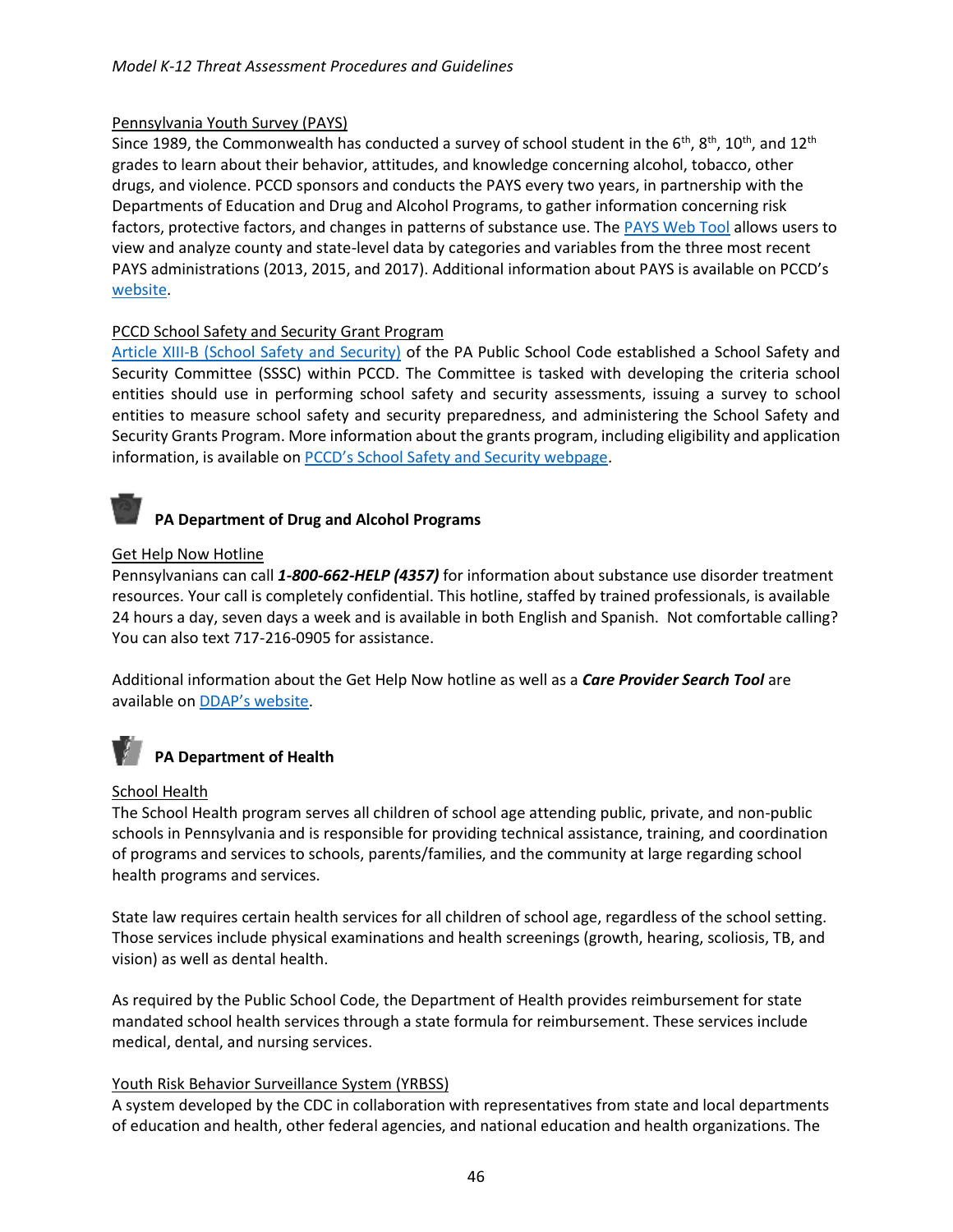#### *Model K-12 Threat Assessment Procedures and Guidelines*

YRBSS is designed to monitor priority health risk behaviors that contribute markedly to the leading causes of death, disability, and social problems among youth and adults in the United States, including:

- Behaviors that contribute to unintentional injuries and violence;
- Sexual behaviors related to unintended pregnancy and sexually transmitted diseases, including HIV infection;
- Alcohol and other substance use;
- Tobacco use;
- Unhealthy dietary behaviors; and
- Inadequate physical activity.

The YRBSS includes national, state, territorial, tribal government, and local school-based surveys of representative samples of students in grades 9 through 12. The surveys are conducted every two years, usually during the spring.

#### Violence and Injury Prevention

The Violence and Injury Prevention Program (VIPP) aims to prevent death and disability from intentional and unintentional injury by assessing the incidence of injury and developing programs that reduce risk of injury. The goal of these funding initiatives is to focus on policy, environmental and systems changes supplemented with evidence-based individual behavior change, when appropriate, to improve the overall health and safety of our communities. A list of the VIPP focus areas and initiatives is below:

- **Child Abuse and Neglect:** To decrease the prevalence and risk of child abuse and child sexual abuse by implementing [PCAR's Parents in the Know](http://www.pcar.org/parents-know) program through the funded county/municipal health departments (CMHDs).
- **Falls Prevention:** A Matter of Balance (MOB): Managing Concerns about Falls program. Currently, we partner with eight CMHDs Allegheny, Allentown, Bethlehem, Chester, Erie, Montgomery, Wilkes-Barre and York and three regional tobacco primary contractors in North Central, Northeast, and Northwest regions to implement MOB.
- **Motor Vehicle Safety:** Based upon the communities needs the funded CMHDs chose to focus on teenage and/or mature drivers and some also provide car seat distribution and education on the latest child restraint policy.
- **Traumatic Brain Injury:** Funded CMHDs promote [Concussion Wise Pennsylvania](http://www.concussionwise.com/) education course and promote [BrainSTEPS](http://www.brainsteps.net/) and Concussion Management Teams in their schools and communities.
- **American Trauma Society (ATS), Pennsylvania Division:** ATS is a non-profit, statewide organization dedicated to reducing serious injuries and deaths through trauma prevention education. Programs have been developed for different ages, from pre-school children through the elderly. Examples of special initiatives are: bike derbies, helmet distribution, farm safety, falls prevention, and Stop the Bleed.
- **Pennsylvania SAFE KIDS Coalition:** Working in partnership with its local affiliates, SAFE KIDS PA seeks to reduce unintentional injuries and death to children by concerted community action, including promoting public awareness of unintentional childhood injury prevention programs and facilitating public awareness of, and appreciation for, the safety measures necessary to protect children. SAFE KIDS PA provides technical assistance through coalition development, conferences, webinar sessions and collaboration with other agencies.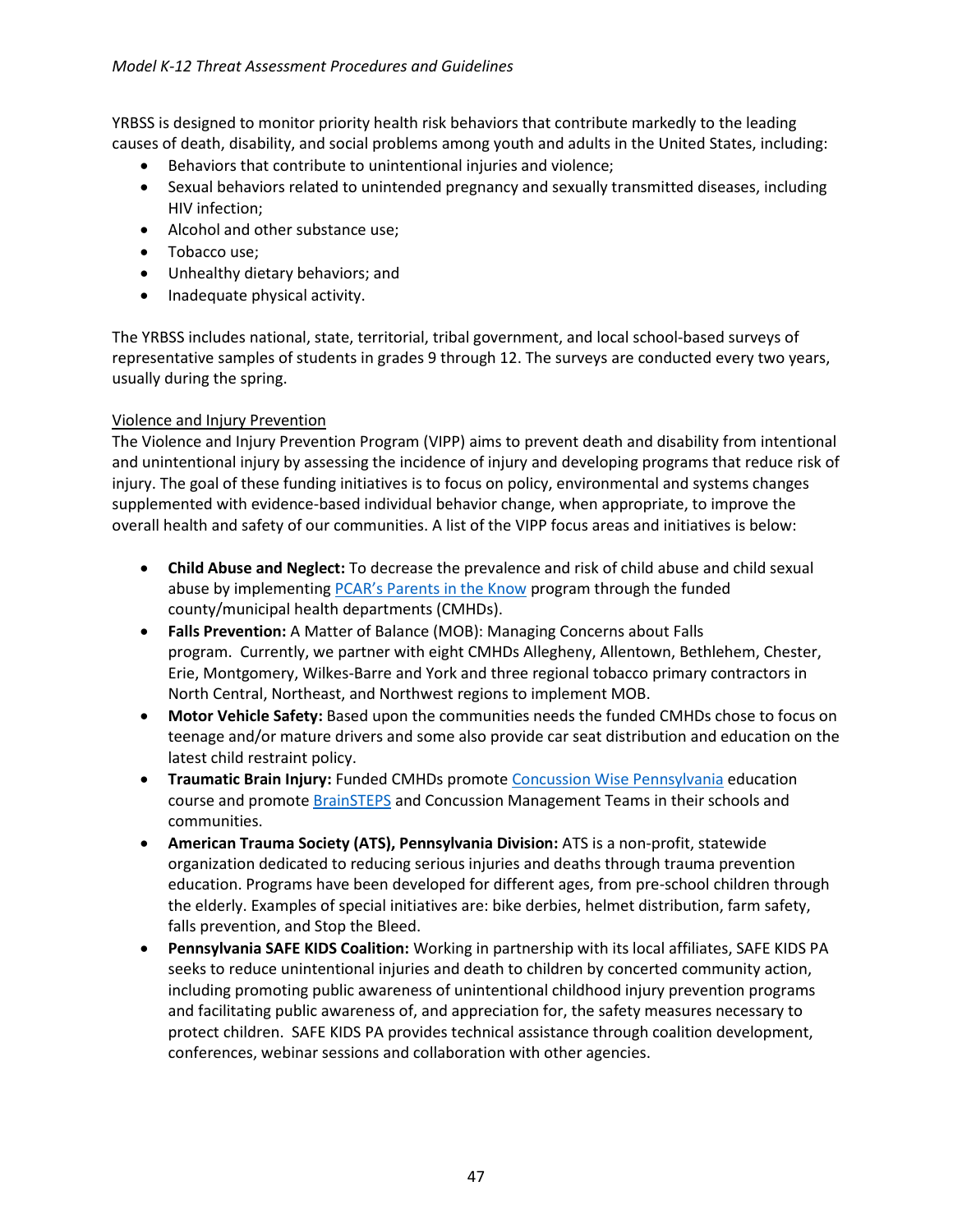## **PA Department of Human Services, Office of Mental Health and Substance Abuse Services**

#### School-Based Violence Prevention

OMHSAS has supported [Youth Mental Health First Aid](https://www.mentalhealthfirstaid.org/take-a-course/course-types/youth/) and [Question-Persuade-Refer \(QPR\)](https://qprinstitute.com/) trainings across the commonwealth through both the [Garrett Lee Smith \(GLS\) Youth Suicide Prevention Grant](https://www.preventsuicidepa.org/aboutgls/) and th[e System of Care Partnership.](https://www.pacarepartnership.org/) Additional trainings on suicide risk assessment, safety planning, postvention, and family engagement have also been offered to schools through the GLS grant. Staff have also provided consultation for schools on policy development, as well as the selection of staff and student education and training programs.

#### Crisis Resources for Youth

OMHSAS recently announced a new partnership with Crisis Text Line, a free and confidential service that is available nationally to provide support to those in crisis. Crisis Text Line may be accessed any time by texting "PA" to 741-741.

#### Pennsylvania Community of Practice (CoP) on School-Based Behavioral Health

This community of cross-sector stakeholders shared a commitment to the advancement of early childhood, school-age, and adult behavioral health and wellness, and is spearheaded by the PA Technical Assistance and Training Network (PaTTAN). The CoP's goal is to support schools' efforts to overcome non-academic barriers to learning for children and youth so they can successfully transition to adulthood. A primary area of focus is on the scale-up of Positive Behavior Interventions and Supports (PBIS) across the commonwealth.

# **PA Department of Education (PDE)**

#### PDE Office for Safe Schools

The Office for Safe Schools coordinates school safety and security programs, collection of annual school crime and violence statistics, coordination of antiviolence efforts, and the development of policies and strategies to combat school violence. The Office supports and provides technical assistance and professional development programs in a variety of areas, including crisis intervention, school police training, violence prevention, and social-emotional wellness and safety, and provides services to all school entities across Pennsylvania.

#### Pennsylvania Student Assistance Program (SAP)

The [Pennsylvania Student Assistance Program \(SAP\)](https://www.education.pa.gov/Schools/safeschools/sap-pbis/SAP/Pages/default.aspx) is a systematic team process used to mobilize school resources to remove barriers to learning. SAP is designed to assist in identifying issues including alcohol, tobacco, other drugs, and mental health issues which pose a barrier to a student's success. The primary goal of the Student Assistance Program is to help students overcome these barriers so that they may achieve, advance, and remain in school. While Student Assistance Programs exist in other areas of the country, the structure and operation of the program in Pennsylvania is a unique expression of an integrated model serving the needs of Pennsylvania families and students.

#### PDE Safe Schools Targeted Grants Program

PDE's Office for Safe Schools provides grant funding opportunities through the Safe Schools Targeted Grants Program. Competitive funding is available for eligible school entities to support costs associated with equipment, programs, as well as the hiring of School Police Officers and School Resource Officers. Additional information is available on PDE's [Safe Schools Targeted Grants webpage.](https://www.education.pa.gov/Schools/safeschools/fundinggrants/Pages/default.aspx)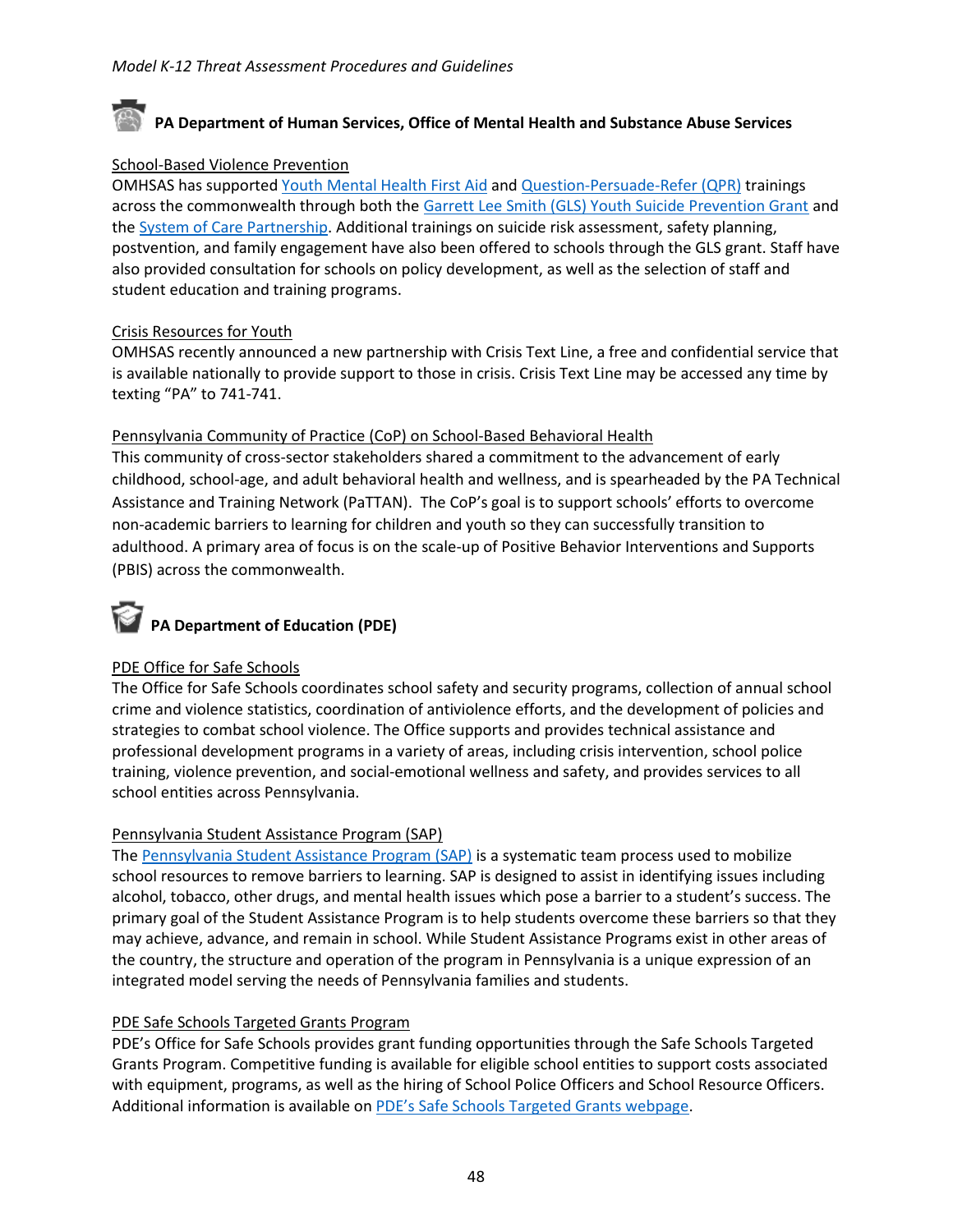#### Initiatives to Promote Positive School Climate and Social-Emotional Learning

Recognizing the importance of a positive school climate to promote academic achievement and success, PDE has implemented several initiatives to ensure all students feel safe, respected, and valued in school.

- The Department has embedded culturally responsive and trauma informed concepts and competencies within professional development programs and resources available for educators throughout the commonwealth.
- In collaboration with state and local partners, Pennsylvania has worked to expand access to school-based behavioral and mental health services, which can leverage the Multi-Tiered Systems of Support (MTSS) framework and Schoolwide Positive Behavior Interventions and Supports (SWPBIS) approach.
- The Office for Safe Schools has tools and resources, including a no-cost, customizable PA School Climate Survey, to help schools measure and improve student engagement, safety, and school climate.
- In 2016, PDE launched the PA School Climate Leadership Initiative, in partnership with the PA Association of Intermediate Units (PAIU) and the National School Climate Center (NSCC). Participating schools receive training and technical assistance from a designated School Climate Regional Coordinator housed at 27 of the commonwealth's 29 Intermediate Units.
- The *[PA Equity and Inclusion Toolkit](https://www.education.pa.gov/Documents/K-12/Safe%20Schools/EquityInclusion/PA%20Equity%20Inclusion%20Toolkit.pdf)*, developed in collaboration with other state agencies, organizations, and partners, focuses on strategies and actions that schools can take to address bias and discrimination in a proactive and effective manner.
- Pennsylvania is one of eight states participating in the Collaborating States Initiative, led by the [Collaborative for Academic, Social, and Emotional Learning \(CASEL\).](https://casel.org/) Through this work, Pennsylvania has developed a roadmap for schools and districts looking to embed socialemotional competencies within their curriculum, instruction, professional development, and school climate initiatives.
- Additional resources related to social-emotional learning are available for educators and administrators through Pennsylvania's [Standards Aligned System \(SAS\) Portal.](https://www.pdesas.org/)
- The PA Career Ready Skills (PA CRS) project provides educators with resources to support the implementation of Pennsylvania Career Ready Skills in the school environment. Aligned to Pennsylvania's Career Education and Work (CEW) Standards, PA CRS focuses on essential skills like self-awareness and self-management, establishing and maintaining relationships, and social problem-solving skills.
- Pennsylvania identified addressing the needs of students through school-based supports and community partnerships, including through the Community Schools Framework, as a state priority for federal Title IV, Part A funding in its **ESSA Consolidated State Plan**. PDE can provide guidance and technical assistance to school entities and communities to help identify ways federal and state resources can be leveraged to improve supports and services for students and families.

# **PA Emergency Management Agency (PEMA)**

#### All-Hazards School Safety Planning Toolkit

Thi[s Toolkit](https://www.pema.pa.gov/planningandpreparedness/communityandstateplanning/Pages/All-Hazards-School-Safety-Planning-Toolkit.aspx) from the Pennsylvania Emergency Management Agency (PEMA) provides guidelines and information for schools, local education agencies, and communities to address a variety of crises and emergency situations that might impact their campuses.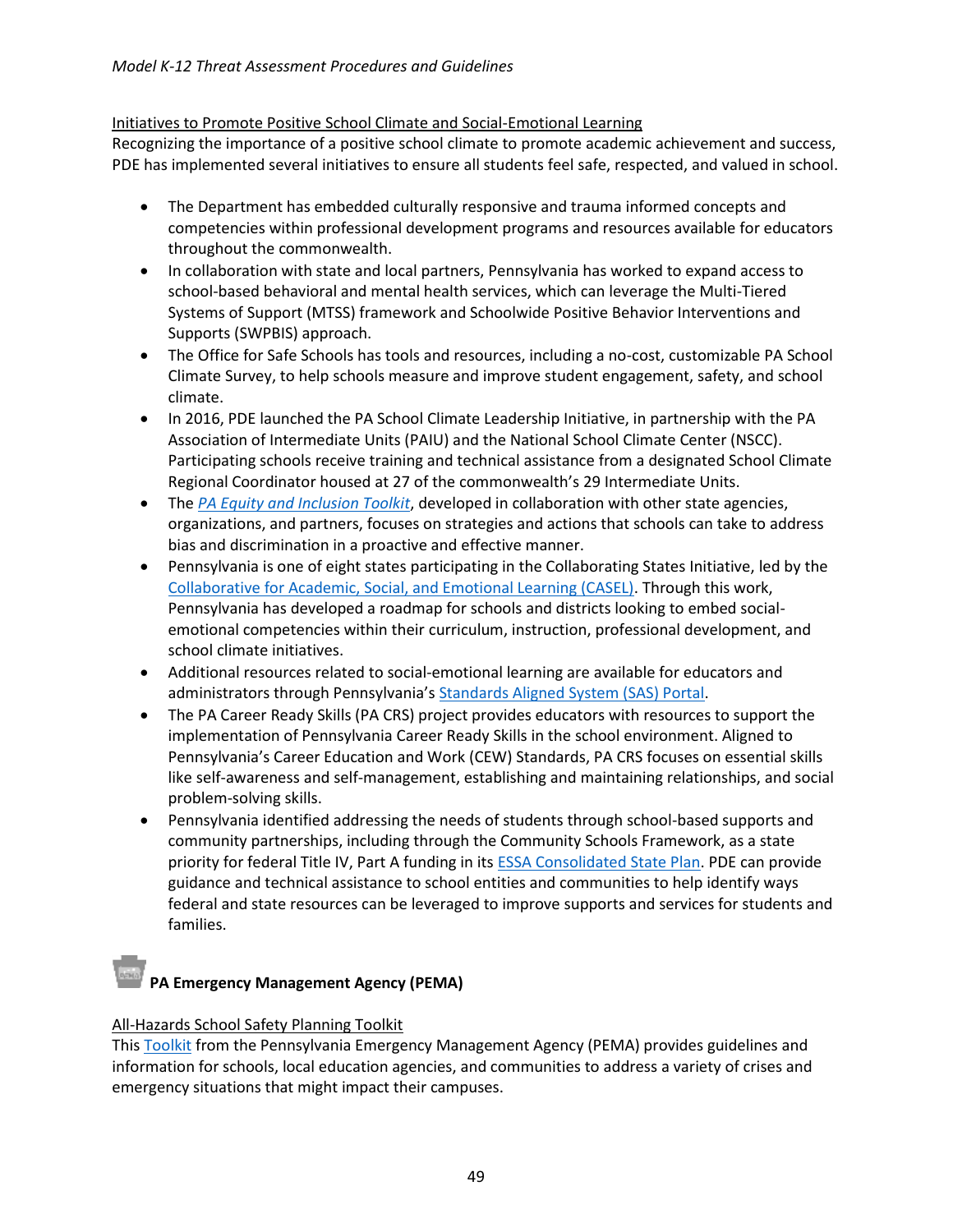# <span id="page-49-0"></span>**Appendix D: Additional Resources for School Entities**

#### <span id="page-49-1"></span>**Threat Assessment**

- **[The National Threat Assessment Center \(NTAC\):](https://www.secretservice.gov/protection/ntac/)** Provides links to best practices in threat assessment and the prevention of targeted violence, including resources on conducting threat assessment in K-12 schools, building positive school climates, and requesting information/training from NTAC personnel. This includes reports such as *[Enhancing School](https://www.secretservice.gov/data/protection/ntac/USSS_NTAC_Enhancing_School_Safety_Guide_7.11.18.pdf)  [Safety Using a Threat Assessment Model: An Operational Guide for Preventing Targeted School](https://www.secretservice.gov/data/protection/ntac/USSS_NTAC_Enhancing_School_Safety_Guide_7.11.18.pdf)  [Violence](https://www.secretservice.gov/data/protection/ntac/USSS_NTAC_Enhancing_School_Safety_Guide_7.11.18.pdf)* (2018) and *[Protecting America's Schools: A U.S. Secret Service Analysis of Targeted](https://www.secretservice.gov/data/protection/ntac/Protecting_Americas_Schools.pdf)  [School Violence](https://www.secretservice.gov/data/protection/ntac/Protecting_Americas_Schools.pdf)* (2019).
- *[Making Prevention a Reality: Identifying, Assessing, and Managing the Threat of Targeted](https://www.fbi.gov/file-repository/making-prevention-a-reality.pdf/view)  [Attacks](https://www.fbi.gov/file-repository/making-prevention-a-reality.pdf/view)* – The U.S. Department of Justice, Federal Bureau of Investigation, Behavioral Analysis Unit – National Center for the Analysis of Violent Crime recently published this report/guide on assessing and managing the threat of targeted violence.
- **[National Association of School Psychologists \(NASP\):](https://www.nasponline.org/resources-and-publications/resources-and-podcasts/school-climate-safety-and-crisis/systems-level-prevention/threat-assessment-at-school)** Provides information and links to resources and research related conducting threat assessment in K-12 schools as part of systemslevel prevention efforts.
- **[National Behavioral Intervention Team Association \(NaBITA\):](https://www.nabita.org/)** Provides education, resources, and supports to K-12 and campus behavioral intervention teams.
- **[Readiness and Emergency Management for Schools \(REMS\) Technical Assistance Center:](https://rems.ed.gov/)** National clearinghouse developed by the U.S. Department of Education for school safety information, including training, resources, and information related to violence prevention, response, and recovery, including threat assessment. Examples of resources include "Forming a School Behavioral Threat Assessment Team" [webinar](file://///cdhbgprfpfil001/PCCD/OrgUnit/SSSC/Threat%20Assessment/12-17-2019%20SSSC%20Meeting/•Readiness%20and%20Emergency%20Management%20for%20Schools%20(REMS)%20Technical%20Assistance%20Center:%20National%20clearinghouse%20developed%20by%20the%20U.S.%20Department%20of%20Education%20for%20school%20safety%20information,%20including%20training,%20resources,%20and%20information%20related%20to%20violence%20prevention,%20response,%20and%20recovery.%20This%20includes%20the%20Guide%20for%20Developing%20High-Quality%20School%20Emergency%20Operations%20Plans,%20among%20other%20resources.) (2016), XX
- **[Virginia Student Threat Assessment Guidelines](https://curry.virginia.edu/faculty-research/centers-labs-projects/research-labs/youth-violence-project/virginia-student-threat) (University of Virginia):** Provides guidelines and resources for schools to conduct threat assessments, including links to research on threat assessment.

### <span id="page-49-2"></span>**School Safety and Violence Prevention**

- **[Center for Safe Schools:](https://www.safeschools.info/)** Pennsylvania-based organization provides training on a variety of school safety and youth violence prevention topics.
- **[Center for Schools and Communities:](https://www.center-school.org/)** The Center for Schools and Communities is committed to improving outcomes for children and families through prevention and intervention initiatives. Staff possess diverse backgrounds in education, human services, community development, and law, as well as specialized services in program development and design, evaluation, training, and resource development.
- **[Center for the Study and Prevention of Violence \(University of Colorado\):](https://cspv.colorado.edu/)** Conducts research and provides support related to implementing evidence-based programs that promote positive youth development, reduce problem behaviors, and prevent violence and other antisocial behaviors.
- **[Evidence-Based Prevention & Intervention Support Center \(EPISCenter\) \(Pennsylvania State](http://www.episcenter.psu.edu/)  [University\):](http://www.episcenter.psu.edu/)** A collaborative partnership supporting the dissemination, quality implementation, sustainability, and impact assessment of a menu of proven-effective prevention and intervention programs.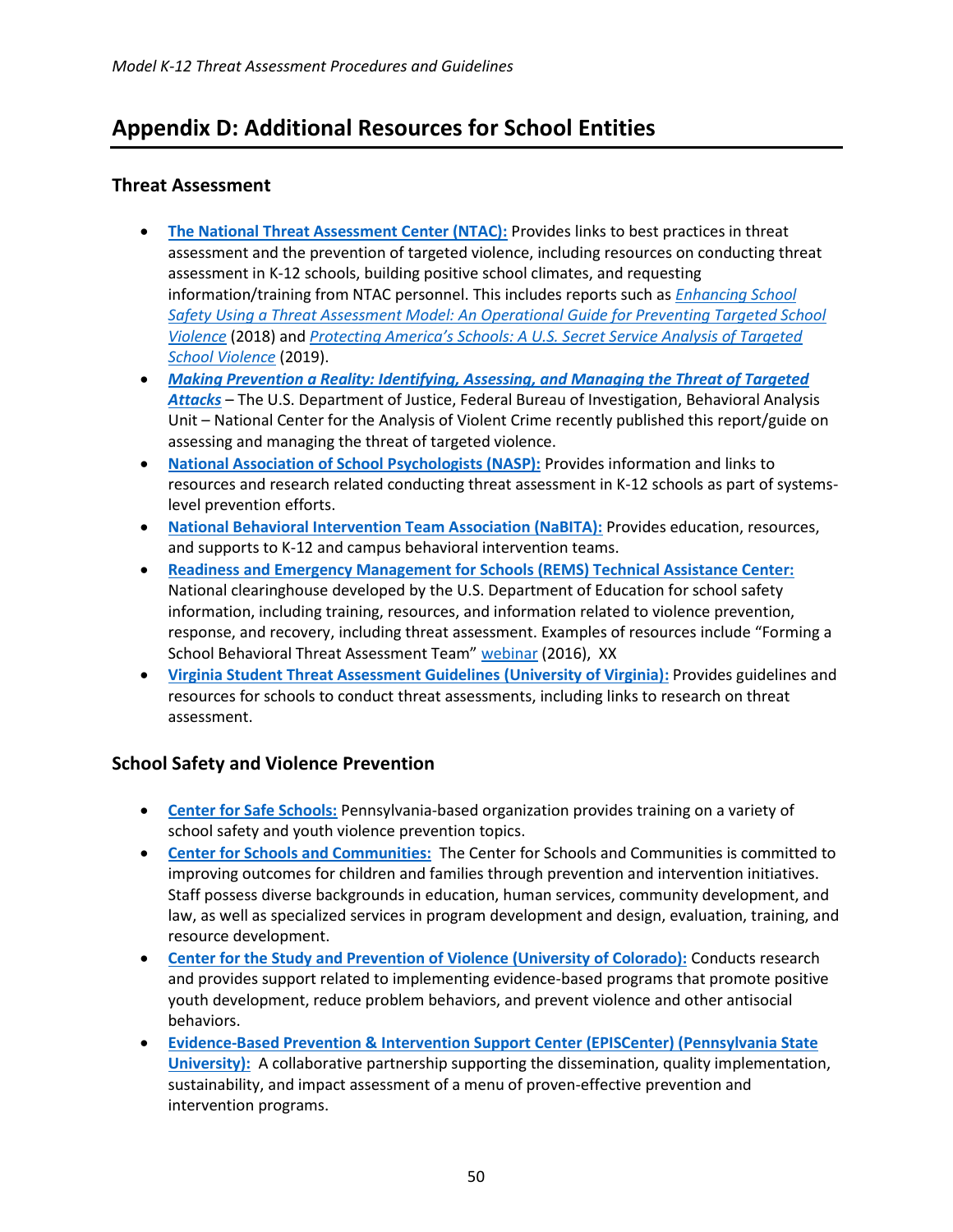- **[Final Report of the Federal Commission on School Safety:](https://www2.ed.gov/documents/school-safety/school-safety-report.pdf)** A report of findings and recommendations published in 2018 by the Federal Commission on School Safety, established to research and recommend solutions to advance school safety. The Federal Commission was cochaired by leaders of the U.S. Department of Education, U.S. Department of Homeland Security, U.S. Department of Health and Human Services, and U.S. Department of Justice.
- **[International Association of Chiefs of Police, Youth Focused Policing \(YFP\):](https://www.theiacp.org/projects/youth-focused-policing)** Provides information, resources, and training to help law enforcement work and intervene with children, teens, and young adults.
- **[Keep Kids Safe PA](http://www.keepkidssafe.pa.gov/)** Provides information and resources for parents, educators, and youthserving professionals on Pennsylvania's mandated reporting laws and how to report suspected abuse through ChildLine (1-800-932-0313).
- **[Model Trauma-Informed Approach Plan](https://www.pccd.pa.gov/schoolsafety/Documents/Model%20Trauma-Informed%20Approach%20Plan%20-%20Guidelines%20for%20School%20Entities.pdf)** Pursuant to Act 18 of 2019, PCCD's School Safety and Security Committee adopted a Model Trauma-Informed Approach Plan in August 2019. The Model Plan was designed for school entities seeking funding through th[e School Safety and](https://www.pccd.pa.gov/schoolsafety/Pages/default.aspx)  [Security Grant Program,](https://www.pccd.pa.gov/schoolsafety/Pages/default.aspx) as well as to provide relevant, evidence-based resources and information for school entities to use as they work to develop and enhance trauma-informed communities.
- **[National Association of School Resource Officers \(NASRO\):](https://nasro.org/)** Provides training, information, and resources to school-based law enforcement officers.
- **[National Center on Safe Supportive Learning Environments](https://safesupportivelearning.ed.gov/)** Part of the U.S. Department of Education, the National Center on Safe Supportive Learning Environments offers information, technical assistance, and resources to states, districts, schools, institutions of higher education, and communities focused on improving student supports and academic enrichment.
- **[PA Network for Student Assistance Services \(PNSAS\)](http://pnsas.org/)** Provides information, assistance, and support related to SAP for Pennsylvania school entities.
- **[PA Positive Behavior Interventions and Supports \(PBIS\)](https://www.education.pa.gov/Schools/safeschools/sap-pbis/PBIS/Pages/default.aspx)** Pennsylvania has supported the implementation and scale-up of PBIS efforts through a cross-system PA Positive Behavior Support (PaPBS) Network.
- **[PDE Office for Safe Schools](https://www.education.pa.gov/Schools/safeschools/Pages/default.aspx)** Coordinates school safety and security programs across the Commonwealth, and provides technical assistance, professional development programs, and funding to support school safety in a variety of areas, including crisis intervention, school police training, violence prevention, social/emotional wellness, and safety. The Office also provides the online [PA School Climate Survey](https://www.paschoolclimatesurvey.org/Beta.aspx) at no cost for school entities across the Commonwealth.
- **[Pennsylvania Training and Technical Assistance Network \(PaTTAN\)](https://www.pattan.net/)** Working with PDE's Bureau of Special Education, PaTTAN provides a full array of professional development and technical assistance targeted to improving student results, including efforts focused on MTSS/PBIS and culturally responsive practices.
- **[Pennsylvania Youth Survey \(PAYS\)](https://www.pccd.pa.gov/Juvenile-Justice/Pages/Pennsylvania-Youth-Survey-(PAYS).aspx)** PAYS provides schools with the ability to measure a variety of risk and protective factors for students enrolled in grades 6, 8, 10, and 12, including behavior, attitudes, and knowledge concerning alcohol, tobacco, other drugs, and violence. The survey is sponsored and conducted every two years by PCCD to help schools and communities direct prevention resources to areas where they are likely to have the greatest impact.
- <span id="page-50-0"></span>• **Safe and Supportive Schools – [Standards Aligned System \(SAS\) Portal](http://www.pdesas.org/SafeSupportiveSchools/)** – Maintained by PDE, the SAS Portal provides relevant resources for educators in key domains, including school climate and social emotional learning.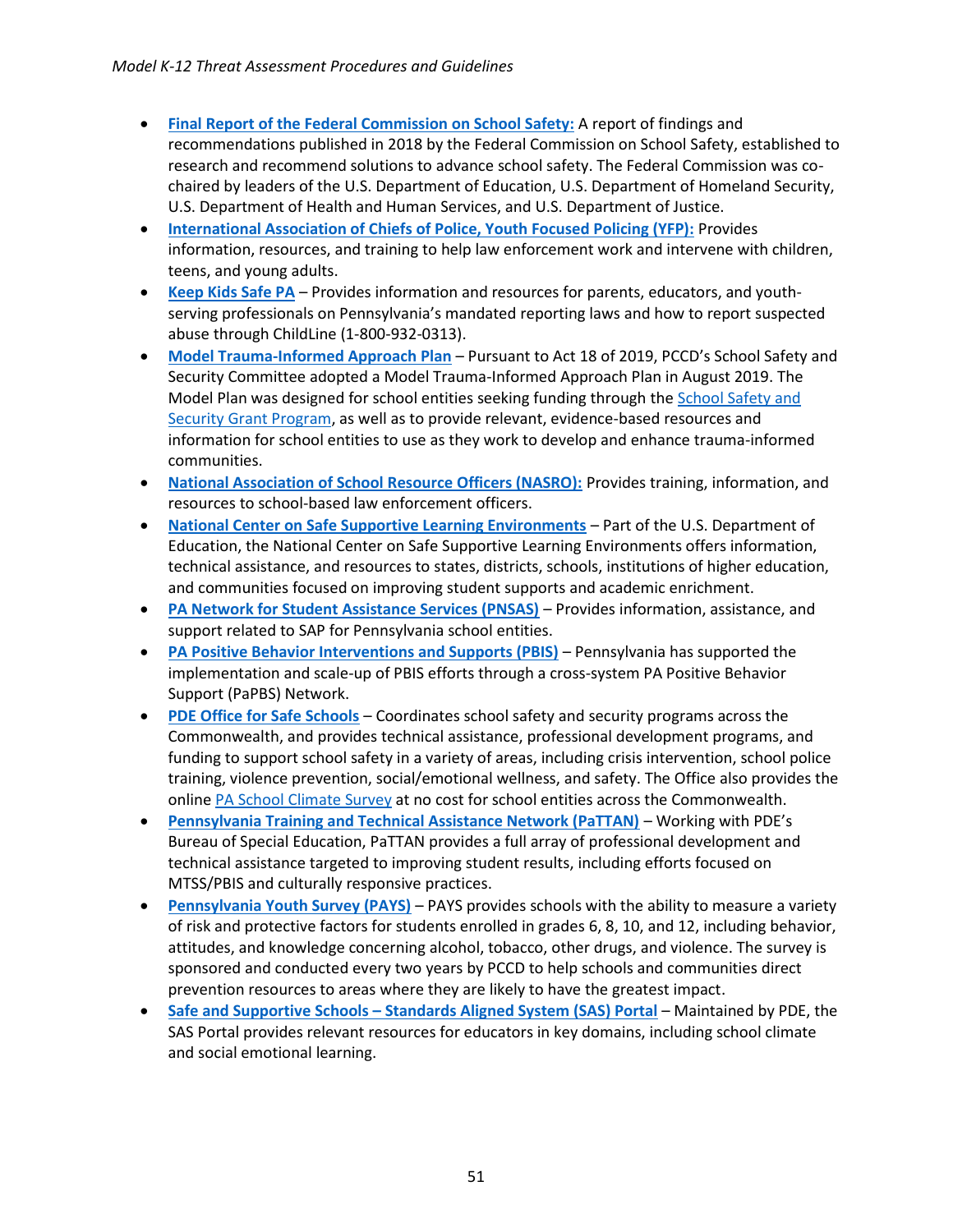#### **Emergency Management and Response to School Violence**

- **[Readiness and Emergency Management for Schools \(REMS\) Technical Assistance Center:](https://rems.ed.gov/)** National clearinghouse developed by the U.S. Department of Education for school safety information, including training, resources, and information related to violence prevention, response, and recovery. This includes the *[Guide for Developing High-Quality School Emergency](https://rems.ed.gov/docs/REMS_K-12_Guide_508.pdf)  [Operations Plans](https://rems.ed.gov/docs/REMS_K-12_Guide_508.pdf)*, among other resources.
- **[IACP Prevention and Response to School Violence:](https://www.theiacp.org/resources/document/iacp-prevention-and-response-to-school-violence)** Provides trainings, tools, and resources to help law enforcement and community stakeholders prevent, prepare for, respond to, and recover from incidents of school violence.
- **Relevant Pennsylvania Statutes, Regulations, and Guidance:** By law, each school district must have a *comprehensive disaster response and emergency preparedness plan* (35 Pa. C.S.A. § 7701), commonly referred to as an "all hazards plan," which must be developed in cooperation with the local emergency management agency and the PA Emergency Management Agency (PEMA) and in accordance with law and regulations [\(22 Pa. Code § 10.24\)](https://www.pacode.com/secure/data/022/chapter10/s10.24.html).
	- $\circ$  Under Act 44 of 2018, the plan must also be reviewed annually by the School Safety and Security Coordinator and/or School Administrator and filed with or submitted to the local emergency management agency as well as to each police department that has jurisdiction over the school, county communications or dispatch and each local fire department.
- **Emergency Response/First Responder Training:** Tiered response training can be conducted in schools by first responders with the participation of teachers, staff, and students.
	- o Tier 1 includes response to intruder situations;
	- o Tier 2 is triage and treating the wounded; and
	- o Tier 3 includes interviews and reuniting people.
- **Additional Emergency Management Training:** School officials can also take an *incident command class*, such as the [National Incident Management System \(NIMS\)](https://www.fema.gov/national-incident-management-system) training, to provide for universal language during response to an emergency.

#### <span id="page-51-0"></span>**Confidentiality, Privacy and Consent**

- **[Family Educational Rights and Privacy Act \(FERPA\)](https://www2.ed.gov/policy/gen/guid/fpco/ferpa/index.html?src=rn)** (20 U.S.C. § 1232g; 34 CFR Part 99) U.S. Department of Education Family Policy Compliance Office webpage providing information and resources related to FERPA, including exceptions for schools to disclose student education records, such as those related to health and safety emergencies. See *[Balancing Student Privacy](https://www2.ed.gov/policy/gen/guid/fpco/brochures/elsec.html)  [and School Safety: A Guide to the Family Educational Rights and Privacy Act for Elementary and](https://www2.ed.gov/policy/gen/guid/fpco/brochures/elsec.html)  [Secondary Schools,](https://www2.ed.gov/policy/gen/guid/fpco/brochures/elsec.html)* U.S. Department of Education, October 2007.
- **Relevant Pennsylvania Statutes, Regulations, and Guidance:** 
	- o [Sworn Statement Prior to Admission](https://www.legis.state.pa.us/cfdocs/legis/LI/uconsCheck.cfm?txtType=HTM&yr=1949&sessInd=0&smthLwInd=0&act=14&chpt=13A&sctn=4&subsctn=0) (24 P.S. §13-1304-A) Requires a sworn statement or affirmation indicating whether a student was previously or is presently suspended or expelled for an act or offense involving weapons, alcohol or drugs, or violence.
	- o Chapter 12 [Students and Student Services](https://www.pacode.com/secure/data/022/chapter12/chap12toc.html) (22 Pa. Code Chapter 12[, Section 12.12](https://www.pacode.com/secure/data/022/chapter12/s12.12.html)  [Confidential Communications;](https://www.pacode.com/secure/data/022/chapter12/s12.12.html) [Section 12.41 Student Services\)](https://www.pacode.com/secure/data/022/chapter12/s12.41.html)
	- o [Enrollment of Students](https://www.education.pa.gov/Policy-Funding/BECS/Purdons/Pages/EnrollmentStudents.aspx) (24 P.S. §13-1301-§13-1306) PDE Basic Education Circular, provides guidance regarding public school enrollment procedures, including required enrollment documentation and a description of items that may be requested but not as a condition of enrollment, such as health records, academic records, discipline records, IEP and other special education records, etc.
		- *Related:* [Student Enrollment FAQ](https://www.education.pa.gov/Policy-Funding/BECS/Purdons/Pages/EnrollmentStudentsFAQ.aspx) (24 P.S. § 13-1301-§13-1306)